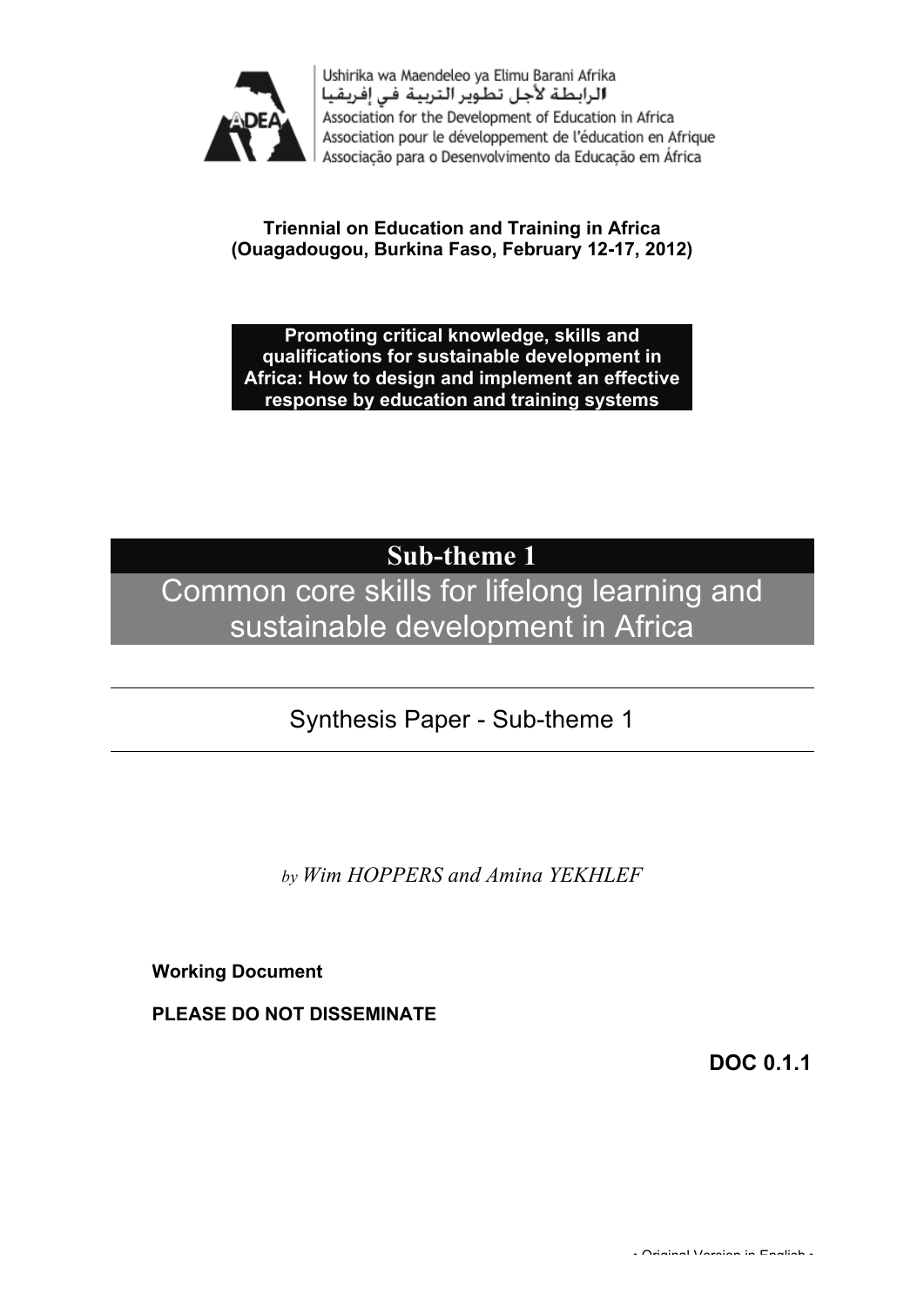This document was prepared by ADEA for its Triennial Meeting (Ouagadougou, Burkina Faso, 2012). The views and opinions expressed in this volume are those of the authors and should not be attributed to ADEA, to its members or affiliated organizations or to any individual acting on behalf of ADEA.

The document is a working document still in the stages of production. It has been prepared to serve as a basis for discussions at the ADEA Triennial Meeting and should not be disseminated for other purposes at this stage.

#### © **Association for the Development of Education in Africa (ADEA) – 2012**

**Association for the Development of Education in Africa (ADEA)** African Development Bank (AfDB) Temporary Relocation Agency (ATR) 13 avenue du Ghana BP 323 1002 Tunis Belvédère Tunisia Tel: +216/ 71 10 39 86 Fax: +216/ 71 25 26 69 adea@afdb.org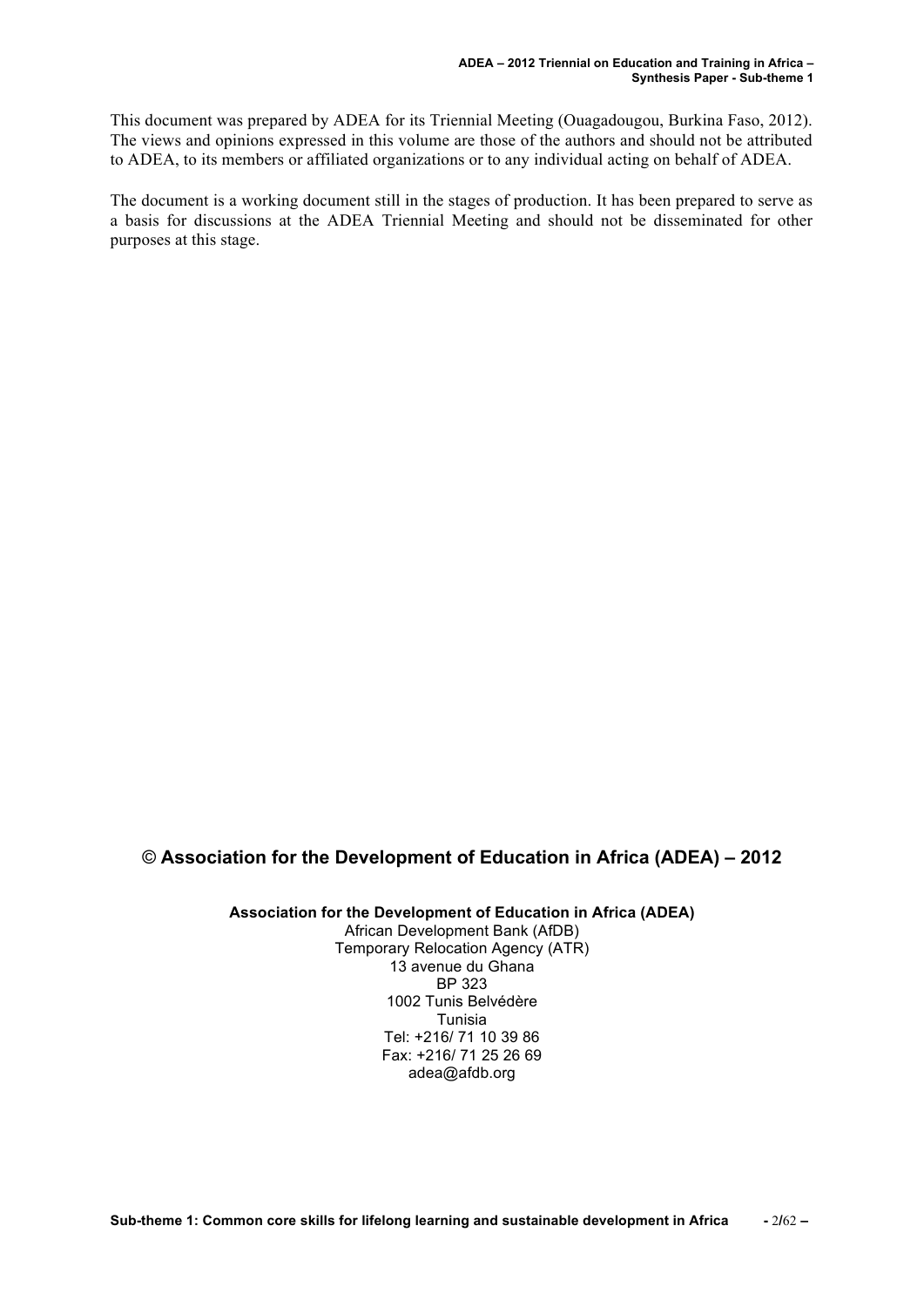# **Contents**

| 1.               |                                                                                                |  |
|------------------|------------------------------------------------------------------------------------------------|--|
| 2.               |                                                                                                |  |
| 3.               |                                                                                                |  |
| $\overline{4}$ . |                                                                                                |  |
|                  |                                                                                                |  |
|                  | 4.1.                                                                                           |  |
|                  | Greater focus on common core skills, lifelong learning and sustainable development  15<br>4.2. |  |
|                  | 4.2.1.<br>4.2.2.                                                                               |  |
|                  | 4.2.3.                                                                                         |  |
|                  | 4.2.4.                                                                                         |  |
|                  | 4.3.                                                                                           |  |
|                  | 4.3.1.                                                                                         |  |
|                  | 4.3.2.                                                                                         |  |
| 5.               | PART II - NATURE AND STATE OF PRACTICE OF COMMON CORE SKILLS  24                               |  |
|                  |                                                                                                |  |
|                  | $5.1$ .                                                                                        |  |
|                  | 5.1.1.                                                                                         |  |
|                  | 5.1.2.                                                                                         |  |
|                  | 5.1.3.<br>5.1.4.                                                                               |  |
|                  | 5.2.                                                                                           |  |
|                  | 5.2.1.                                                                                         |  |
|                  | 5.2.2.                                                                                         |  |
|                  | 5.3.                                                                                           |  |
|                  | 5.3.1.                                                                                         |  |
|                  | 5.3.2.                                                                                         |  |
|                  | 5.3.3.                                                                                         |  |
|                  | 5.4.                                                                                           |  |
|                  | 5.4.1.                                                                                         |  |
|                  | 5.4.2.                                                                                         |  |
|                  | 5.4.3.                                                                                         |  |
|                  | 5.5.                                                                                           |  |
|                  | 5.5.1.                                                                                         |  |
|                  | 5.5.2.                                                                                         |  |
|                  | 5.5.3.                                                                                         |  |
|                  |                                                                                                |  |
|                  | 5.6.1.<br>5.6.2.                                                                               |  |
|                  | 5.6.3.                                                                                         |  |
|                  | 5.7.                                                                                           |  |
|                  |                                                                                                |  |
| 6.               |                                                                                                |  |
|                  | 6.1.                                                                                           |  |
|                  | 6.I.I.<br>6.1.2.                                                                               |  |
|                  | 6.1.3.                                                                                         |  |
|                  | 6.1.4.                                                                                         |  |
|                  | 6.1.5.                                                                                         |  |
|                  | 6.1.6.                                                                                         |  |
|                  | 6.2.                                                                                           |  |
|                  | 6.2.1.                                                                                         |  |
|                  |                                                                                                |  |

Sub-theme 1: Common core skills for lifelong learning and sustainable development in Africa  $-3162-$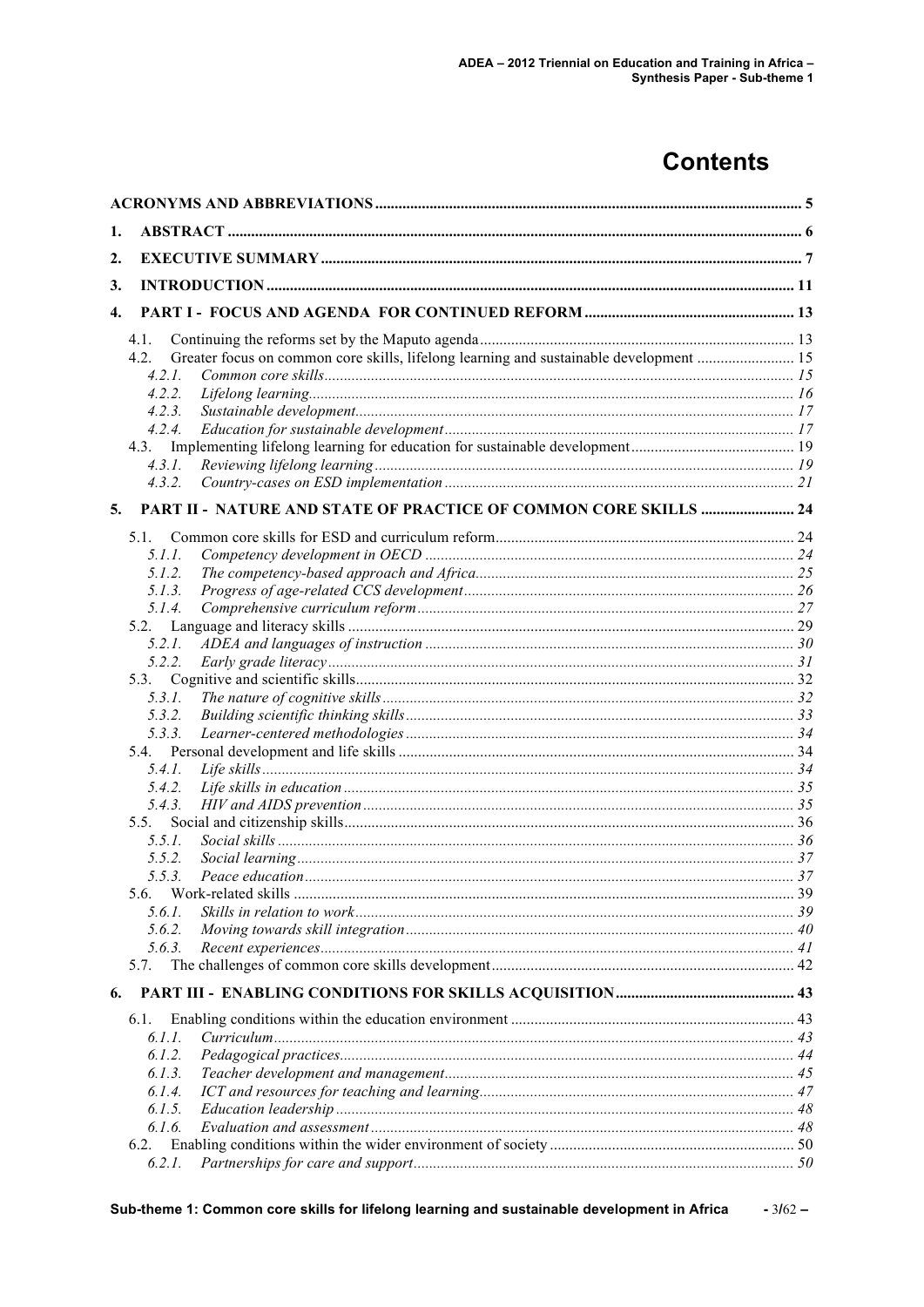**ADEA – 2012 Triennial on Education and Training in Africa – Synthesis Paper - Sub-theme 1** 

## **Liste des encadrés**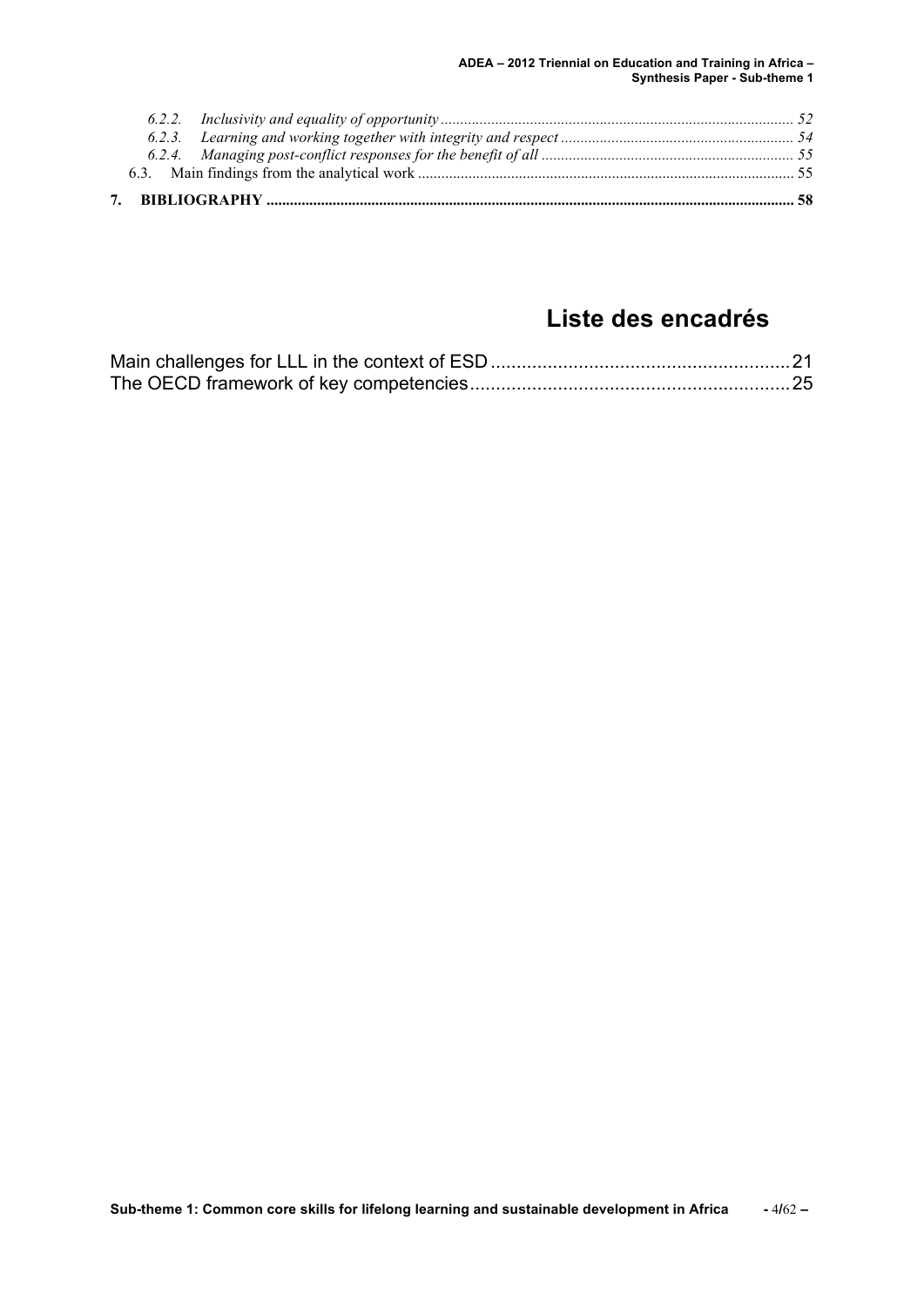# **ACRONYMS AND ABBREVIATIONS**

| <b>ADEA</b>     | Association for the Development of Education in Africa                                    |
|-----------------|-------------------------------------------------------------------------------------------|
| <b>BEAP</b>     | Basic Education in Africa Program (UNESCO-BREDA)                                          |
| <b>CCS</b>      | Common Core Skills                                                                        |
| <b>CEBNFs</b>   | Centre d'Education de Base Non Formelle                                                   |
| <b>CFPNF</b>    | <b>Centres de Formation Professionnelle Non Formels</b>                                   |
| <b>CONFEMEN</b> | Conference of Ministers of Education of Francophone Countries                             |
| <b>DRC</b>      | Democratic Republic of Congo                                                              |
| <b>ECD</b>      | Early Childhood Development                                                               |
| <b>ECOM</b>     | Ecole Communautaire                                                                       |
| <b>EFA</b>      | Education for All                                                                         |
| <b>ESD</b>      | <b>Education for Sustainable Development</b>                                              |
| GIZ             | German Institute for Cooperation                                                          |
| <b>ICT</b>      | Information and Communication Technologies                                                |
| <b>ICQN-PE</b>  | Inter-Country Quality Node for Peace Education                                            |
| <b>JICA</b>     | Japanese International Cooperation Agency                                                 |
| LLL             | Lifelong learning                                                                         |
| <b>MDGs</b>     | Millennium Development Goals                                                              |
| <b>NGOs</b>     | Non-Governmental Organizations                                                            |
| <b>NQF</b>      | National Qualifications Framework                                                         |
| <b>OECD</b>     | Organisation for Economic Cooperation and Development                                     |
| <b>PASEC</b>    | Program on the Analysis of Education Systems (CONFEMEN)                                   |
| <b>ROCARE</b>   | West and Central Africa Research Network                                                  |
| <b>SACMEQ</b>   | Southern and Eastern Africa Consortium for the Monitoring of Educational Quality          |
| <b>SADC</b>     | Southern African Development Community                                                    |
| SD              | Sustainable Development                                                                   |
| <b>SSA</b>      | Sub-Saharan Africa                                                                        |
| UIL             | UNESCO Institute for Lifelong Learning (Hamburg)                                          |
| <b>UNEVOC</b>   | UNESCO International Centre for Technical and Vocational Education and Training<br>(Bonn) |
| <b>VET</b>      | Vocational Education and Training                                                         |
| <b>WGBLM</b>    | Working Group for Book and Learning Materials (ADEA)                                      |
| <b>WGECD</b>    | Working Group for Early Childhood Development (ADEA)                                      |
| <b>WGNFE</b>    | Working Group on Non-formal Education (ADEA)                                              |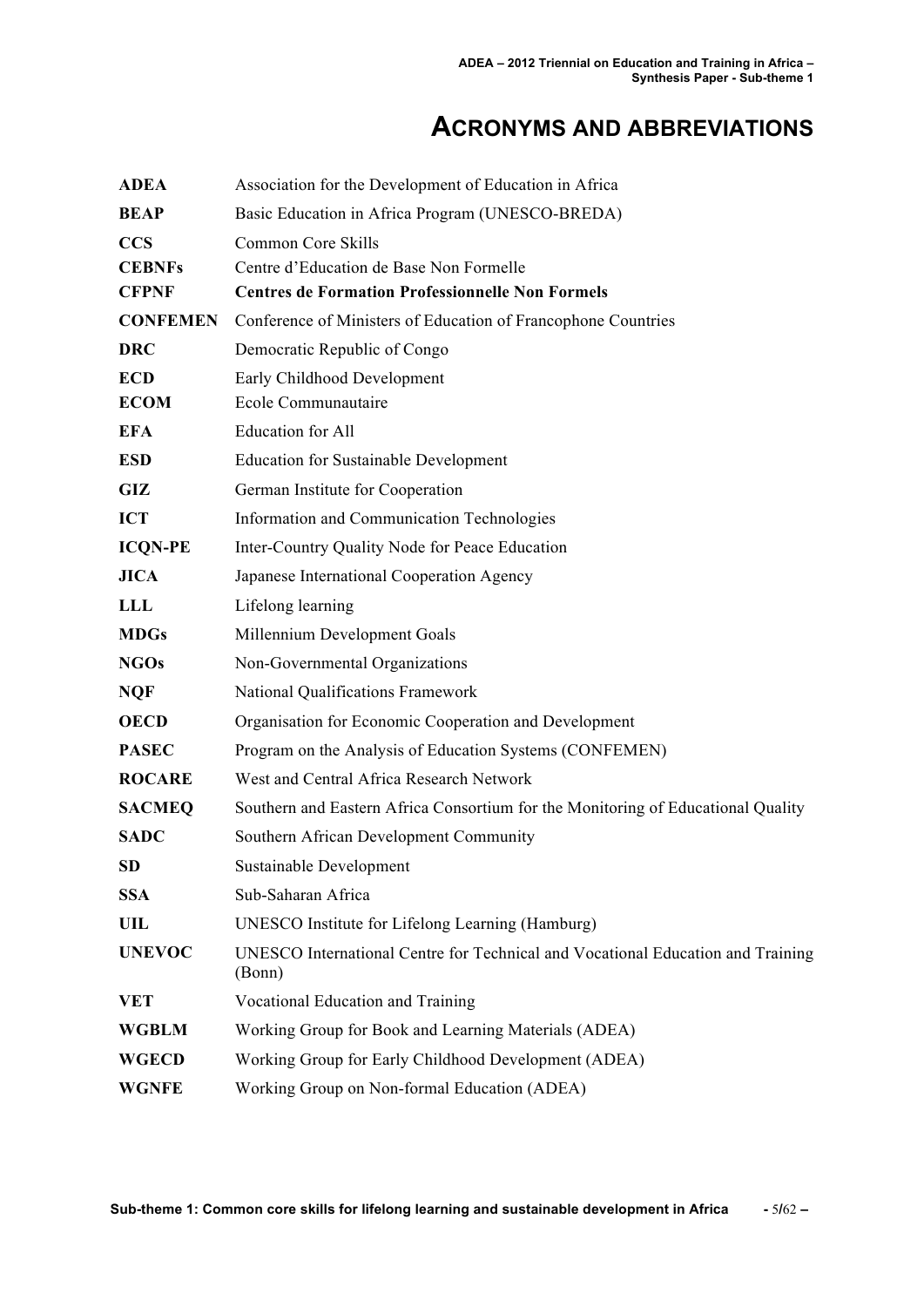# **1. ABSTRACT**

1. This synthesis paper reviews the analytical work undertaken in preparation for the discussions at the ADEA Triennial on Sub-theme 1, "Common core skills for lifelong learning and sustainable development in Africa". The analysis is based on a wide variety of studies specially commissioned for the Triennial, as well as a range of other current literature, published or unpublished, produced in Africa or beyond.

2. The paper focuses on three dimensions of this sub-theme: (i) the background, conceptual framework and agenda for more fundamental education reform necessary to create lifelong learning environment for all people–children, youth and adults–to contribute to sustainable development; (ii) the nature, state-of-practice and challenges of a range of common core skills whose acquisition can make different forms of education more relevant for life and work; and (iii) a set of enabling conditions that seem essential for such learning to be achieved by all.

3. The paper finds that, although countries are moving towards a holistic and integrated approach to basic education provision, systems still have enormous difficulties in changing the fundamentals of teaching and learning in such way that proficiency in core skills can be acquired by all. Key challenges relate to the nature of pedagogical processes; the education and development of teachers; the effectiveness of education leadership, supervision and professional support; the content and usage of materials and assessment systems; and the relationships between schools and the wider socioeconomic and cultural environment.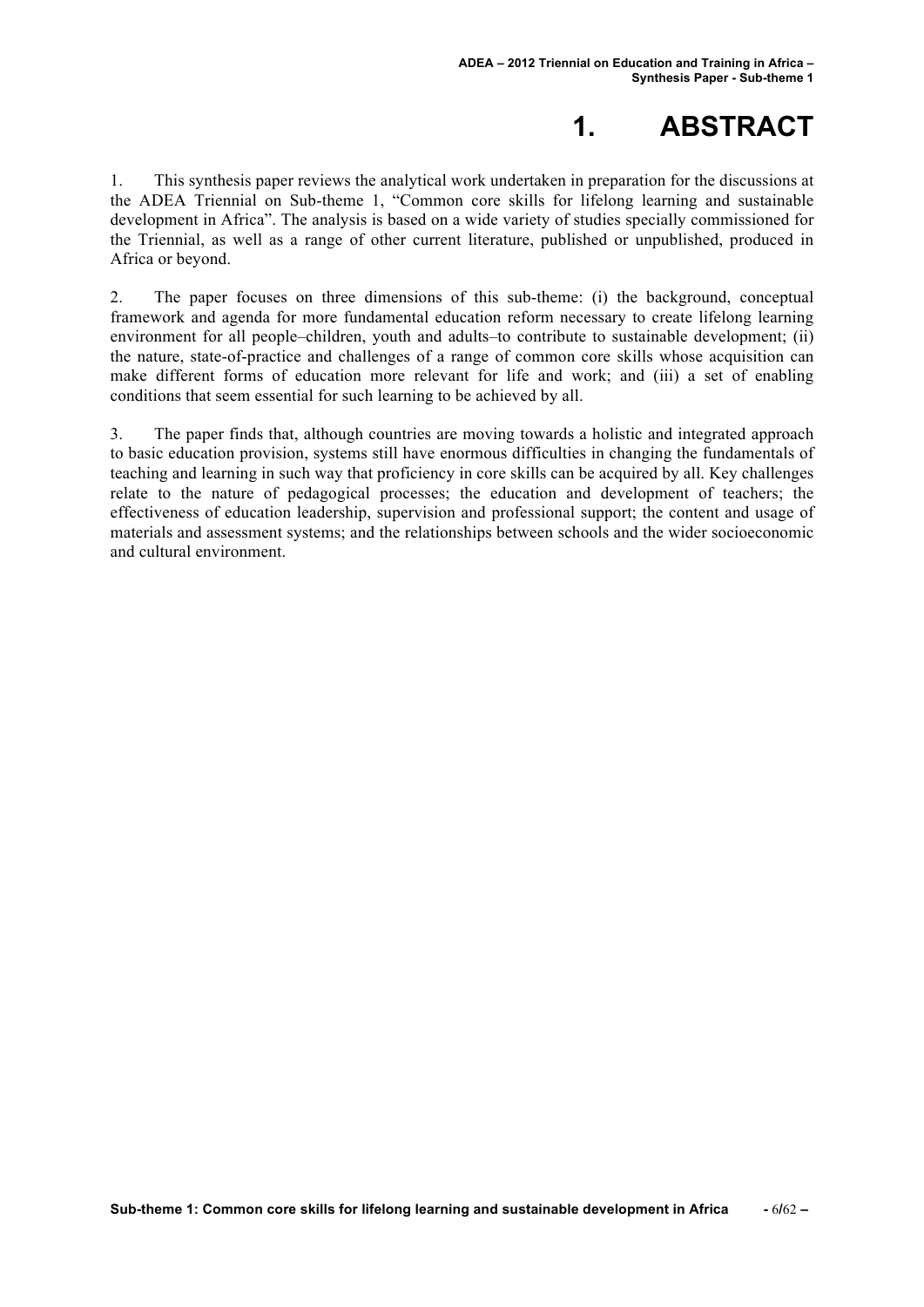# **2. EXECUTIVE SUMMARY**

#### **Introduction**

4. This synthesis paper reviews the present state-of-the art as regards perspectives, policies and practices in Africa related to sub–theme 1 of the Triennial, i.e. Common core skills for lifelong learning and sustainable development. It forms part of a set of four papers that review key issues related to the overall theme of the Triennial: Promoting critical knowledge, skills and qualifications for sustainable development in Africa: how to design and implement an effective response by education and training systems.

5. The intention of this paper is to prompt discussion at the Triennial Meeting. Thus it aims to highlight major issues regarding the nature and conditions of effective lifelong learning for sustainable development; the state of practice and experiences regarding different types of common core skills; the nature of paradigm change in basic education and the challenges this poses; and current debates and recent developments in areas of reform that constitute a critical enabling environment for change.

6. The paper is divided into three parts: Part I addresses the focus and agenda for deeper educational reform in relation to the framework of lifelong learning and education's contribution to sustainable development. It starts with follow-up from the Maputo Biennial, discussing reform initiatives inspired by the Maputo outcomes (Section 2) and continues with an in-depth focus on the notions of common core skills, lifelong learning and the challenges of linking learning with sustainable development at the level of basic education (Section 3). Ongoing reflection and action related to lifelong learning in relation to education for sustainable development are reviewed in Section 4.

7. Part II reviews the nature and state-of-practice regarding key areas of skills and competencies. Section 5 starts with exploring the state of thinking and practice regarding "common core skills" for sustainable development by introducing the "common core" in relation to curriculum reform and there after addresses different types of skills and competencies in some depth: literacy and language (Section 6), cognitive and scientific skills (Section 7), personal development and life skills (Section 8), social and citizenship skills, including peace building (Section 9), and work-related skills (Section 10). This part concludes by listing several key challenges of such agendas for educational reform.

8. Part III addresses essential enabling conditions for achieving effective acquisition of skills relevant for sustainable development. Here, Section 12 addresses relevant conditions pertaining to education systems themselves, while Section 13 looks at various issues related to conditions in the wider socioeconomic and political environment. The final section (14) gives an overview of the principal findings of the analytical work.

#### Part I – Background and setting the agenda

9. The principal argument in Part I is that the Biennial in Maputo has inspired countries to move their education system towards a holistic and integrative approach, and to take on a lifelong learning perspective but that much work is still required. More countries have come to recognize other existing forms of education and training, including non-formal education, Qu'ranic schools and education outside schools such as shepherd schools and market schools. Implementation of an integrated approach, in such way that diversified but equitable basic education systems would emerge, remains very challenging as this would require the upgrading, expansion and subsidization of quite a few alternative education provisions, enabling disadvantaged young people to transfer from one program to another according to circumstances in order to access further education and training.

10. Some countries that have made great efforts towards inclusivity, such as Kenya, find that improved access and participation do not necessarily go together with higher levels of achievement. It appears that performance may not correlate with socioeconomic background but that improvement of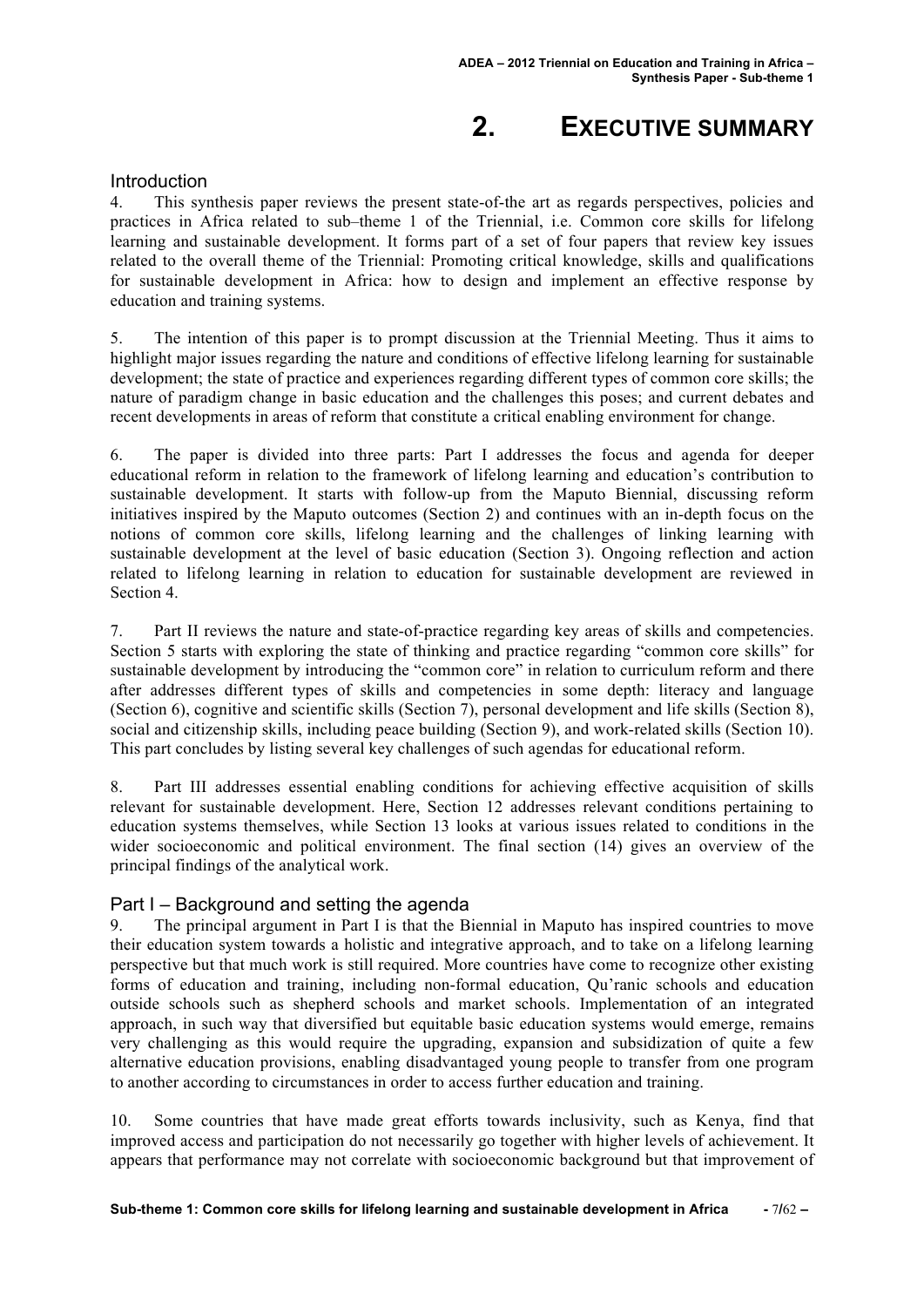the teaching-learning interaction in the classroom can be a major factor in offsetting constraints for learning in the home situation.

11. It was also found that the concepts of lifelong learning and education for sustainability are still poorly understood and need to be operationalized in national context as a basis for policy development and change of practice. Too often, lifelong learning is still equated with adult education only, rather than with a comprehensive framework to organize all education and training in terms of their life-wide (covering different forms of education) and lifelong (continuing learning through all stages of life) dimensions, bringing these together in an integrative way.

12. Education for sustainable development (ESD) is about building a critical mass of citizens who are not just informed and trained, but who are above all capable of using their achievements to bring about the economic, social, cultural and political changes required for sustainable development. UNESCO emphasizes a wide range of aspects of education that should be part of ESD: such as the centrality of respect for others, for difference and diversity, for the environment and for resources of the planet; working towards an inter-disciplinary and holistic curriculum, critical thinking and problem-solving; using multiple methods in teaching and learning; participatory decision-making; integration of learning experiences in daily life and work; and addressing local as well as global issues using languages which learners commonly use.

13. ESD has implications for educational reform in terms of re-structuring education provision, extensive curriculum reform, and reviewing the actual quality of teaching and learning to make them more effective and to ensure continuous impact on the environment and society. Above all, as UIL points out, simply expanding the quantity of education and lifelong learning will not be sufficient to advance sustainable societies. The quality of education and training, including appropriateness and relevance, must be enhanced. Thus ESD has come to strengthen the agenda for improvement of quality by focusing on the importance of learners effectively acquiring core skills needed for life and work.

14. Thus, ESD is more than environmental education or training young people for work. It affects the entire curriculum in all learning, whether through formal, non-formal or informal channels, and is intended for all ages, as learning new skills necessary to cope with the continuing challenges of life and work never ceases. It is also argued that an African sustainable development paradigm calls for a pedagogy that is based on community-focused learning and the expansion of learning beyond the school-walls and into different sectors of society, thus facilitating the convergence of academic knowledge, local wisdom and experience. Thus, education becomes "learning without walls", involving learners, parents and teachers in joint efforts to share knowledge and acquire relevant skills.

#### Part II – Exploring the challenges of different core skills

15. In Part II the nature of the challenges that a lifelong learning framework poses are elaborated in greater detail in relation to a range of common core skills that countries can put at the heart of good quality and relevant basic education. The types of core skills are not new to most education systems. Indeed, it is shown that many of these have in various ways become part of efforts to improve relevance of education for different age-groups, starting with pre-school learners up to adults. Important innovations have been developed in both formal and non-formal education settings. However, the complex nature of many of these skills and their specific requirements for effective pedagogical methodologies require that they need far more explicit attention; thus, they should be systematically developed in relation to one another across the curriculum.

16. It is established that the skills of literacy and early reading are the most essential skills of all as they determine the acquisition of knowledge and other important skills in later years of learning. The paper re-emphasizes that literacy, not only for adults but also for children, must be acquired in the mother-tongue and that strategies for early grade reading must be drastically improved, as assessment in a range of countries has shown that children are not learning because of language constraints.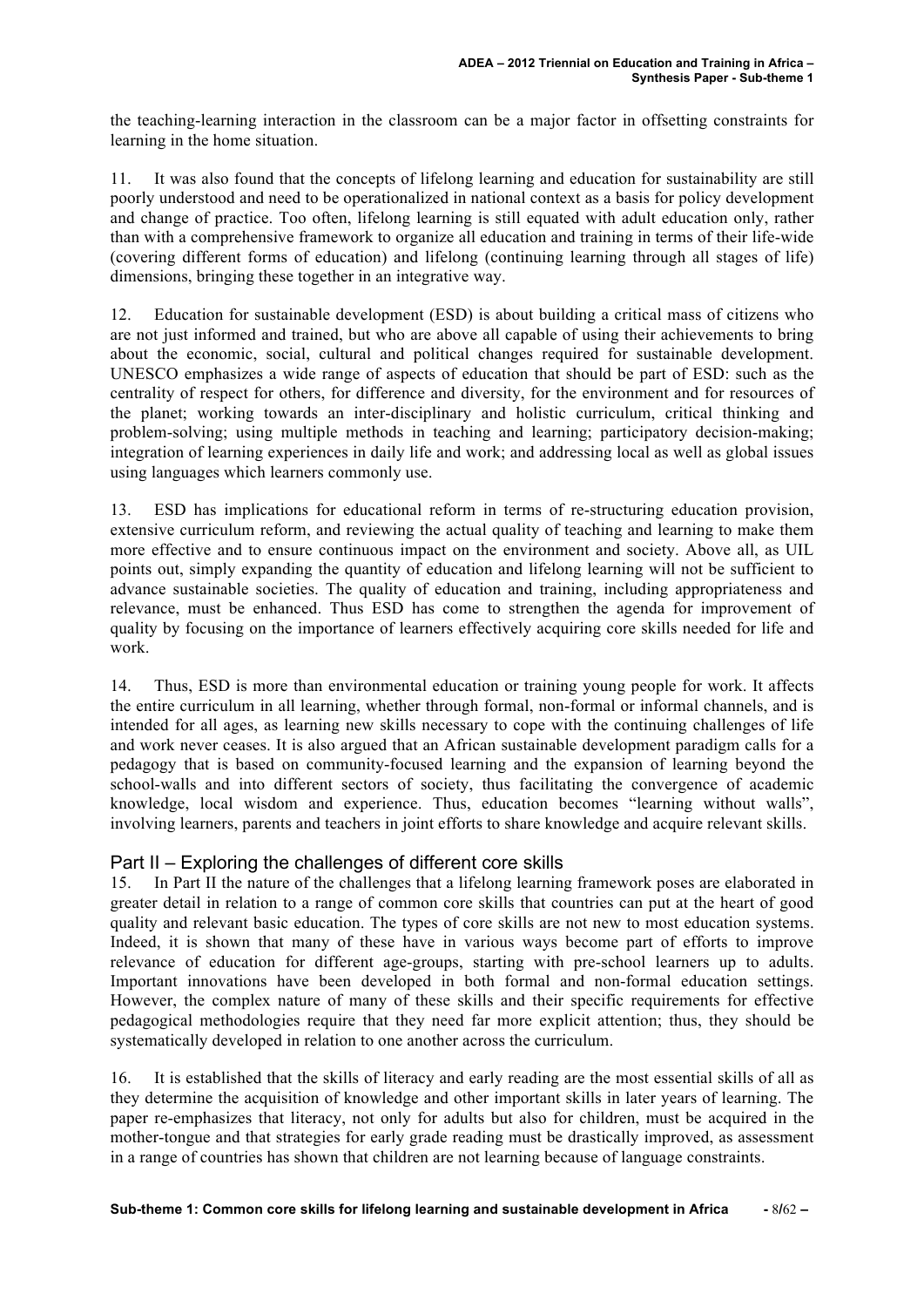17. Much attention is also given to the continuous strengthening of cognitive and scientific skills. It is shown that the basis for cognitive skills is already laid in the early years of childhood through stimulation of thinking, curiosity and creativity. Thus, the quality of pre-school learning tends to be crucial for a child's later academic success.

18. The paper argues that in Africa an early interest in science needs to be developed in school and at the primary level, with as much parental support as possible. It is important that at this level skilled teachers capitalize on children's natural interest in their environment and interact constructively with the "theories" ("children's scientific ideas") that children develop to make their own sense of the world. This means that it should be recognized that children do not start in a void but that teachers can help to construct learners' knowledge by linking new ideas and experiences with what they already know.

19. An important part of social skills in several countries affected by fragility and conflict is the exploration of modalities for peace education. Some papers have shown what progress is being made to change education from a force for maintaining divisions, inequalities and tensions in society to a force for building and maintaining peace, by enabling young people to reflect more deeply on issues of conflict and peace, and also to develop critical skills and values, such as tolerance, respect for other views and cultural traditions, and peace-building skills. The importance of peace education also involves ensuring greater access to tailor-made education provision for young people directly affected by conflict and violence. Such education should acknowledge their needs for various kinds of support, including life and coping skills, vocational skills and psycho-social support.

20. The current trend to regard core skills as valuable only in the light of their relevance for the labour market denies their broader significance for the lives of younger and older people in general as well as for the social, cultural and environmental dimensions of sustainable development. It is also argued that core skills need to be linked to the "life world" of the learners and that they must be applied in the school environment and the community in a practical manner. This implies that schools and parents think about how their own ways of thinking and acting can be adjusted to produce models for learning. It further implies a need for school learning to be connected to learning in the home environment as well as to indigenous knowledge for the purpose of helping children to understand the value of different traditions.

#### Part III – Implications for changing the enabling environment

21. Part III reviews a number of implications for educational reform that are essential to ensure that core skills can effectively be developed in different education environments. It is argued that the entry point to wholesale and integrated educational reform towards greater relevance for sustainable development must be the curriculum; thus, developing a comprehensive curriculum framework to be valid across all forms of basic education, incorporating selected common core skills, must be the first priority.

22. The introduction into education systems of skills-based curricula will need to be done in a holistic manner, linking curriculum reform to major changes in teacher education and development, teaching-learning support materials, use of ICTs, school leadership, management and supervision, and assessment practices. This should involve all forms of education, including early childhood development, non-formal and informal forms of learning, thus creating "schools without walls".

23. The lifelong learning perspective demands that youth and adult education become integral parts of the overall education system, and that essential complementarities can be identified between skill requirements for children and those for their parents, as well as those for adolescents and adults. It should be acknowledged that curriculum reform for school education may need to go together with fundamental reform of adult education and functional literacy programs, as large numbers of adults have experienced the same deficiencies (if not more) that characterize current school education and thus are equally poorly prepared to face the impacts of present radical changes in society.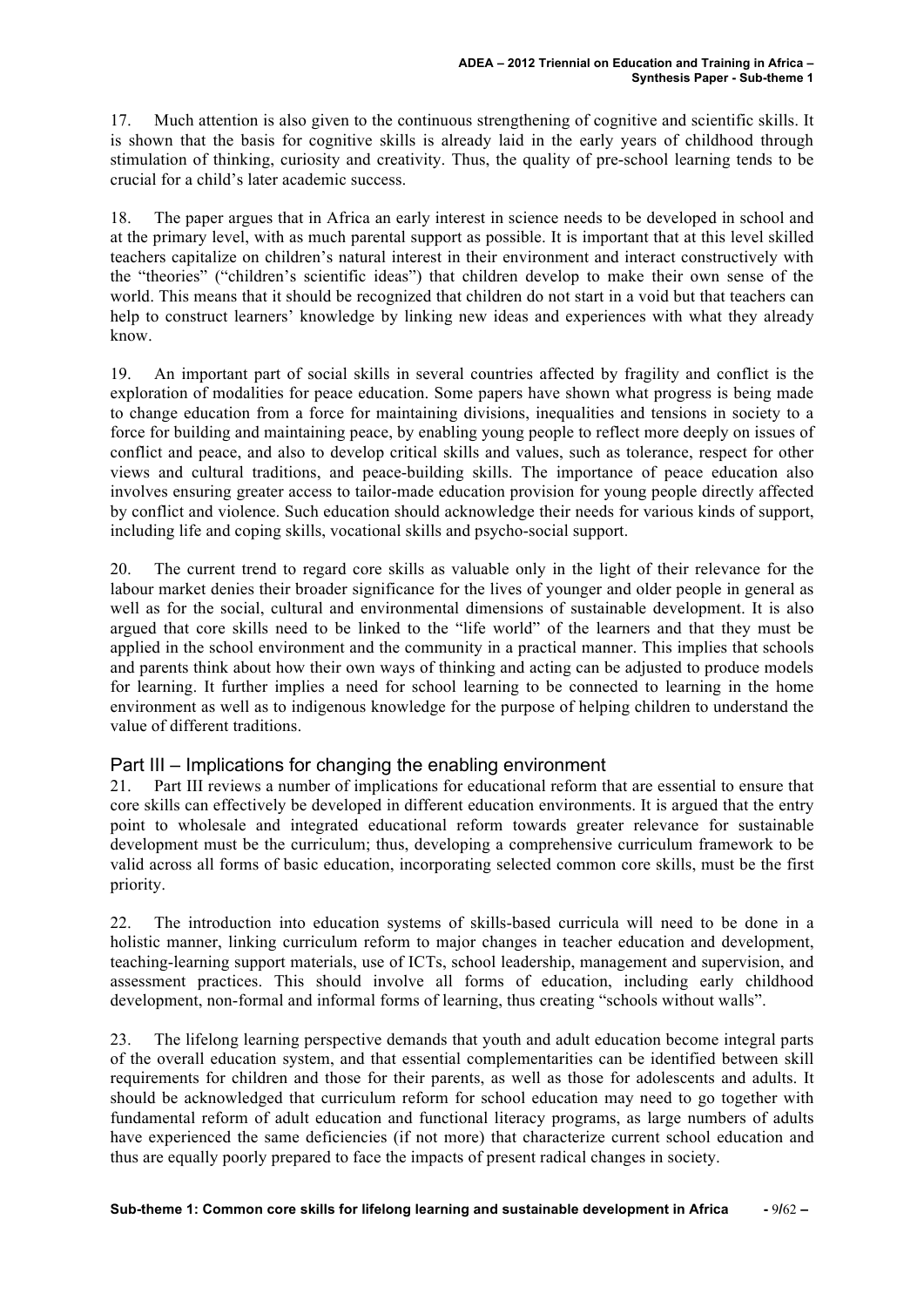24. Such holistic reforms will require participation and collaboration in decision-making on design and implementation by all stakeholders, in particular communities, relevant civil society and private organizations, teachers' unions and sector ministries. This is necessary in order to create effective partnerships in developing new approaches and programs as well as in governance and mobilization of funds. This is also necessary for pedagogical reasons as in basic education for children where there is need for a pedagogic triangle of teachers, learners and parents (community) in order to achieve desirable learning outcomes. The interactions in this triangle should be based on respect, trust, care and concern for the wellbeing and learning of the child.

25. In terms of the further implications of curriculum reform to ensure its relevance for ESD, much attention needs to be given to actual pedagogical practices in the classroom, effective use of appropriate teaching-learning support materials, and the central role of learning assessment. Research in East Africa showed that teacher-pupil classroom interaction appears to be the single most important factor accounting for wide differences in outcome measures using the same curriculum materials and purportedly the same teaching method.

26. Changing pedagogical styles and classroom interaction constitutes a major challenge to teachers, and to teacher training and development institutions and programs. While the challenge lies partly in the area of pedagogical skills, other issues include the development of a very different mindset about teaching and learning and thus about the roles and responsibilities of teachers and learners in the pedagogical process. Teachers need to be assisted to understand and appreciate their roles and responsibilities and to accept what may be an additional workload. This can be a major issue, particularly in countries where teacher motivation and commitment have been negatively affected by decreasing salaries and poor conditions of service.

27. Further issues concern changes in classroom management and the organization of learning; changes in school governance and organization; the very "ethos" and culture of schools; the principles governing learners' activities and behaviors; and changes in the manner in which teachers interact with the outside world, from parents to employers. Moreover, changes in pedagogy pose challenges to school heads, supervisors, professional support and quality assurance personnel, and not in the least to learners and their parents.

28. Inclusivity linked to achieving equality of opportunity for all children regardless of their background, circumstances and age is gradually being recognized, but there is still a long way to go to ensure that young people can follow different pathways and still have de facto equal access to further education and training opportunities. One major factor is how schools place themselves within the wider environment of available support provided by other public and private agencies. A strategy pioneered in SADC countries makes schools the sites of integrated and comprehensive care and support necessary to improve children's access, retention and achievement in school, thus catering for different non-educational aspects of vulnerability.

29. The learning environment of young people also concerns other aspects related to the integrity and moral behavior of those who deal with young people. Learners will benefit much from protection against harassment, drugs, violence and conflict, and from the integrity and ethical behavior of government officials and education staff. Countries emerging from conflict face the arduous task of reconstruction, but a much more comprehensive challenge must be faced to create a conducive environment for young people that responds to their education needs in a holistic and equitable manner. This points even more strongly to the urgent and broader needs of countries to produce effective education policy, management and planning capacity as essential contributions to sustainable development.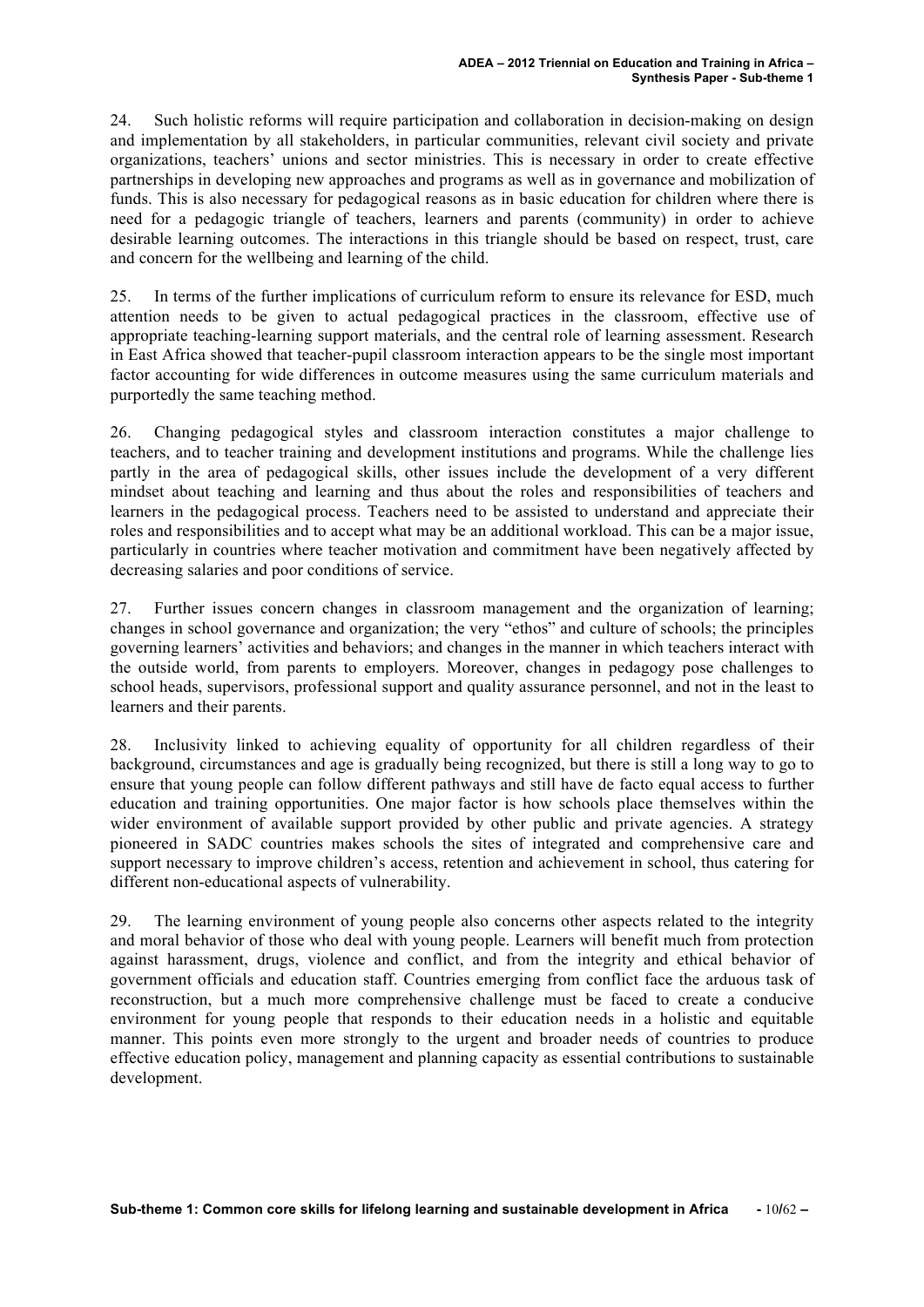# **3. INTRODUCTION**

30. This synthesis paper will review the present state-of-the art as regards perspectives, policies and practices in Africa related to sub–theme 1 of the Triennial, i.e. Common core skills for lifelong learning and sustainable development. It forms part of a set of four papers that review key issues related to the overall theme of the Triennial: Promoting critical knowledge, skills and qualifications for sustainable development in Africa: how to design and implement an effective response by education and training systems.

31. While three of the papers address issues associated with different parts of the education and training field, one is an overall paper addressing the broader context and significance of the theme as well as the main challenges countries are facing. The paper on Sub-theme 1 links up directly with the overall synthesis paper and focuses on conditions, developments and challenges in promoting common core skills through basic education within a frame of lifelong learning and sustainable development.

32. The review will be primarily based on the many contributions to this theme produced by research teams of ministries of education, international technical agencies, ADEA working groups, African research organizations, regional and international NGOs, and individual researchers. Since the area and scope of this sub-theme are wide, the analysis also uses supplementary documents, published and unpublished, that have recently been produced by organizations and individuals in Africa and elsewhere.

#### Purpose of the synthesis paper

33. The intention of this paper is to serve as a discussion paper for the Triennial. Thus it aims to highlight major issues regarding the nature and conditions of effective lifelong learning for sustainable development; the state of practice and experiences regarding different types of common core skills; the nature of paradigm change in basic education and the challenges this poses; and current debates and recent developments in areas of reform that constitute a critical enabling environment for change.

34. The paper will be discursive in that it reviews a range of viewpoints, developments, experiences and outcomes, while at the same time raising issues and questions. Thus, while synthesizing what seem to be current theories and practices, the paper aims to explore the present terrain and to challenge participants in the Triennial to confirm, modify, critique and augment these views and arrive at realistic insights as to where we are and how we can best move forward in enabling learning to become more effective and productive for personal and societal development.

#### Broader context of educational performance

35. The Triennial takes place within a broader context of mixed successes and deficiencies as regards developments in basic education. On the one hand, according to the 2011 MDG Report, some of the poorest countries have made the greatest progress in education (Burundi, Rwanda, Sao Tome and Principe, Tanzania, Togo). Others are making considerable progress, such as Benin, Burkina Faso, Ethiopia, Guinea, Mali, Mozambique and Niger, with net enrollments in primary school having increased by more than 25% between 1999 and 2009. With an 18% gain between 1999 and 2009, sub-Saharan Africa (SSA) is the region with the best record of improvement: its net enrollment rate reached 76% in 2009 (UN, MDG Report, 2011:4 and 16).

36. At the same time it is reported that northern Africa leads the way in expanding literacy among youth: the region increased these literacy rates by 19% between 1990 and 2009. During the same period, SSA rates increased by 7% (UN, MDG Report, p. 19).

37. The same report notes that SSA will be unable to meet the hunger-reduction target by 2015 (UN, MDG, p. 12). Thus, large numbers of children enter school with low levels of nutrition which affect their participation in learning. Moreover, by 2009, some 32 million children in the region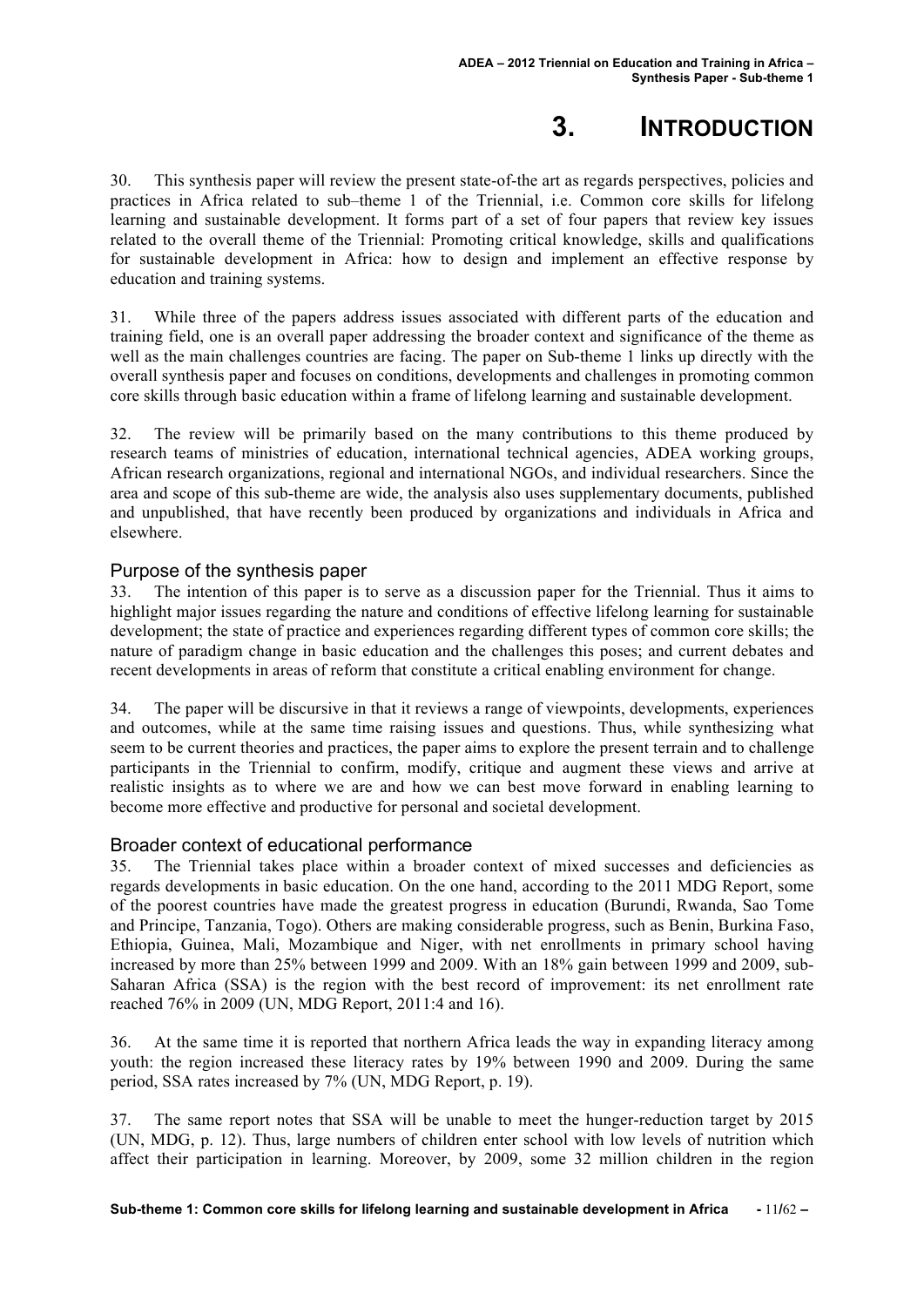remained out-of-school, constituting almost half of the total out-of-school children worldwide. Children most affected are the poor, female or those living in conflict zones (UN, MDG, p. 17).

38. Focussing on eastern and southern Africa, SADC, quoting the UNICEF report on the State of the World's Children for 2009, notes that children in the region are at risk of not attending school regularly, of not progressing through the system, of failing to complete primary school, and of not progressing to secondary school. In the sub-region there is a marked difference between the high enrollment rates compared to the attendance and completion rates of children of primary school-going age: on average, attendance rates are 68% for boys and 69% for girls, compared to enrollment rates that are nearly 90% (SADC, 2011).

39. The MDG report also points out that household studies show that the majority of children outof-school in SSA will never enter a classroom (UN, MDG, p. 18). However, the pattern of exposure to education varies much between countries and within countries.

40. For those who attend school, the major problems remain quality and relevance. In many systems dropout is rampant and often accumulates through the primary cycle to more than half of the cohorts. While this is often caused by poverty and other family circumstances, much of it is due to poor quality of teaching and learning. What has been learned can often not be used because of very poor mastery of basic skills.

#### Structure of the paper

41. The paper is divided into three parts: Part I addresses the focus and agenda for deeper educational reform in relation to the framework of lifelong learning and education's contribution to sustainable development. It starts with the follow-up from the Maputo Biennial, discussing reform initiatives inspired by the Maputo outcomes (Section 2) and continues with an in-depth focus on the notions of common core skills, lifelong learning and the challenges of linking learning with sustainable development at the level of basic education (Section 3). Ongoing reflection and action related to lifelong learning in relation to education for sustainable development are reviewed in Section 4.

42. Part II reviews the nature and state-of-practice regarding key areas of skills and competencies. Section 5 starts by exploring the state of thinking and practice regarding "common core skills" for sustainable development by introducing the "common core" in relation to curriculum reform and there after addressing different types of skills and competencies in some depth: literacy and language (Section 6), cognitive and scientific skills (Section 7), personal development and life skills (Section 8), social and citizenship skills, including peace building (Section 9), and work-related skills (Section 10). This part concludes by listing several key challenges for educational reform.

43. Part III addresses essential enabling conditions for achieving effective acquisition of skills relevant for sustainable development. Section 12 addresses relevant conditions pertaining to education systems themselves, while Section 13 looks at various issues related to conditions in the wider socioeconomic and political environment. The paper concludes with a summary of the main findings of the analytical work reviewed.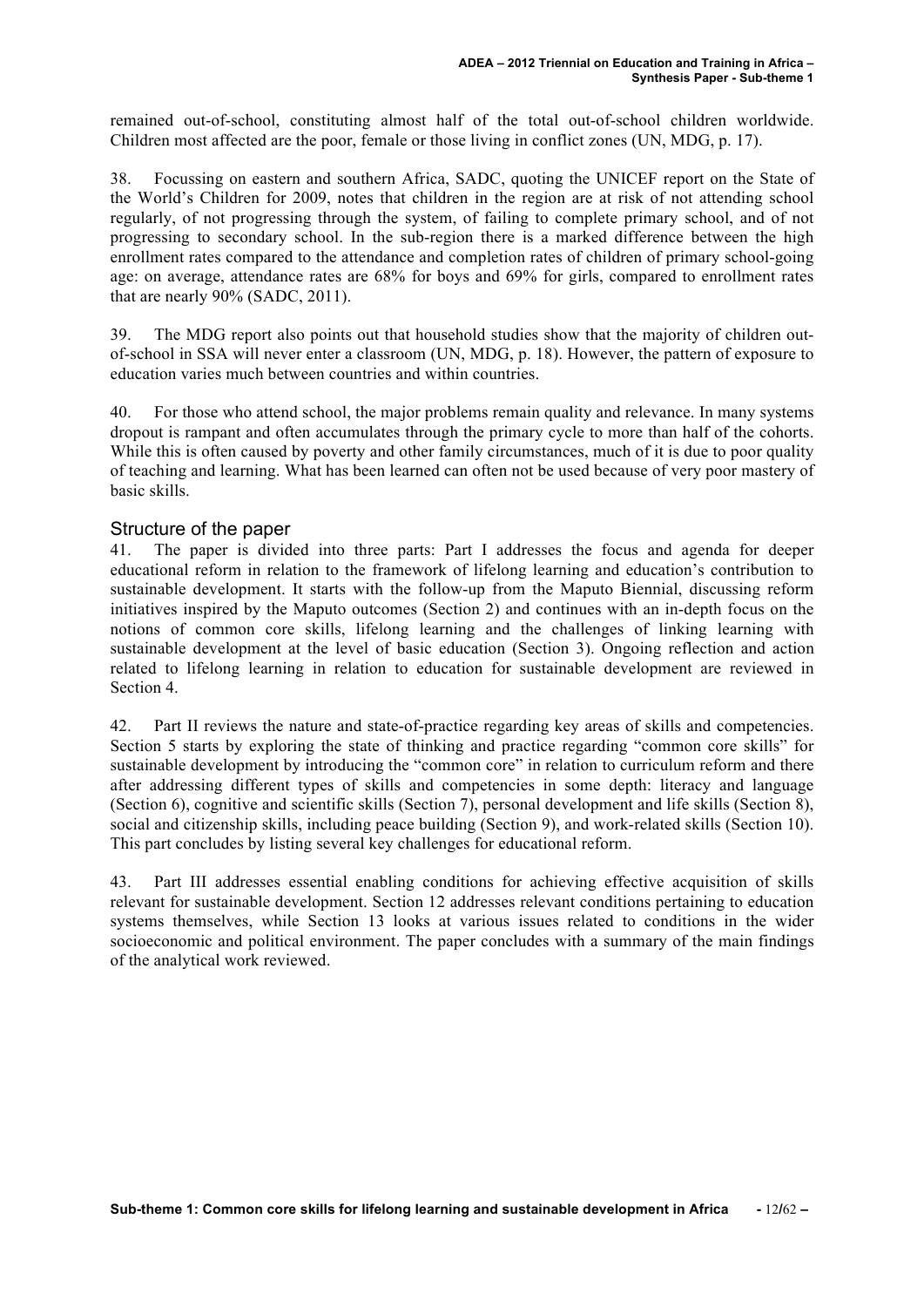# **4. PART I - FOCUS AND AGENDA FOR CONTINUED REFORM**

## **4.1. Continuing the reforms set by the Maputo agenda**

44. The Maputo Biennial set the tone for a paradigm shift in educational development in Africa. This concerned both the substance and structure of basic and post-basic education. It called for a holistic and integrated approach that recognized the essential diversity of categories of learners, with their different backgrounds and circumstances, as well as the diversity of modes of provision. The structure of the system needed to be reviewed in order to allow for rapid moves towards inclusivity and quality, and thus to cater for the needs of large numbers of young people out-of-school whose (re- )absorption into the system may require recognition and enhancement of alternative modes of provision (ADEA, 2009).

45. Maputo also called for following a system's perspective so that the interrelatedness of all learning and all forms of education could be recognized. This implied attention to the connections between general education and vocational training, between institution-based and work- or homebased forms of learning, and between basic education for children and that for youth and adults. Such perspective would enhance the promotion and recognition of lifelong learning pathways and thus the transfer from one mode of learning to another for all people in accordance with their circumstances and interests (ADEA, 2009).

46. The Maputo meeting encouraged various countries and organizations to embark upon or continue with work to promote holistic and integrated approaches to educational reform. This was particularly notable in West Africa, although further work towards achieving diversified basic education systems also continued in eastern and southern Africa.

47. For example, in **Burkina Faso** and **Senegal**, and to a lesser extent in **Mauritania**, education policy documents now take account of all sub-sectors as part of a holistic vision:

Burkina Faso has a framework law on education (2007) that covers the entire education and training sector.

In Senegal, the overall education development program is coordinated by the Department of Planning and Education Reform which is a central department in one of the four ministries responsible for education.

In Mauritania, the National Plan for the Development of the Education Sector (PNDSE) and the Strategic Framework for the Fight against Poverty (CSLP) adopt a holistic vision (WGNFE, 2011:26).

48. As part of a holistic vision, a standard curriculum is now being implemented in **Cape Verde, Mauritania** and **Senegal**, although progress is varied. The standard curriculum, within an integrated approach, entails:

The development of a common strategy for education (its role in development, goals, etc.);

The definition of learners' leaving profiles within an inclusive approach, irrespective of the educational provision in question (a "core curriculum");

Efforts to take into account the specific nature of provision through specific modules, for example for literacy, alternative approaches, Qu'ranic schools (WGNFE, 2011:30).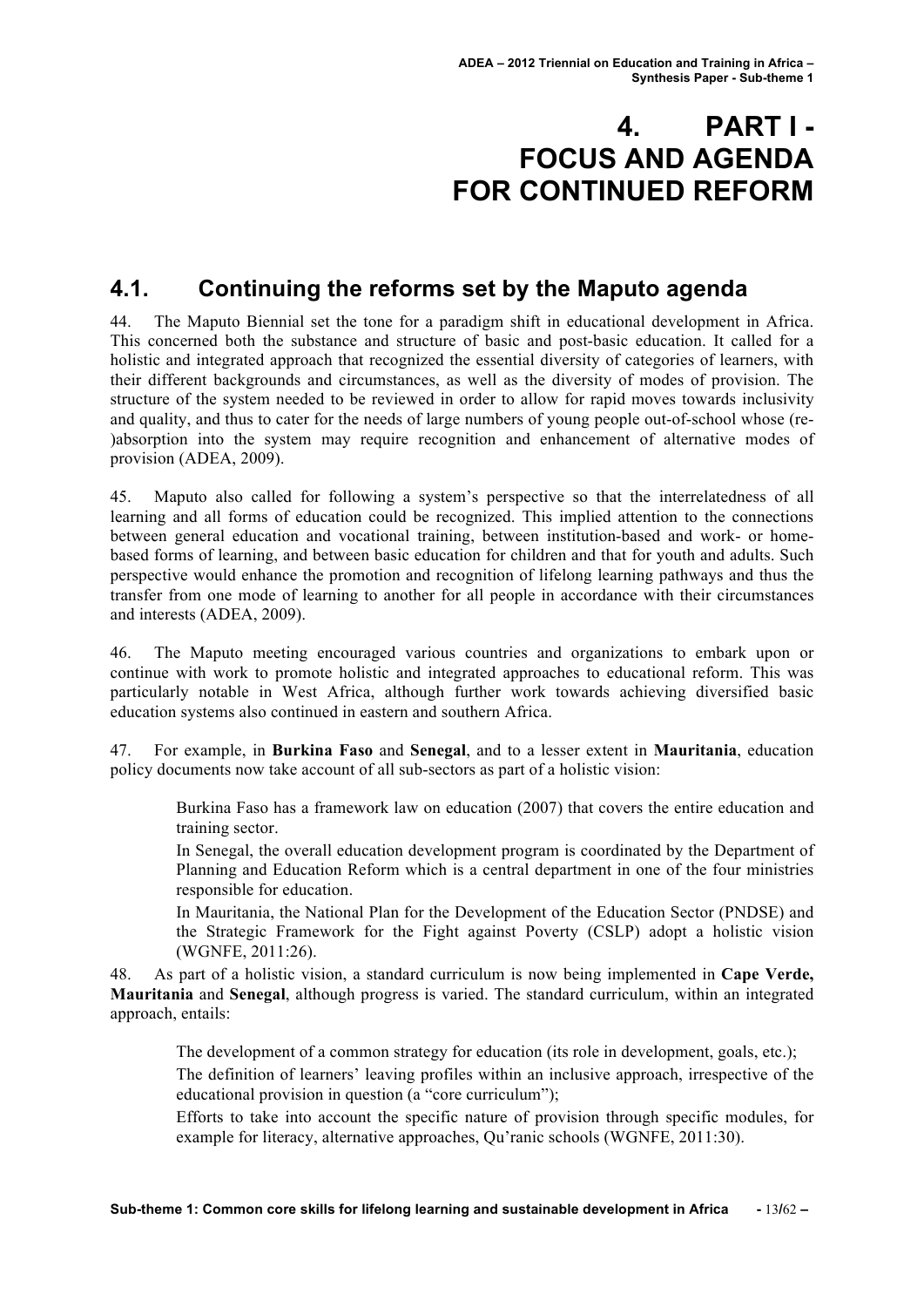**49.** The **Burkina Faso** national study illustrates the implementation of such a strategy and describes the gradual integration of non-formal education within the overall system. Through examples of alternative approaches cutting across all levels, it demonstrates the potential of the system to reform itself while paying attention to what happens outside formal structures. The study shares lessons learned through a range of experiences, including alternative early childhood schemes (such as Bisongo), alternative approaches to integrating early school leavers and non-educated children (such as the CEBNFs), non-formal vocational training centers (CFPNFs) and community schools (ECOM) for adolescents, and new approaches to literacy training in relation to anti-poverty and development (BURKINA FASO, 2011. The possibility of reforming the system by taking a close look at all aspects of it is not without constraints and difficulties which are extensively documented (WGNFE, 2011).

50. A country study on **Kenya** to review interventions towards an all-inclusive and equitable basic education reports that since 2003 much effort has been made to review policies and practices aimed at achieving inclusivity in the sense that all children and young people, regardless of cultural, social and learning backgrounds, should have access to equivalent learning opportunities in all kinds of schools. Hence, there is need to transform education systems and other learning environments in order to respond to the diversity of learners. Moreover, it was accepted that a transformed education system should reflect three dimensions of equity: equity of resources, equity in the process of education and equity of outcomes (Njoka *et al*, 2011:16).

51. In order to achieve this, a range of key reforms have been introduced. These include free primary education (FPE); a school health and nutrition intervention involving the promotion of school health and hygiene; and a school feeding program (in arid rural and in urban slum areas). Investments in school infrastructure development are made in collaboration with various national partners, providing extra support to children with special education needs, developing and implementing policies on HIV and AIDS intervention, and implementing a variety of strategies to promote gender parity and equality in education (Njoka *et al*, 2011).

52. This empirical study to assess the success of these interventions concluded that in spite of serious challenges to implementation, overall the interventions contributed much to increasing access to primary education. The gender program was least successful due to persistent barriers such as sociocultural and religious practices, poverty and lack of community awareness. However, it was also found that performance in the end of primary examinations had generally declined during the last decade and that neither successful implementation of interventions nor improved inputs were significant predictors of performance (Njoka *et al*, 2011:48-53).

53. In many countries a major contribution towards equitable inclusion could be made by the development of a national qualifications framework (NQF). NQFs play a facilitating role towards the recognition and validation of non-formal and informal learning, thus enabling young people and adults who have been excluded from formal education to acquire knowledge and skills in other settings. Their education is recognized so that they can gain access to further formal education and training, and the labour market (UIL, 2011a:10; WGNFE, 2011). UIL undertook a comparative analysis of the effectiveness of NQFs in **Botswana, Ghana, Mauritius, Namibia, Seychelles and South Africa** as a contribution to the Triennial.

54. Findings show that policy reforms are being driven by lifelong learning strategies that include NQFs and recognition developments, but coherent and comprehensive lifelong learning strategies and practices covering the full life-course are still not the norm, with some still focusing on specific sectors (Ghana) or groups. Implementing lifelong learning through formal, non-formal and informal learning, and increasing mobility remain a challenge (UIL, 2011a:9).

55. The study points out that the learning outcomes approach underpinning NQF development needs to be more widely accepted so as to increase the validation of learning taking place in different settings. This makes it possible to focus on the specification of sets of skills and competences in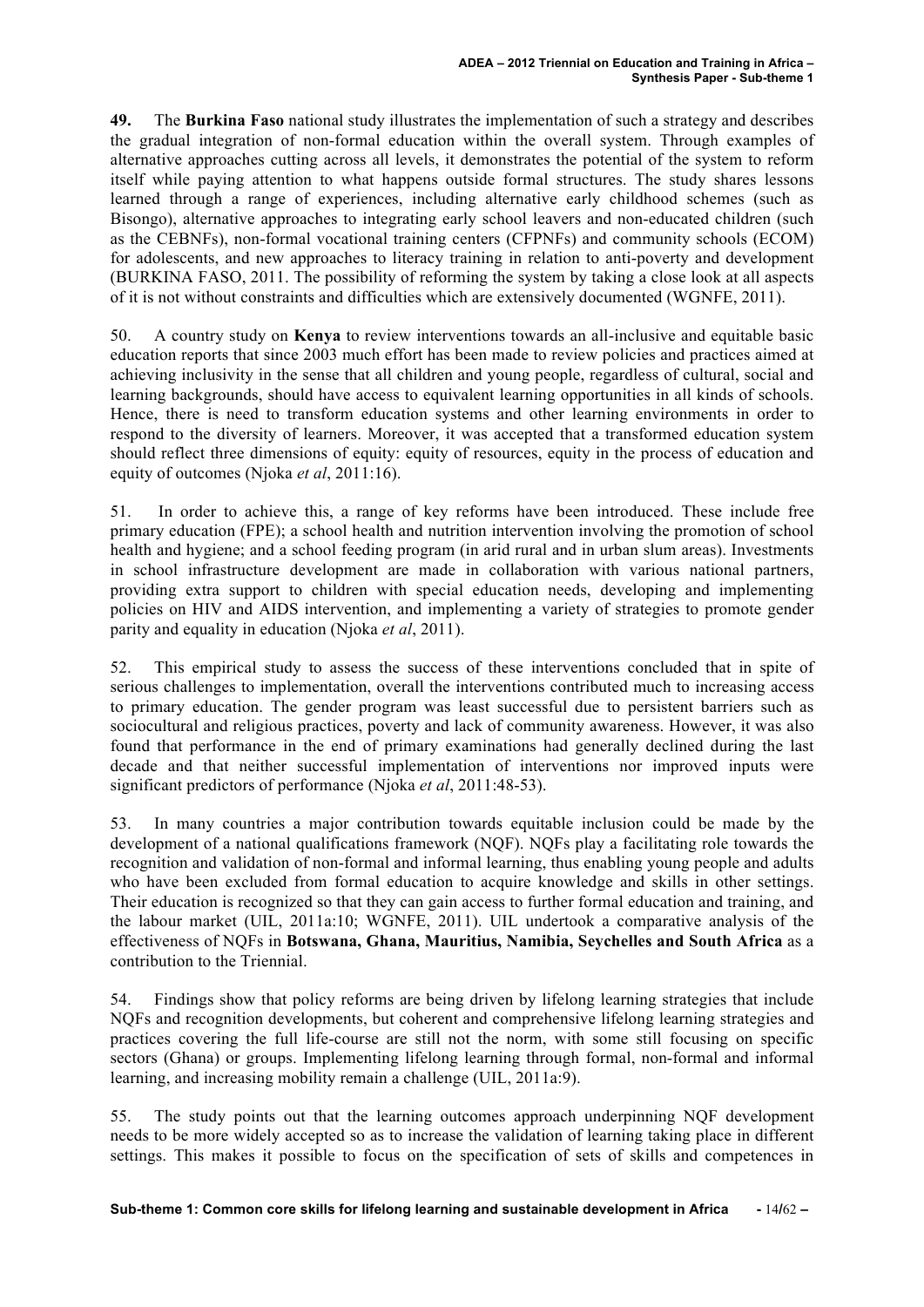partnerships with the world of work, and to build these into competence and qualification frameworks. Several countries have made much progress in this regard. Once established, NQFs and recognition can also support the continued development of basic skills and new skills important for sustainable and inclusive growth (UIL, 2011a).

56. However, despite this progress, effective implementation of NQFs in Africa still needs a lot of effort. According to the ADEA WGNFE, the holistic, integrated and diversified vision is still little known and needs to be more widely promoted (WGNFE, 2011:12).

## **4.2. Greater focus on common core skills, lifelong learning and sustainable development**

57. The challenge for the Ouagadougou Triennial is to reach beyond the broad parameters of holistic and integrated educational reform and focus more specifically on the substance, processes and outcomes of learning. It aims to give the concept of common core skills for young people as well as adults a much more central place on the education agenda. Moreover it aims to link such core skills to Africa's commitment to sustainable development, thus addressing how, within integrated education systems, effective learning of knowledge and skills throughout life can be achieved in line with the need for sustainable development.

58. The above is clearly an agenda for reviewing and clarifying what is to be learned, for what purpose, by whom, how, with what outcome, and validated in what manner? These basic questions need to be addressed within the context of what is meant by *common core skills*, *lifelong learning* and *sustainable development*. There is then a further question as to the meaning of *education for sustainable development*. Finally, how can learning achievements themselves become sustainable?

#### **4.2.1. Common core skills**

59. *Common core skills* can be defined as those basic learning outcomes–in the form of knowledge, skills, competencies, values and attitudes–that all people, both young and old, should be able to acquire in the beginning or at some point in their lives in order to grow as human beings and to effectively participate in the sociocultural, economic and political development of their society. This definition assumes not only the acquisition of particular abilities but also the interest and commitment of acting upon this learning. In this context an extended definition of common core skills is proposed, as a "combinatory [sic] form of knowledge that makes use of theoretical, procedural and environmental knowledge, or learning, know-how and life skills, to solve problems, make decisions, carry out plans, etc." (ADEA, 2011).

60. UIL suggests using the concepts of *core skills* and *competencies* in the sense of *capabilities* which have more breadth, ambition and sense of agency. Capabilities can be developed to a high level: there is always the challenge to develop further and this is appropriate from a lifelong learning point of view. Core skills, competencies, and capabilities enhance people's ability to exercise a degree of control over their own lives; to take part with others in decisions that affect the contexts of their lives; and to envisage an alternative future for themselves and for their families (UIL, 2011b:2; Sen, 1999).

61. The challenge to address the acquisition of common core skills for sustainable development is the continuation of the challenge set by the Jomtien conference which defined *basic learning needs* as: "essential learning tools (such as literacy, oral expression, numeracy, and problem solving) and the basic learning content (such as knowledge, skills, values, and attitudes) required by human beings to be able to survive, to develop their full capacities, to live and work in dignity, to participate fully in development, to improve the quality of their lives, to make informed decisions, and to continue learning" (WCEFA, 1990:11).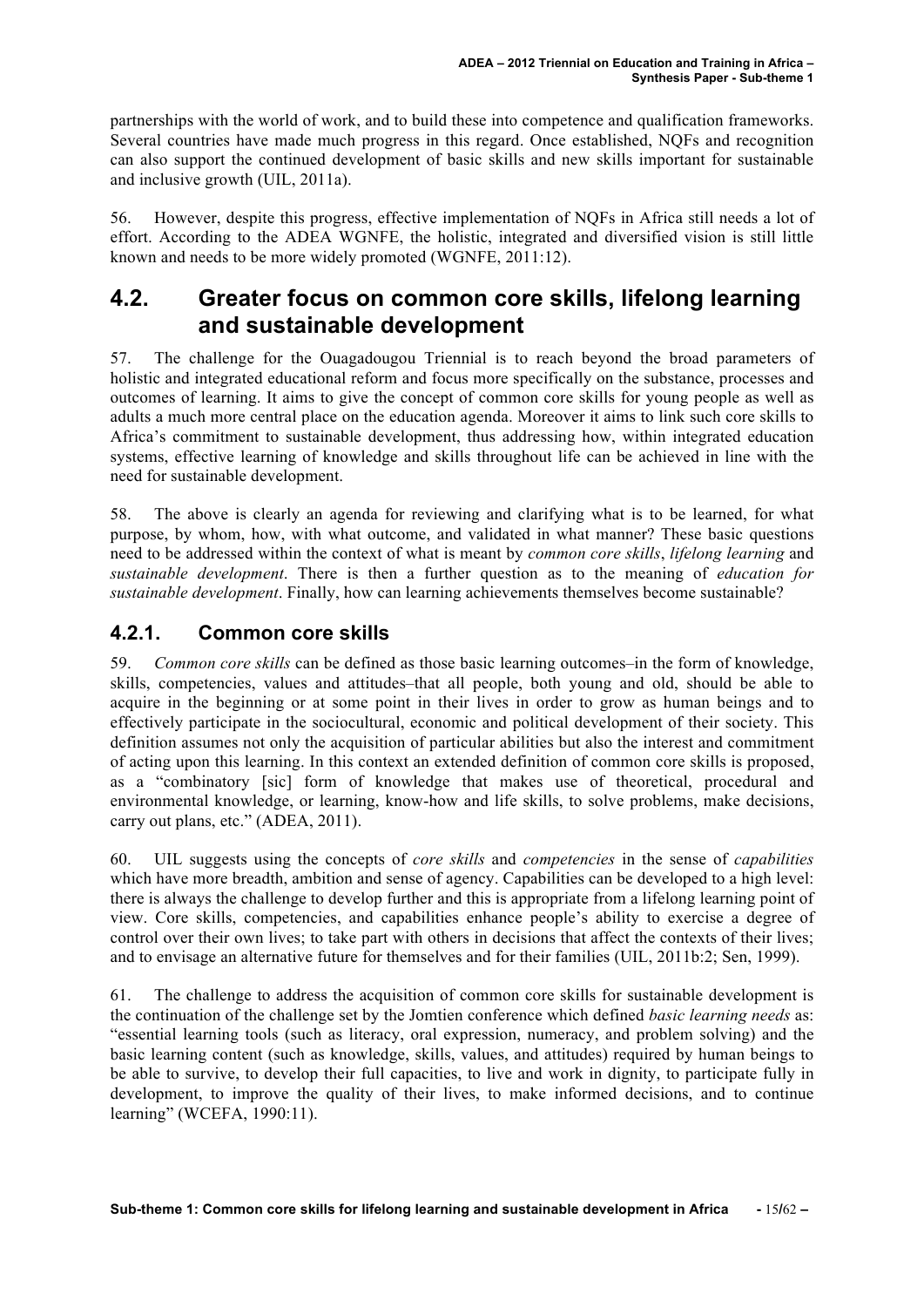### **4.2.2. Lifelong learning**

62. *Lifelong learning* can be defined as the lifelong, voluntary, and self-motivated pursuit of knowledge for either personal or professional reasons. As such, it not only enhances social inclusion, active citizenship and personal development, but also competitiveness and employability (ROCARE, 2011b:3). UNESCO-UIL (2011b) points out that the concept of lifelong learning has drawn much from the Faure Report (1972), emphasizing that learning should be universal and lifelong. It developed the four pillars of learning: learning to know, learning to do, learning to live together and learning to be<sup>1</sup> (Delors, 1996, quoted in UIL, 2011b:3). These ideas later found their way into the visions of Jomtien and Dakar.

63. However, UIL notes that the understanding of the concept of lifelong learning (LLL) and its importance to sustainable development is still limited and that comprehensive policy frameworks for promoting LLL have remained patchy; implementing a holistic vision of LLL has remained weak (UIL, 2011b:3). As this situation is in stark contrast with the socioeconomic, political and cultural demand for high-quality skilled people and active citizens across the African continent, the study argues that it is imperative to incorporate the vision and practice of LLL into overall national policy frameworks and to embed LLL into national education and training systems of African countries (UIL, 2011b:3).

64. Hence, much of UIL's work has been to help increase capacity of policy-makers and leading researchers to develop national policies and strategies and to make LLL a reality for all. UIL regards LLL as an "integrative concept" which can contribute to sustainable development in Africa. As a paradigm to organize all education and training, LLL recognizes three components*: life-wide learning,* referring to the breadth of learning across family, cultural settings, communities, work and leisure; *life-deep learning,* referring to contemplative, meditative, spiritual learning practices; and *lifelong learning*, referring to the four stages of life–childhood, productive age, age of maturity, old age (UIL,  $2011b.8$ 

65. Thus, as a composite term, lifelong learning is seen as reflecting all contexts in life from a lifewide, life-deep and lifelong perspective. Thus it promotes learning behaviors obtaining of knowledge and understanding, attitudes, values and competencies for personal growth, social and economic wellbeing and democratic citizenship. In UIL's view the focus on learning also denotes an increasing recognition of the porous boundaries between forms of education and training, i.e. formal, non-formal and informal education (UIL, 2011b:8).

66. According to ROCARE, the common themes in literature on lifelong learning articulate four characteristics which transform education and training into the concept of lifelong learning. These are:

Formal and non-formal/informal types of education and training;

Self-motivated learning with heavy emphasis on the need for individuals to take responsibility for their own learning;

Taking responsibility for own learning and prepared to invest time, money and effort in education or training on a continuous basis;

Commitment to universal participation in education and training, including both informal and formal learning for all purposes:social, economic and personal (ROCARE, 2011a:6).

67. While LLL is a very valuable concept, its usage as an organizing principle in the entire domain of learning has many implications which make its application highly complex. A major consequence is that many connections need to be forged among providers, managers, groups of professionals, funding organizations, even entire bureaucracies, all with different interests and varying degrees of power and influence. Among programs, even those within the same form of education/learning, coordination and collaboration are at a premium as they tend to have their own supervisory, service and consultative

 <sup>1</sup> Adama Ouane, director of UIL, has suggested additional pillars to be learning to change and to risk (UIL, 2011: 8).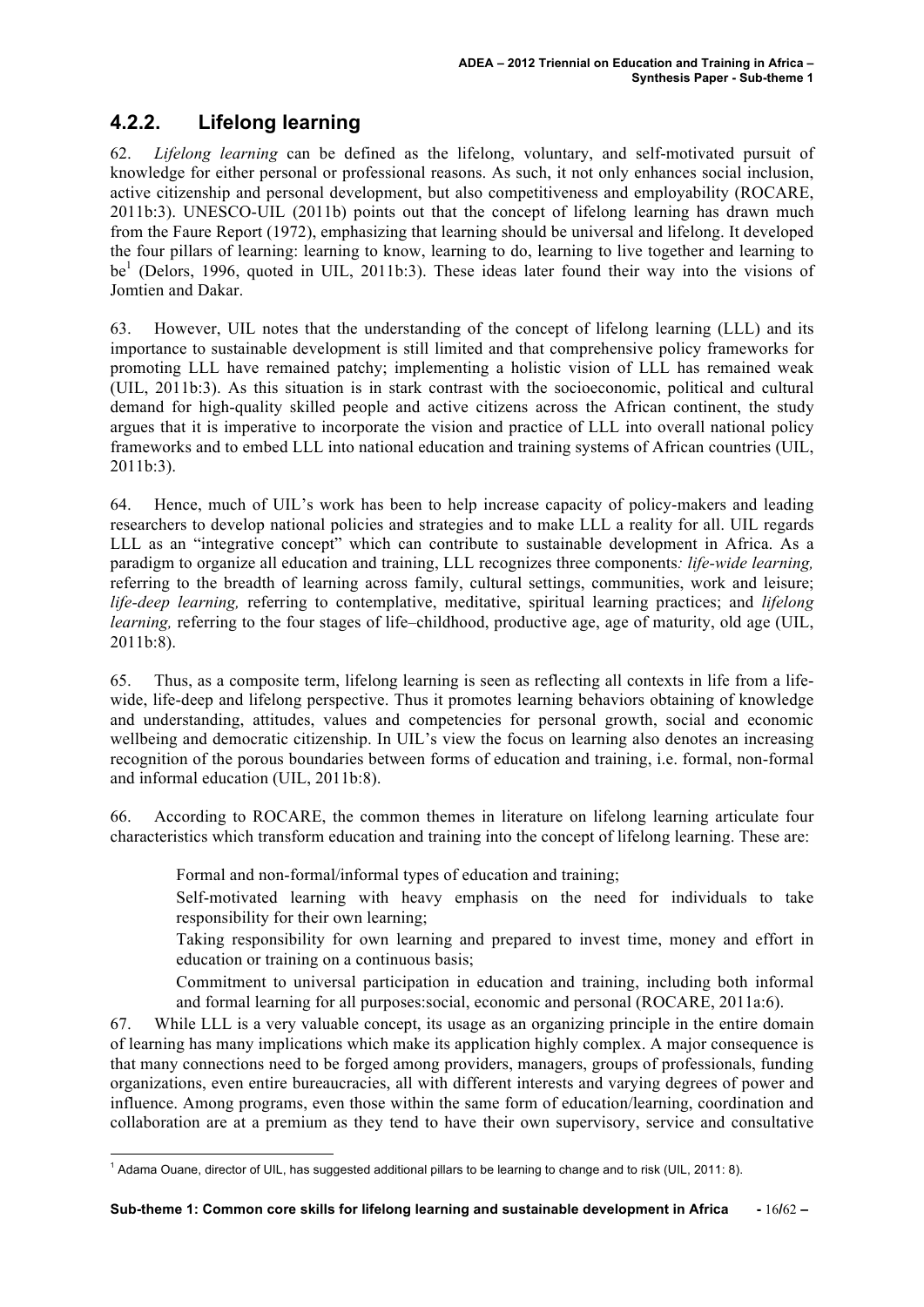infrastructure. Moreover, each form tends to have its own gatekeepers and protectors (often backed by support networks) who tend to protect the existing institutional rules and practices. Building national systems around LLL is therefore a daunting task requiring careful leadership and negotiating skills and very practical minds to build connections and collaboration over time.

#### **4.2.3. Sustainable development**

68. The concept of *sustainable development* (SD) has been fully outlined in the general synthesis paper (ref). This section discusses the relevance and usage of SD in the areas of basic education and lifelong learning as a basis for further policy development.

69. In the overall synthesis paper ADEA argues that the very concept of sustainability has expanded beyond caring for the environment to encompass "the social and economic infrastructure that determines a society's capacity to maintain itself in a rapidly changing global context*."* This interpretation suggests that the SD concept contains four inseparable and complementary dimensions: (i) the protection and preservation of the environment, particularly efforts to tackle climate change; (ii) the development of a model of sustainable economic growth based on the rational exploitation and conservation of natural resources; (iii) the construction of inclusive societies founded upon effective efforts to alleviate poverty and tackle all sorts of discrimination and marginalization; and (iv) the strengthening of mutual knowledge and cultural and spiritual understanding between groups, societies and peoples to foster solidarity and peace(ADEA, 2011).

#### **4.2.4. Education for sustainable development**

70. What then is the meaning of *education for sustainable development* (ESD)? The ADEA synthesis paper posits that SD makes it imperative to increase the effectiveness of learning so as to meet current and future challenges. Education needs to build "a critical mass of citizens who are not just informed and trained, but who are above all capable of using their achievements to bring about the economic, social, cultural and political changes required for sustainable development" (ADEA, 2011). This implies that education needs to ensure that people acquire a range of skills, competencies, values and attitudes enabling them to act in their environment so as to enhance its quality. Education should not only be effective towards the achievement of valuable learning outcomes but also encourage learners to apply these skills in their communities and society.

71. UNESCO has given much attention to ESD and regards the concept not as a program but as an umbrella that affects all components of education and under which current education programs can be rethought and a wide variety of new initiatives implemented (UNESCO website). The Framework for the Implementation Scheme for the UN Decade for Sustainable Development (2005-14) states that the goal of the Decade is to integrate the principles, values and practices inherent in sustainable development into all aspects of learning to encourage changes in behavior that allow for a more sustainable and just society for all (UNDESD, Framework for the UNDESD International Implementation Scheme, UNESCO, 2006).

72. UNESCO emphasizes a wide range of aspects of education that should be part of ESD. These include the centrality of respect for others, for difference and diversity, for the environment and for resources of the planet; working towards an interdisciplinary and holistic curriculum, critical thinking and problem-solving; using multiple methods in teaching and learning; participatory decision-making; integration of learning experiences in daily life and work; and addressing local as well as global issues using languages which learners commonly use (UNDESD, 2006).

73. According to UIL, the 2009 Bonn Declaration for ESD, adopted at a UNESCO world conference, re-affirmed that "through education and lifelong learning we can achieve economic and social justice, food security, ecological integrity, sustainable livelihoods, respect for all life forms and essential values that foster social cohesion, democracy and collective action" (UIL, 2011b:6).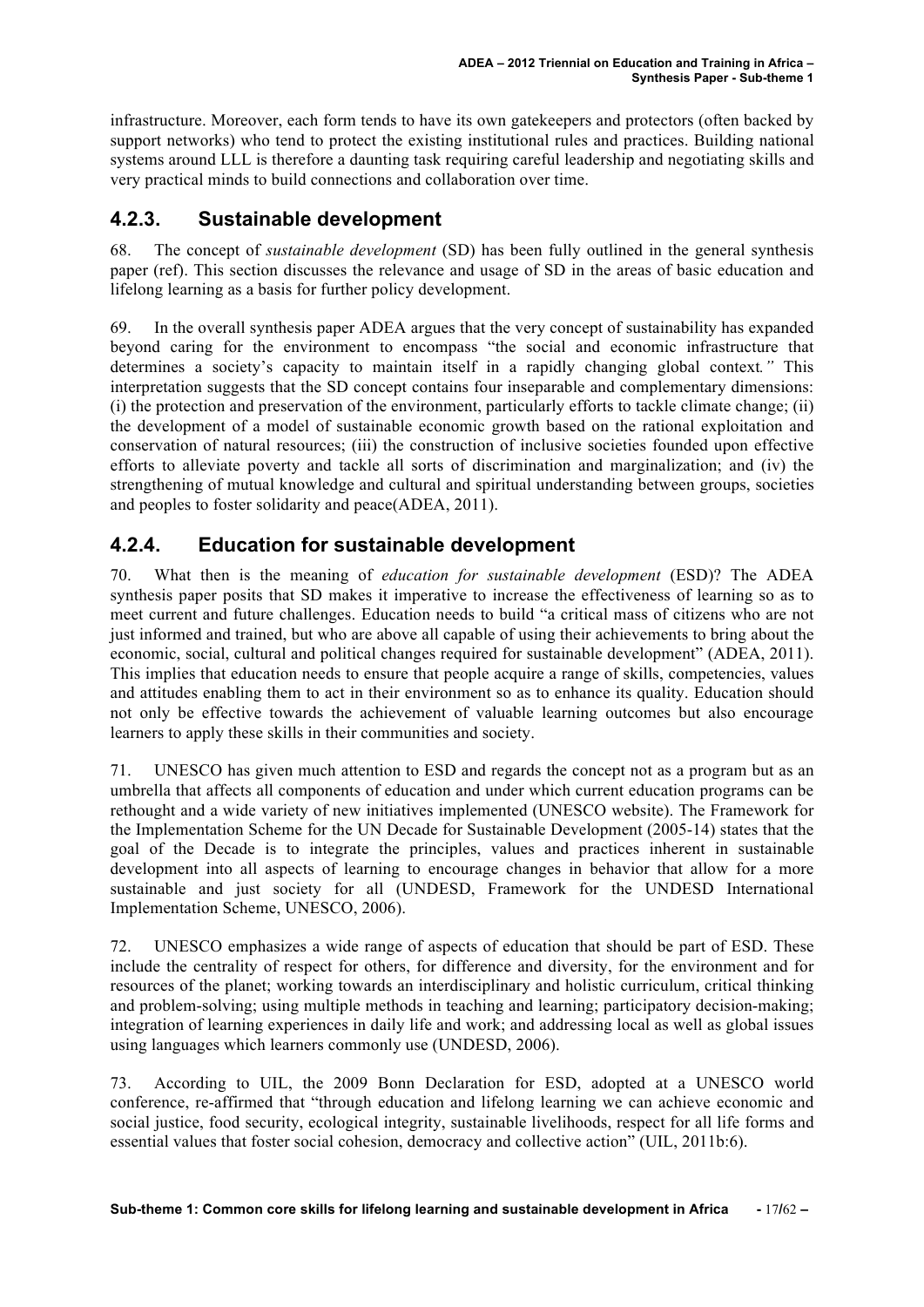74. The expanded SD concept and the broad agenda set out by UNESCO can affect educational development in different ways by providing:

Attention to the environment, its exploitation and preservation, as part of learning and to the relationship between schools/learning centers and their environment;

A fully inclusive approach to educational development in that all children, youth and adults have equitable access to relevant and appropriate basic education following the principle of lifelong learning;

Incorporation into the curriculum of a range of basic skills, competencies, attitudes and values associated with living together in a non-discriminatory and non-racial manner; with promoting democratic decision-making, avoidance of conflict and respect for differences; building capacity and commitment to work for the betterment of society; enabling younger and older learners to deal with change;

Promotion of direct utilization and application of such skills and values in the life situation, becoming the basis for lifelong interaction between learning and living.

75. Thus, ESD can be seen as having implications for educational reform in at least three ways: in terms of re-structuring education provision, extensive curriculum reform, and reviewing the actual quality of teaching and learning to make them more effective and to ensure continuous impact on the environment and society. Above all, as UIL points out, simply expanding the quantity of education and lifelong learning will not be sufficient to advance sustainable societies. The quality of education and training, including appropriateness and relevance, must be enhanced (UIL, 2011b:6).

76. Nevertheless, some voices in the literature also point out that ESD, in spite of its growing popularity, still lacks clarity in the role of education in the quest for sustainable development and that confusions around SD and ESD have made it difficult for most countries and their education systems to use the concept to develop a coherent philosophy to inform educational thinking and practice (Manteaw, in press:7). While the Decade has given ESD valuable backing and visibility *"*proponents of education as an avenue for the resolution of social and ecological problems have in most instances stopped short of asking and answering the critical question of what kinds of education are required in addressing some of the challenges of the time" (Manteaw, in press:7).

77. It has been pointed out that education itself has been complicit in creating the currently unsustainable world, and that therefore, if education is to *"*fulfill its potential as an agent of change towards a more sustainable society, sufficient attention must be given to education as the subject of change itself*"* (Sterling, quoted in Manteaw, in press:9). Thus, ESD should aim at helping learners unlearn old and unsustainable ways of living on a fragile planet and to explore more sustainable pathways.

78. There is an additional, specific challenge for Africa in that the ESD concept has to be made meaningful to diverse audiences, particularly within local contexts. "An African sustainable development paradigm could, therefore, be seen as an effort to re-conceptualize SD by linking it to the lived experiences and the cultural knowledge systems, as well as the situated realities of the different African peoples." This calls for pedagogy that is based on community-focused learning and the expansion of learning beyond school-walls and into different sectors of society, thus facilitating the convergence of academic knowledge, local wisdom and experience (Manteaw, in press:24-7). Thus, education becomes "learning without walls", involving learners, parents and teachers in joint efforts to share knowledge and acquire relevant skills.

79. In this vein several African scholars have argued that SD needs to be addressed also from an indigenous perspective, so as to use different knowledge systems to produce a more comprehensive understanding of sustainable development interventions. This would imply a re-validation of indigenous knowledge in education systems. Thus far, however, documents related to the Decade do not seem to reflect this concern (Sillitoe, 1998; Chilesa *et al*, 2003; Breidlid, 2009; Manteaw, in press).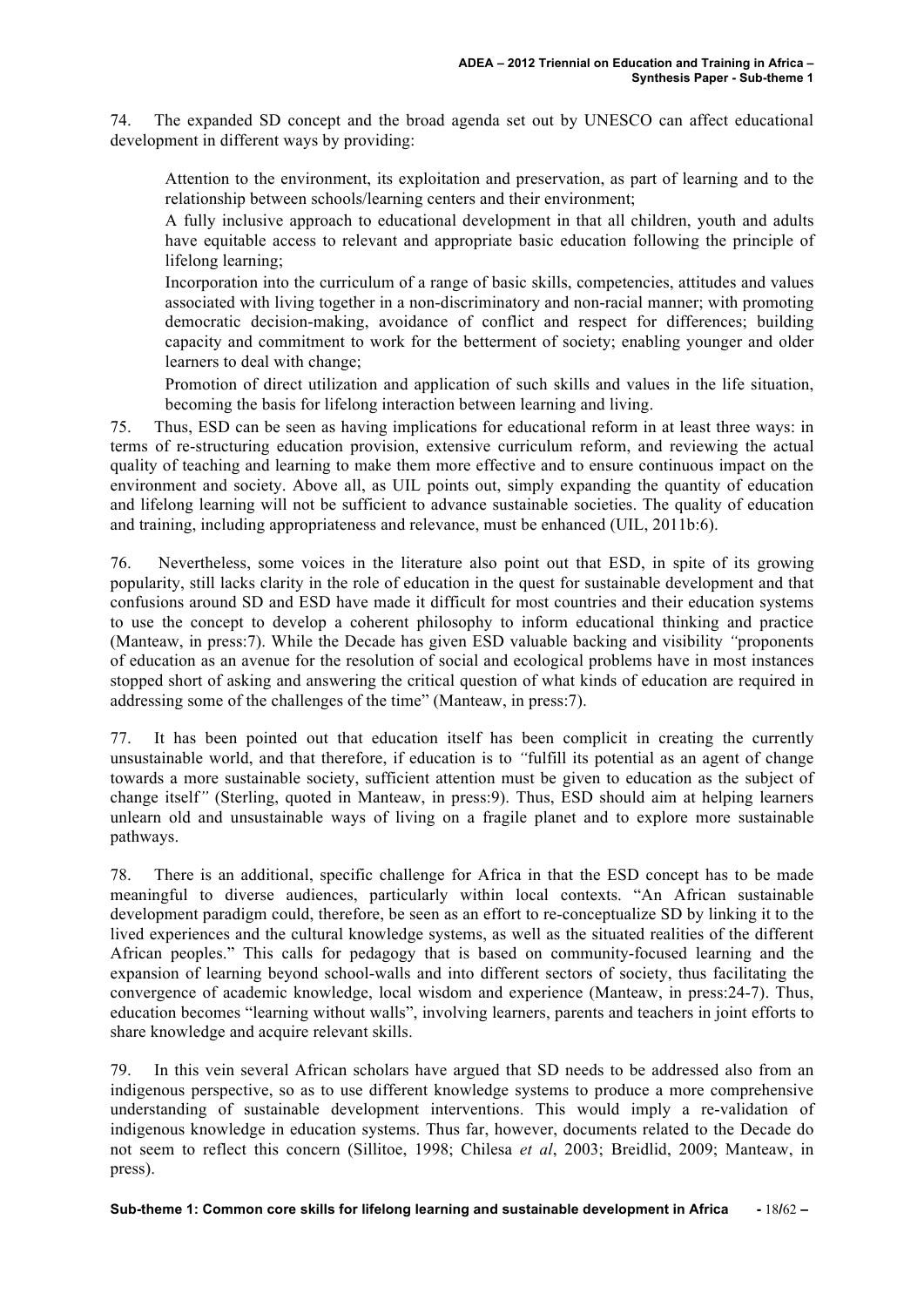80. Other authors have argued that the challenges of education to respond to climate change are closely linked to the issue of quality, in terms of both meaningful access and the promotion of key knowledge and skills. ESD is not about adding environmental topics to curricula and training programs; it is about providing appropriate education and training in a diverse and rapidly changing world that develops human potential to address future change and challenges (Bangay and Blum, 2010). ESD builds on ongoing efforts at improving quality by emphasizing the importance of higherorder thinking skills and values as well as the move from a pedagogy of "transmission" to one that is more interactive and that helps learners to expand their understanding of themselves, potentially leading to individual or social change (Idem).

## **4.3. Implementing lifelong learning for education for sustainable development**

#### **4.3.1. Reviewing lifelong learning**

81. As pointed out in Section 3, the understanding among policy-makers and education professionals of the concepts of LLL and ESD has remained limited. Thus it has been difficult to actually work with these in practice, for example developing policy frameworks and strategies for effective implementation. Nevertheless, the Draft Strategy of Education for Sustainable Development in sub-Saharan Africa was produced by UNESCO-BREDA in 2006 to assist countries in developing appropriate education responses to SD. The question is to what extent an SD framework has been helpful to countries for reforming the substance and pedagogical practice of education and for implementing an LLL framework.

82. The UIL study on key issues and policy considerations to promote lifelong learning in five selected African countries throws some light on ESD development and its relation with LLL. The study entailed a comparative review of developments and experiences in **Ethiopia, Kenya, Namibia, Rwanda** and **Tanzania** (UIL, 2011b). The study took a macro-perspective looking at broad system development trends and the extent of country responses to the different dimensions of SD.

83. The study reports that in recent years at national policy level in these countries the importance of SD, at least at the rhetorical level, has become more pronounced. It highlights increased economic growth in these countries but notes that this does not seem to translate into sustainable development, for example, by creating employment and reducing levels of poverty and internal inequalities. At the same time, major challenges emerge from demographic pressures and rapid urbanization.

84. There is a relationship between the massive socioeconomic changes taking place in these countries and the increase and impact of lifelong learning opportunities. While formal education provisions have dramatically increased there has also been much pressure to increase complementary, non-formal learning programs for children and adults, in particular those who have been most marginalized and disadvantaged. It should be noted that government increasingly is becoming the main provider and sponsor of complementary forms of basic education. There are also signs of increasing diversity, flexibility and responsiveness to the needs of learners. In turn, this wider distribution of learning opportunities makes for more informed citizens, a development that, together with progressive decentralization, could underscore progress to democracy and good governance.

85. It is, however, noted that in practice LLL still tends to be associated with adult education, and no indication was found of the concept having been widely accepted as a master plan to transform the education system. It was also found that there is still a lack of concrete strategies towards effective implementation (UIL, 2011b).

86. However, the study does not dwell on how these countries *de facto* have started building lifelong learning systems, providing life-wide and lifelong opportunities for children, youth and adults to continue developing and renewing their skills and competencies. In several countries, efforts have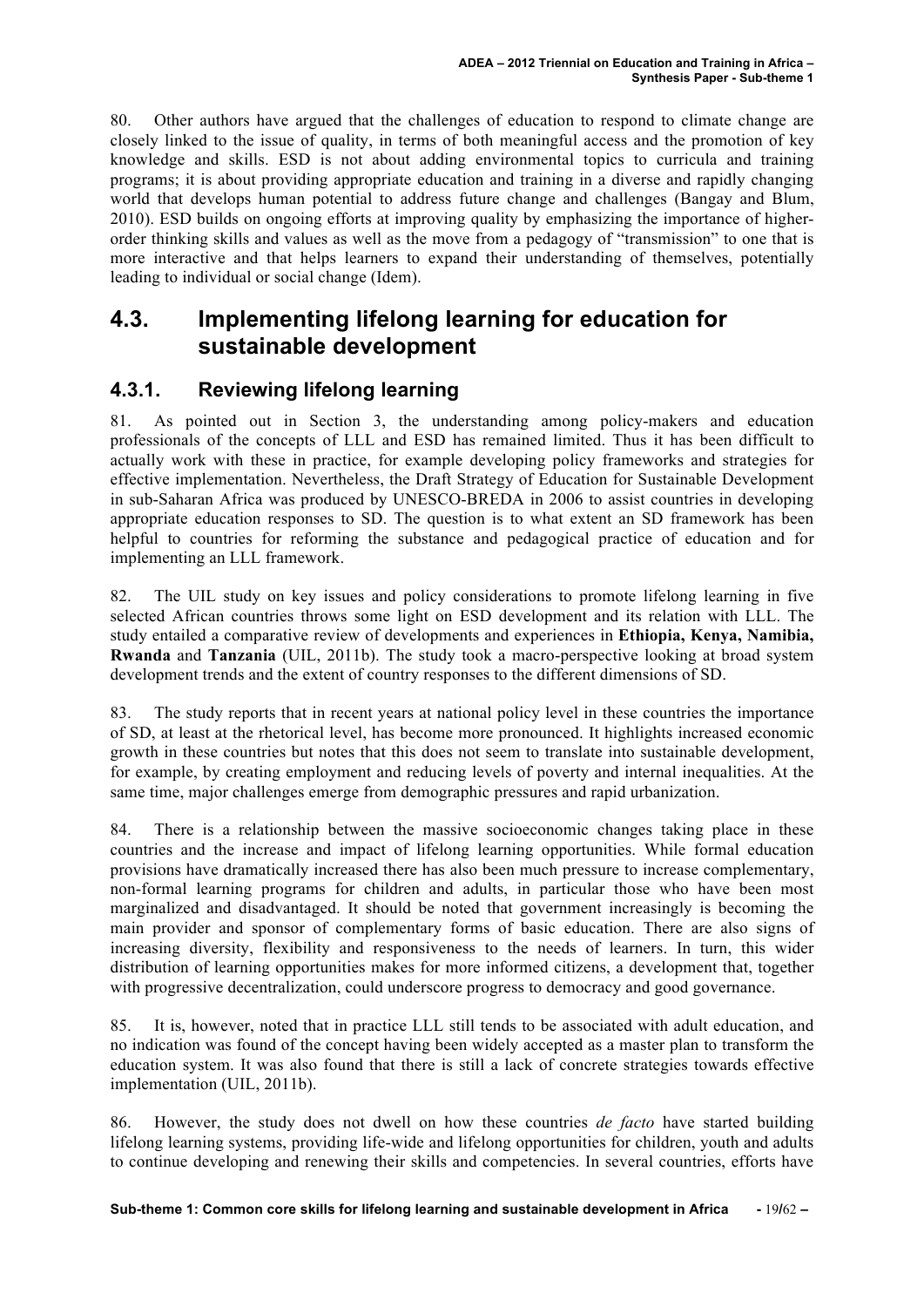been initiated in recent years to expand such opportunities and to inter-link these with each other, horizontally and vertically, in order to enable young people and adults to continue learning. This applies, for example, to **Burkina Faso, Kenya** and **Uganda** (Hoppers, 2008); however, in these countries such innovations have not been explicitly propagated as LLL initiatives, even though many education professionals are aware of the underlying principle.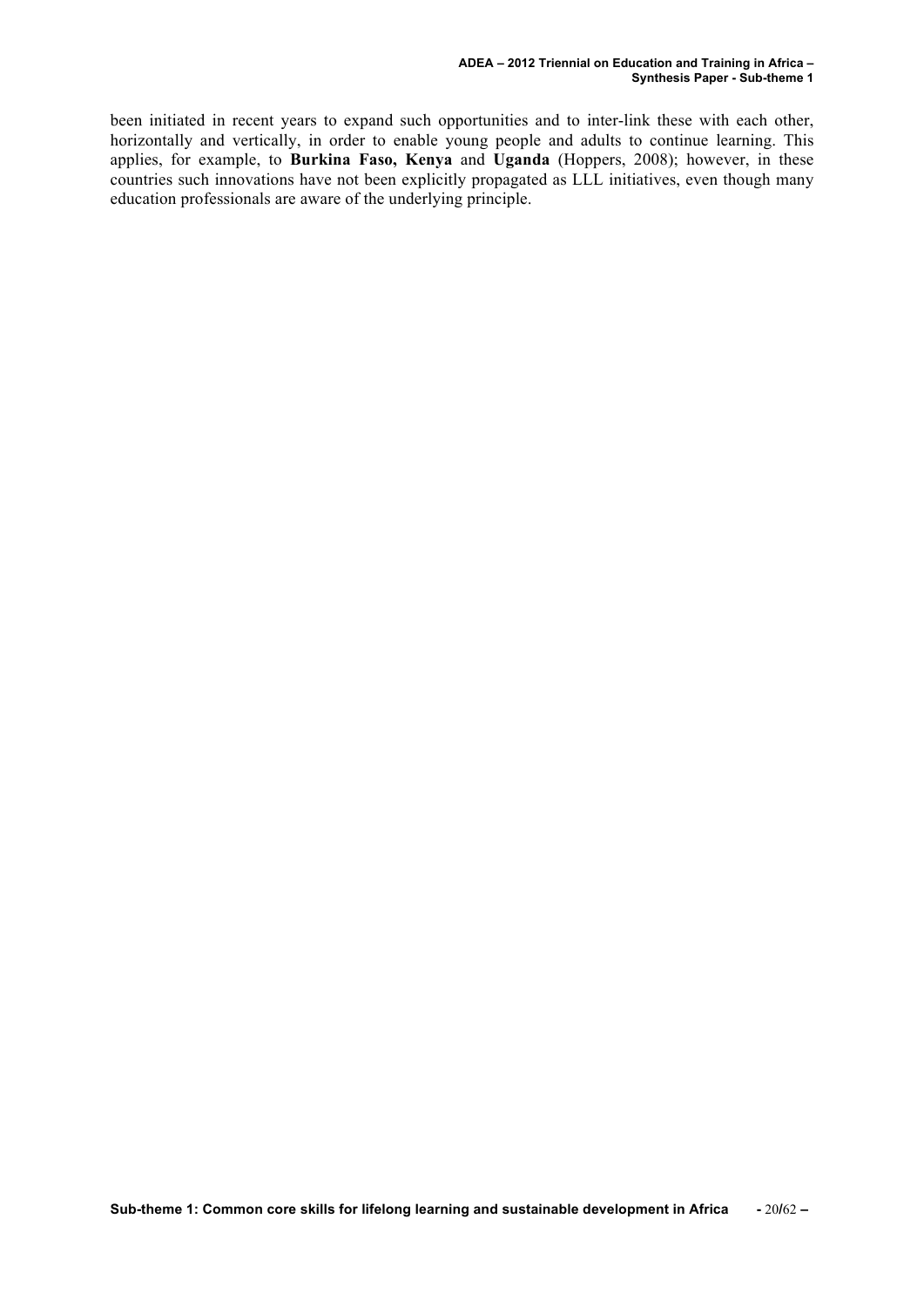#### **Main challenges for LLL in the context of ESD**

- *(1) Moving towards an overarching policy framework for LLL, involving all types and levels of learning (several countries are making much progress, though not necessarily under the flag of LLL). Moreover such framework needs to be anchored in legislation.*
- *(2) Promoting equity among provisions in terms of outcomes and benefits, as well as in access to resources and support; promoting also quality of teaching and learning and relevance for sustainable livelihoods and social cohesion.*
- *(3) Enhancing affirmative action in favor of marginalized groups, for example school feeding programs, rescue centers for girls, and orphanages.*
- *(4) Further development of adult and non-formal education provision, its linkages with formal education and with the immediate social and economic needs of communities.*
- *(5) Building a* learning society*, starting with community-based learning and embedding this within a wider system of informal, non-formal and formal education.*
- *(6) Strengthening the linkages between different forms of learning through the development and implementation of National Qualification Frameworks.*
- *(7) Providing information, guidance and counselling services for learners across all ages through a wide variety of channels.*
- (8) *Improving coordination through building among all stakeholders using holistic and crosssectional collaboration mechanisms*.
	- (UIL, 2011b:33-8).

#### **4.3.2. Country-cases on ESD implementation**

87. The study undertaken by ROCARE/ERNWACA for the Triennial provides educationist perspectives regarding the value of ESD for re-shaping Ghana's education and training systems (ROCARE, 2011b). The study demonstrates that the debates on ESD largely focus on the relevance of curricula and teaching subjects at various levels for economic development, in particular employment gains. Major issues include types of core skills to be developed; the extent to which such core skills should focus on helping young people to secure employment; and at what levels the orientation towards employment should be most emphasized.

88. Although core skills were generally appreciated by all respondents, different values were attached to them. Education authorities believed that core skills in basic education were a major means towards employment, while national development planners considered core skills to be important for both social and economic development. The study also found that teachers and pupils were divided on this matter, though many learners seemed to attach much importance to those core skills that could serve as vehicles towards jobs. They also seemed to be aware of the relevance of a wide variety of general core skills (such as those related to personal development, social and thinking skills) for their future life. Opinions among professionals are divided as to the extent to which basic education must have an explicit human capital formation function.

89. The study shows that ROCARE is in favor of aligning basic education with the needs of economic development in general and aligning the choice and interpretation of core skills with the demands of the labor market. There is further need to improve the sequencing of core skills development throughout the various levels of education, notably from primary to junior high school. All of this would have to coincide with efforts to improve the linkages with systems of measurement, assessment and certification. Much attention would need to go to improving teacher training as teachers reportedly are using inappropriate methods for imparting some of the core skills (ROCARE, 2011b).

90. The ROCARE study did not determine to what extent and how the debates on skills for socioeconomic development were influenced by national perspectives on SD and the role of education therein. Perhaps the shift from a focus on economic development and employment to a broader and more inclusive ESD agenda must still be made.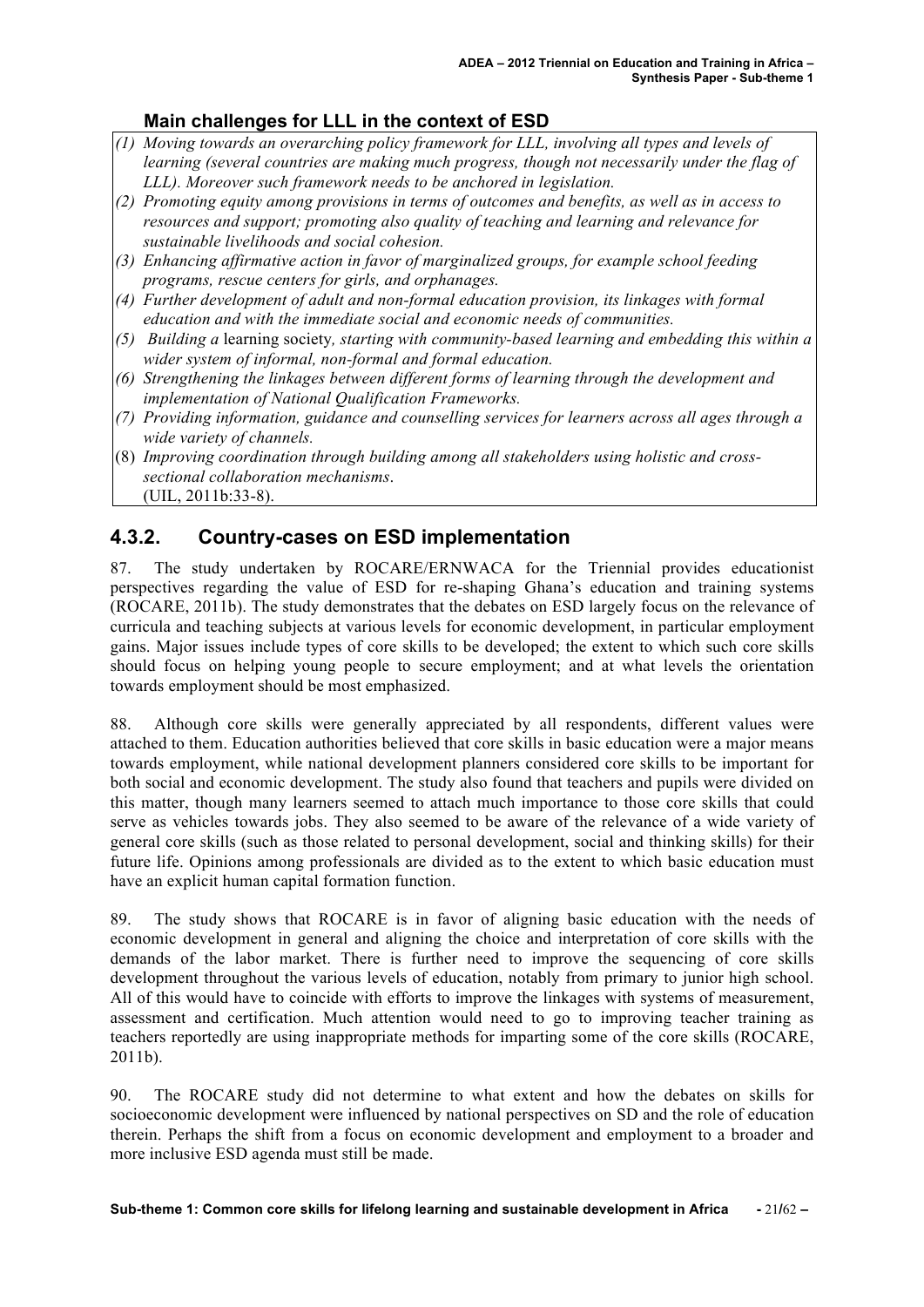91. **Kenya** has made progress in reviewing the entire curriculum for basic education within the context of ESD. Otieno (2005) reports that Kenya has had a long-standing concern with environmental education. Through the influence of a Kenya strategy on ESD (2005-2010) the focus changed from a concern primarily for nature and the non-human environment to an approach emphasizing the interdependence of human welfare and a healthy environment (Otieno, 2005:3). This approach came to involve the entire education system, both formal and non-formal, from pre-school to higher education and adult education. The strategy recognizes that education provides not only scientific and technical skills but also the motivation, justification and social support for pursuing and applying such skills.

92. The Kenyan paper offers the EAL/Eco-schools Nyanza initiative as a pilot program in developing a framework for ESD aimed at providing long-term environmentally sound decisions leading to appropriate joint activities for the environment. The program established an open-ended learning and problem-solving process to all sectors and learning groups; it applies the following five key components of *environmental action learning*:

- a. Development of a school environmental policy within the school's development plan, along with an "eco-code" involving the schools and the communities; this would produce an environmental audit and the establishment of a plan of action;
- b. Development of local curriculum teaching and learning resources within the context of school syllabi aimed at enhancing students' understanding;
- c. School-community cooperation aimed at promoting collaborative efforts in solving common problems through local environmental projects;
- d. Development of school networks and exchange programs to promote the dissemination and exchange of information through visits, the local press, newsletters, television, radio and the Internet.

93. The anticipated outcomes included teachers becoming skilled in environmental action-based learning; school income-generating micro demonstration projects on health and environmental schemes; local communities involved in improving school environment; curricula teaching in relevant subjects localized to address local conditions and enhance student motivation; and increased awareness about concepts of environmental action-based learning within the education system and the general public (Otieno, 2005:7). There is, however, no indication as to what skills and attitudes learners should develop as a result of such projects, nor is there information as to the success of this program.

94. The implications of SD for educational development are also being explored in **Mauritius**. In this country the entry point was also through a review of environmental education (EE). Efforts by a national team to review EE led to the recognition of the need for a paradigm shift in thinking about education and learning, using a new approach to EE as a catalyst (Gokool-Ramdo *et al*, 2011).

95. It was realized that in Africa mainstream education systems are not very responsive to addressing environmental issues. EE teaching was often implemented without much understanding of its meaning, depth, processes, outcomes, and implications; EE actually contributed to continued unsustainability. Moreover, it appeared that environmental degradation was leading to corresponding degradation in the quality of life of people as evidenced by unsustainable consumption patterns, food insecurity, climate change, etc. (Gokool-Ramdo *et al*, 2011) .

96. In this context it was felt that EE itself needed a different approach, one that was more pedagogic in orientation and more open to initiatives of affirmative action. Thus, there was a move towards a form of critical pedagogy characterized by a more politically sensitive stance; a more penetrating approach to EE; a view that all stakeholders are engaged participants rather than target groups for information; and an enhanced potential for responding to identified deficits.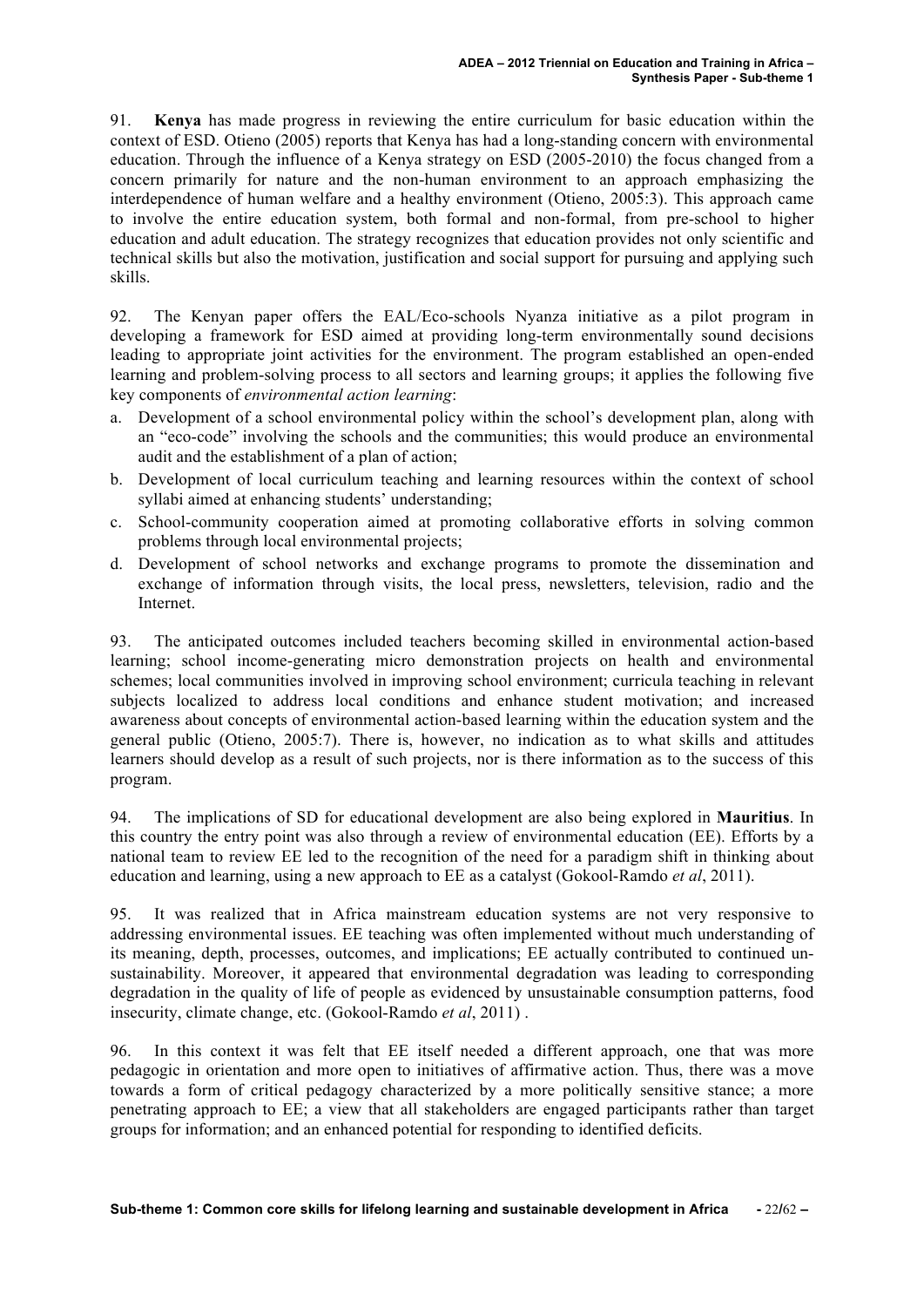97. The new approach resulted in the change from EE to *environmental literacy* (EL). EL could be seen as a critical tool to enable participants to examine power relationships against environmental issues; to understand the importance of building harmonious relationships with all creatures and the overall living environment; and to recognize the constraints to be overcome. These ideas produced a framework to help structure policy actions, support a continuous flow of information, devise education materials and recalibrate education practice. It also followed that EL needed to be a lifelong and lifewide initiative, inclusive of all groups, ages, approaches and technologies. Thus strategies would have to be found to use EL effectively as an entry point towards transformation of the formal education system (Gokool-Ramdo *et al*, 2011:9-10).

98. In order to work effectively with EL and reach all learners, inside or outside classrooms, the team identified distance education as the best means for achievement. This led to the design of a distance education program based on a system's approach which ensured interaction between teachers and learners. The program facilitated dialogue and respected learner autonomy, i.e. their ability to decide for themselves what to think and how to proceed (see Gokool-Ramdo *et al,* 2011, for system details).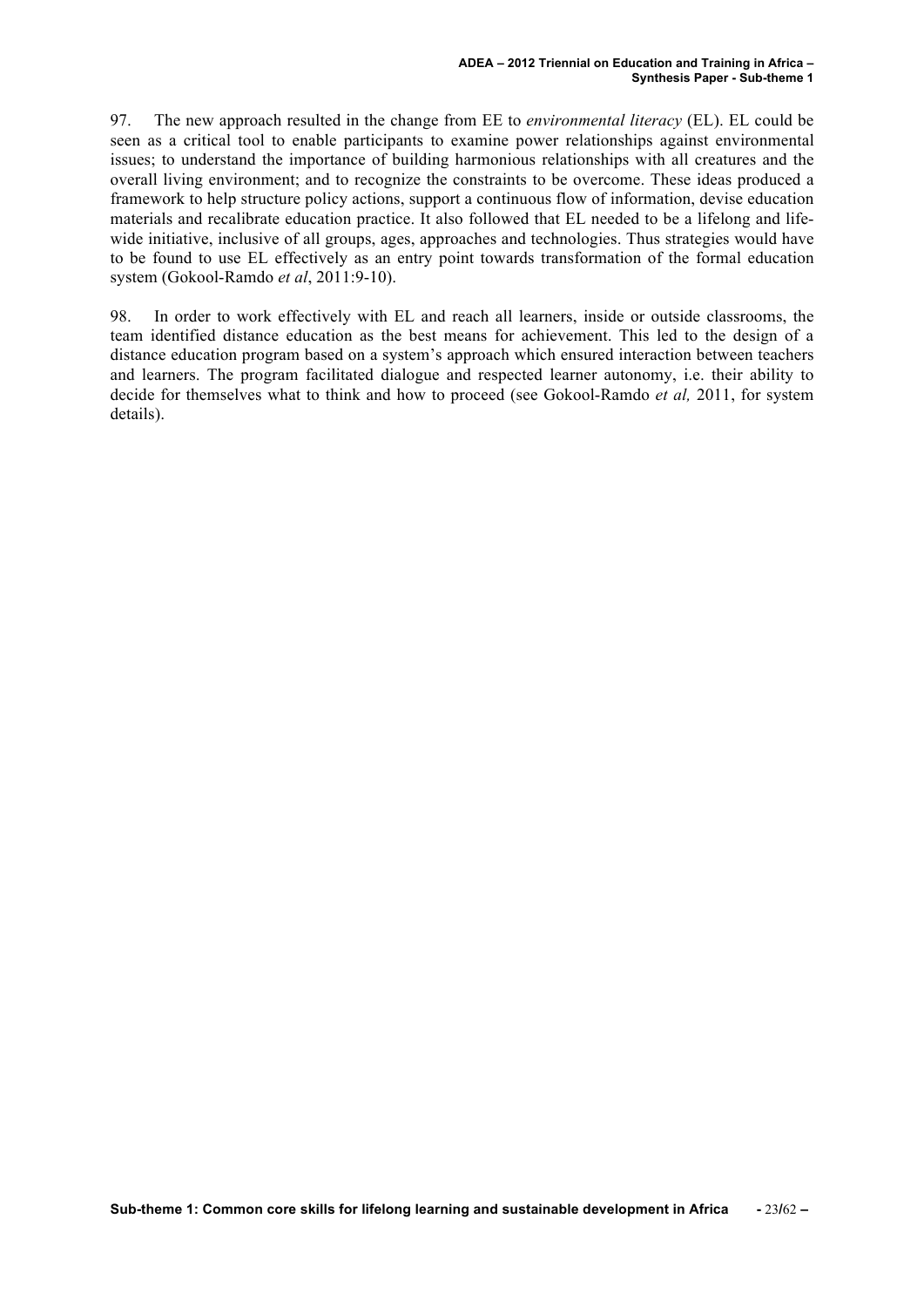# **5. PART II - NATURE AND STATE OF PRACTICE OF COMMON CORE SKILLS**

## **5.1. Common core skills for ESD and curriculum reform**

99. The concept of common core skills (CCS) is widely regarded as essential in a reform effort that focuses on a fundamental review of what is to be learned and why (the issue of *relevance*), how this is to be effectively learned (issue of *achievement* of outcomes) and how learning can best be evaluated (the issue of *assessment*). Following the principle of lifelong learning, such review takes into account the learning needs that are considered to be essential for all people, regardless of background, circumstances, and age.

100. The precise content of such skills, their interpretation, the extent of their depth and scope, as well as their phasing, however, will be context-specific and vary with age. Moreover, where they are identified and defined by way of democratic decision-making, their nature and composition will vary from country to country, and perhaps even from region to region.

101. At the same time it should be acknowledged that each country has become part of a globalized world and is thus compelled to enable all learners to act meaningfully and constructively in this wider environment. This suggests the importance of harmonizing the range and nature of CCS at least across entire age-groups. While CCS packages need constant adaptation, in the present circumstances ESD requires more fundamental review than ever and thus is discussed in the three dimensions below.

#### **5.1.1. Competency development in OECD**

102. An example of how key competencies have been defined and selected is provided by the OECD. Some years ago this organization of industrial countries engaged in a systematic, scientific and collaborative process to identify a small set of key competencies rooted in a theoretical understanding of how such competencies are defined and informed by an understanding of shared values across the participating countries (OECD, 2005). It assumed that each competency must contribute to valued outcomes for societies and individuals; help individuals meet important demands in a wide variety of contexts; and be important not just for specialists but for all individuals.

103. Competencies were divided into three broad categories:

Individuals need to be *able to use a wide range of tools for interacting effectively with the environment*: both physical ones such as information technology and sociocultural ones such as the use of language. They need to understand such tools well enough to adapt them for their own purposes to use tools interactively.

In an increasingly interdependent world, individuals need to be *able to engage with others*, and since they will encounter people from a range of backgrounds, it is important that they are able to interact in heterogeneous groups.

Third, individuals need to be *able to take responsibility for managing their own lives*, situate their lives in the broader social context and act autonomously (OECD, 2005:5).

104. These categories formed the base for identifying key competencies for the OECD member states. The need for individuals to think and act reflectively was considered to be central to the framework of competencies. This reflectiveness involved not just the ability to apply routinely a formula or method for confronting a situation, but also the ability to deal with change, learn from experience, and think and act with a critical stance. The ultimate selection of competencies was based on questions concerning what individuals needed in order to function well in society, questions such as: What competencies they needed to find and hold down a job? What kind of adaptive qualities were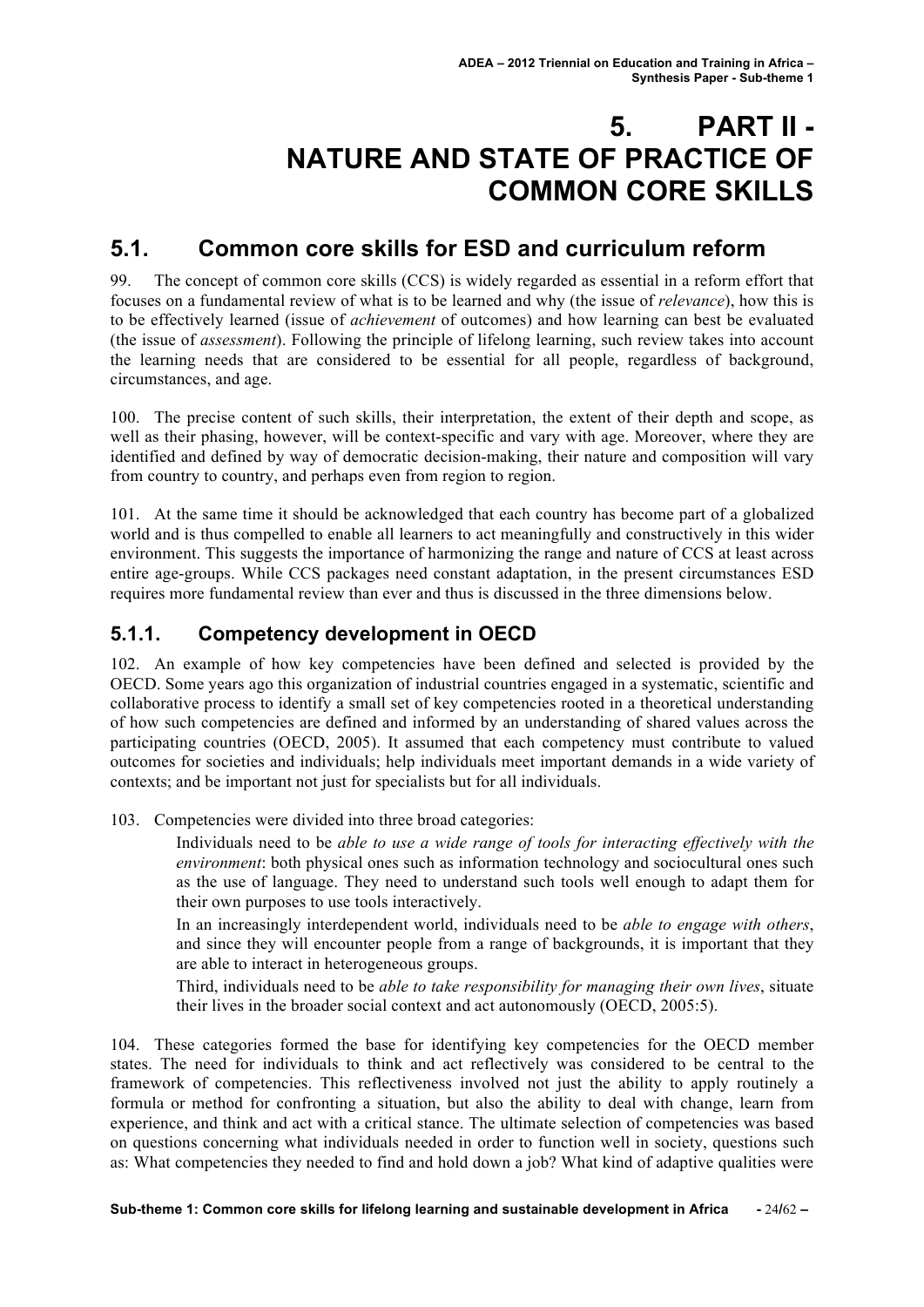required to cope with changing technology? Further competencies were related to the nature of goals at both personal and societal levels. Finally, each of the competencies was operationalized in terms of what kinds of specific outcomes were required (OECD, 2005).

#### **The OECD framework of key competencies**

*Competency category 1: Using tools interactively Competency 1a – the ability to use language, symbols and text interactively Competency 1b – the ability to use knowledge and information interactively Competency 1c – the ability to use technology interactively Competency category 2: The ability to relate to others Competency 2a – the ability to relate well to others Competency 2b – the ability to cooperate Competency 2c – the ability to manage and resolve conflicts Competency category 3: Acting autonomously Competency 3a – The ability to act within the big picture Competency 3b – The ability to form and conduct life plans and personal projects Competency 3c – the ability to assert rights, interests, limits and needs*

105. According to OECD, the value of such approach is that the framework can provide a reference point for further development of competencies such as construction of profiles incorporating a mix of competencies; improve forms of testing the achievement of competencies; and explore the contribution of key competencies to social and economic wellbeing (OECD, 2005:17).

106. The OECD notes that such framework focussing on key competencies applies equally to the competencies to be nurtured at school and those that can be developed throughout the course of life. Thus it provides a single frame of reference for school-based assessment and assessments of adult competencies. However, it also points out that central to the concept of LLL is the assertion that not all life-relevant competencies can be provided by initial education as competencies may change throughout the lifespan, demands on individuals may change throughout adult life, and competencies grow with maturity (OECD, 2005:17).

#### **5.1.2. The competency-based approach and Africa**

107. In the last two decades, many African countries have become interested in the competencybased approach (CBA, known in Francophone countries as *Approche par Compétences, APC)*. This reform movement has evolved due to socio-structural reasons and the need to adapt schools to national development objectives. It has been pointed out that the use of competency-based curricula was presented as a panacea to the challenges that were arising. While the democratization and increase in the number of schools were deemed satisfactory, there are still major problems as regards the quality of education. Internationally the traditional "transmission model" is being questioned and there have been calls for significant paradigm changes which focus on teaching-learning processes and advocate adaptation and differentiation. In this context a skills-based approach is acknowledged, with its main characteristics being a focus on behavioral skills, strong involvement of learners, perception of teachers as mediators of knowledge, "contextualization" of knowledge, and progressive and integrated assessments to facilitate the transfer to other situations. (Cros *et al*, 2010).

108. It is pointed out that there have been many problems in the practical implementation and delivery of a CBA approach. The reforms appear to have had little effect on teaching practices and teacher training systems, where the transmission model predominates. In most cases, the reform processes have been top down, with little effort to communicate with the actors concerned (Cros *et al*, 2010). "The different reform processes experienced various difficulties, most often related to the way the reform was implemented, coordinated and steered, the fact that it was introduced too early or even too slowly, the lack of communication resulting in ignorance of the selected approach and resistance to change among various actors, the shortage of qualified teachers and coaches, poor training of school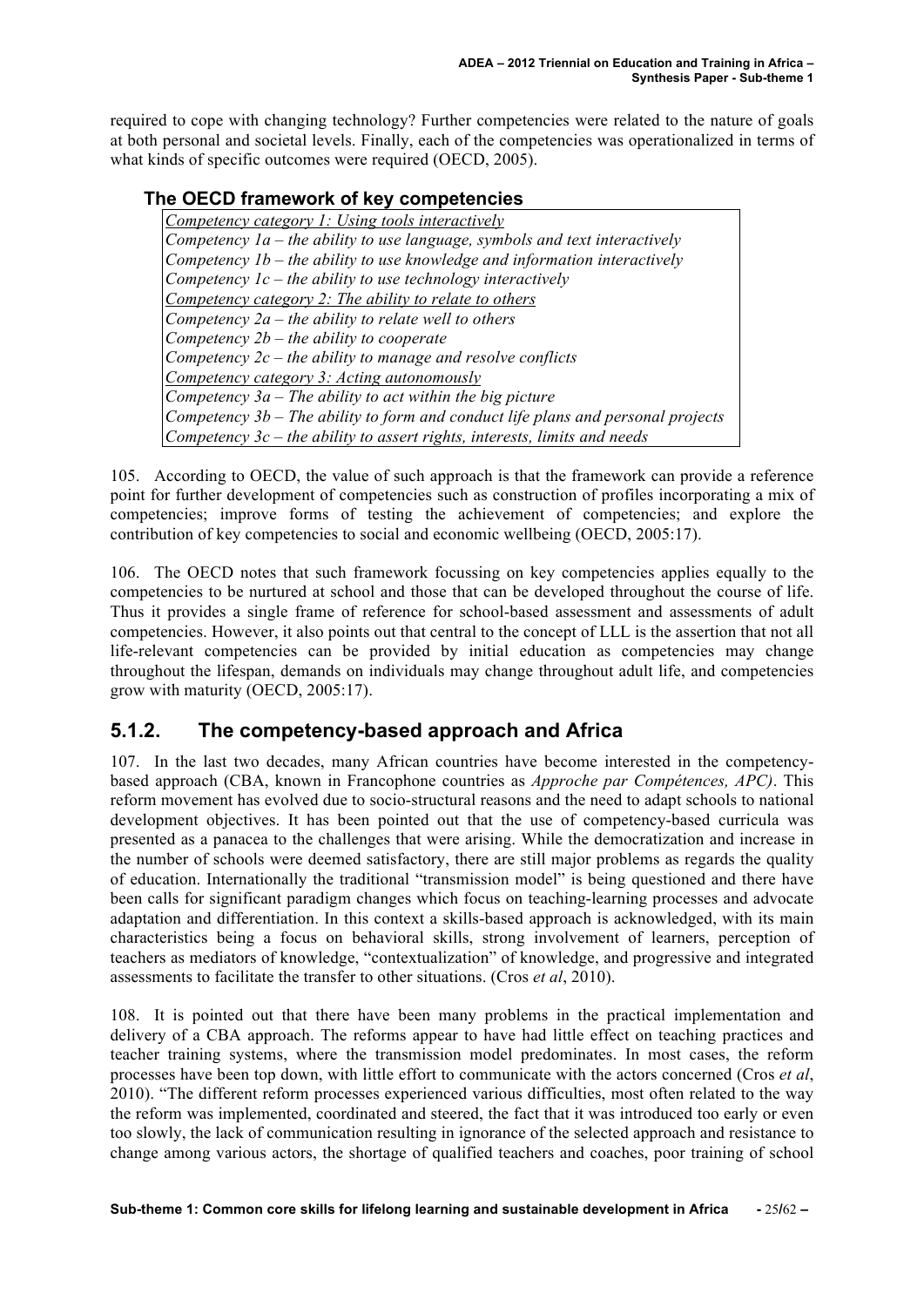staff and trainers in the approach, the limited focus on monitoring and evaluation of the reform's implementation and the lack of material, educational and financial resources*"* (CONFEMEN, 2010).

109. CONFEMEN has pointed out that it has always stressed the importance of a curriculum change to foster the development of cross-cutting skills, the transfer of learning processes, better integration of societal problems and the breaking down of divisions between disciplines (CONFEMEN, 2010). This suggests that reflection and practice concerning a competence- or a skills-based approach needs to be very carefully thought through and should build upon existing ad hoc practices and lessons that can be learned from.

### **5.1.3. Progress of age-related CCS development**

110. Arguably, in Africa, across different countries and involving various categories of stakeholders, there has been a lot of reflection on the problems of poor quality learning, the limited value of what seemed to be learned and the low levels of achievement. This has produced many instances whereby broadly felt concerns and new insights have come to be translated into an array of what are considered to be valuable personal qualities and skills. The common categories that have been identified over time include the following: (i) communication, language and literacy skills; (ii) basic cognitive skills; (iii) personal development and life skills; (iv) social and citizenship skills; and (v) basic work-related skills. This categorization is not universal and different countries or agencies use their own system.

111. The establishment of CCS packages by government is not new. Countries are used to listing the overall purposes of education in their curriculum documents for formal education. What is new is, firstly, the need to re-define desirable CCS far more precisely in the light of ESD and to operationalize these as concretely as possible; and secondly, to set CCS across all forms of learning for entire agegroups, and within a frame of LLL. Whether in such effort the OECD approach would be helpful needs to be explored.

112. The experience has been that combinations of various categories of skills, values and attitudes have been examined and elaborated in relation to different age-groups. For example, in the context of early childhood education the emphasis has tended to be on the significance of social and cognitive skills. For a number of years, international technical agencies and ECD-focussed NGOs have argued for greater attention to early childhood care and development (ECCD) as a major focal point for improving the quality and effectiveness of learning in later school and adult years (ADEA, 2008).

113. It has been pointed out very convincingly that the first six years of life form the most critical period in the development of a child's brain. Positive stimulation of the brain during these years prepares the ground for building the child's capacity to learn, build language skills and interact with others in the future. The quality of pre-school learning tends to be crucial for a child's later academic success.

114. There is abundant international evidence that the essential "psychological capital" of young people, in terms of their basic cognitive and non-cognitive dispositions, has already been formed through early socialization before they enter school (Nash and Harker, 2006; Esping-Andersen, 2006). The significance of structured basic education lies in its ability to build upon early acquired competencies and to develop these further, with appropriate remedial work if necessary, to a desired level of learning outcomes at the end of basic education.

115. In terms of the important transition from ECD programs to primary schools the concept of *school readiness* has become very useful. This concept is based on three factors: (i) children's readiness for school, focusing on children's learning and overall development progress; (ii) schools' readiness for children, focusing on the school environment and practices that foster a smooth transition into primary school to promote continued learning; and (iii) families' readiness for school, focusing on parental and caregiver attitudes and involvement in their children's early learning and development (UNICEF *et al*, 2011:30-2). The attention to families is a significant shift towards a holistic approach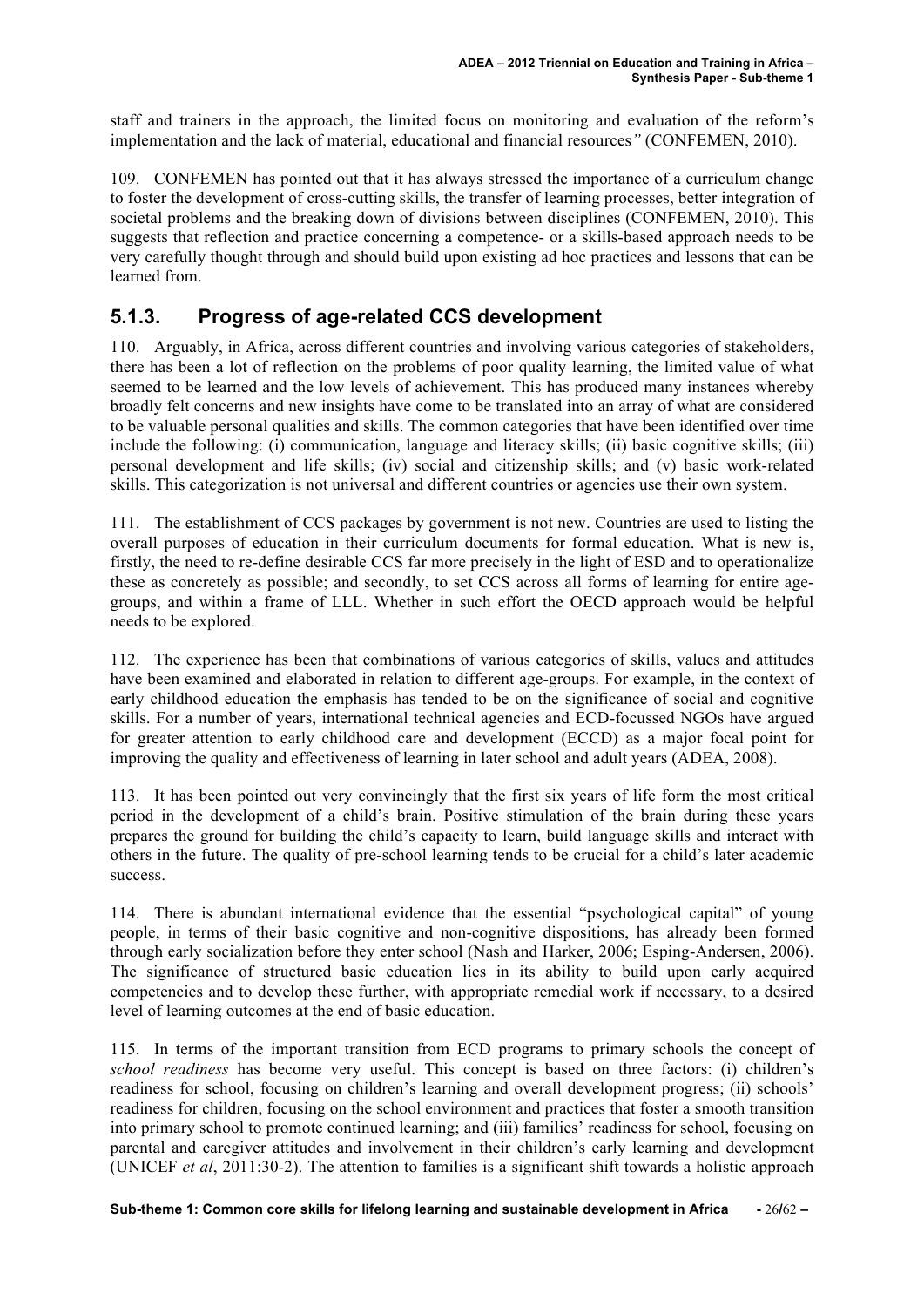and has led in several countries (such as **The Gambia)**, to initiatives such as the Baby Friendly Community and a broad parental education program pioneered by UNICEF and other organizations such as Plan West Africa (UNICEF *et al*, 2011).

116. The present vision of ECD development is that, apart from broad socio-medical support for the most disadvantaged and vulnerable families, comprehensive curricula and materials, along with appropriate teacher development are required for early stimulation of children through play. As an example, the Gambian play-oriented curriculum includes literacy and communication, knowledge and understanding, numeracy, personal and social development, creative and physical development (UNICEF *et al*, 2011:52). This needs to be linked to the lower primary curriculum. These concerns about early learning underscore the campaigning for at least two years of quality ECD programs to prepare children for school entry (ADEA, 2008).

117. For the school-going age-group of children and adolescents the emphasis has increasingly come to lie on language and literacy skills, basic cognitive skills, life skills (including health education) and social/citizenship skills. Much work has been done by a wide variety of Africa-based and international organizations to develop, test and promote skills acquisition in these areas. Nevertheless, there are still major controversies regarding the language and literacy agendas.

118. In general, problems for skill development at this level are not so much associated with recognition, guidelines or even funding, but rather in how to effectively build these cross-cutting skills (along with appropriate values and attitudes) into subject-based school curricula, pedagogical strategies and assessment systems. Often, such skill development programs tend to be more successful when addressed in the extra-curricular sphere and as non-formal programs for young people out-ofschool.

119. In adult education the emphasis continues to be on *functional literacy* in the broadest sense of the term, thus usually including age-appropriate life skills, livelihood or vocational skills and social/citizenship skills. While most of these programs operate in the non-formal education sphere (without qualifications recognized in the formal system), increasingly countries are experimenting with equivalent programs for youth and adults which, though their format may be non-formal, are allowed to function as part of the formal system (UIL, 2011a). This implies that such programs may adopt a wider mix of skill types in their curriculum.

#### **5.1.4. Comprehensive curriculum reform**

120. Across the continent some curriculum reform efforts can be found that focus on a much more integrative and holistic review of curricula in basic education. The most prominent of these is the Basic Education in Africa Program (BEAP), designed and facilitated in various countries by UNESCO-BREDA in conjunction with UNESCO-IBE and GIZ (BREDA, 2009).

121. BEAP was designed as an integrated instrument to implement the goals of the Kigali Plan of Action (2007). It provides a framework for curriculum renewal linked to a variety of complementary initiatives (such as in the area of teacher and materials development) which together may improve quality, relevance and equity in education. The program aims to help bring about comprehensive education reform across the entire basic education field, including ECD, formal and non-formal education. In response to the Kigali agenda it focuses on three major thrusts:

Extension of quality basic (primary) education to a minimum of 9-10 years duration, thus including lower secondary education;

Viewing this cycle in a holistic perspective, ensuring that it is inclusive, coherent and seamless;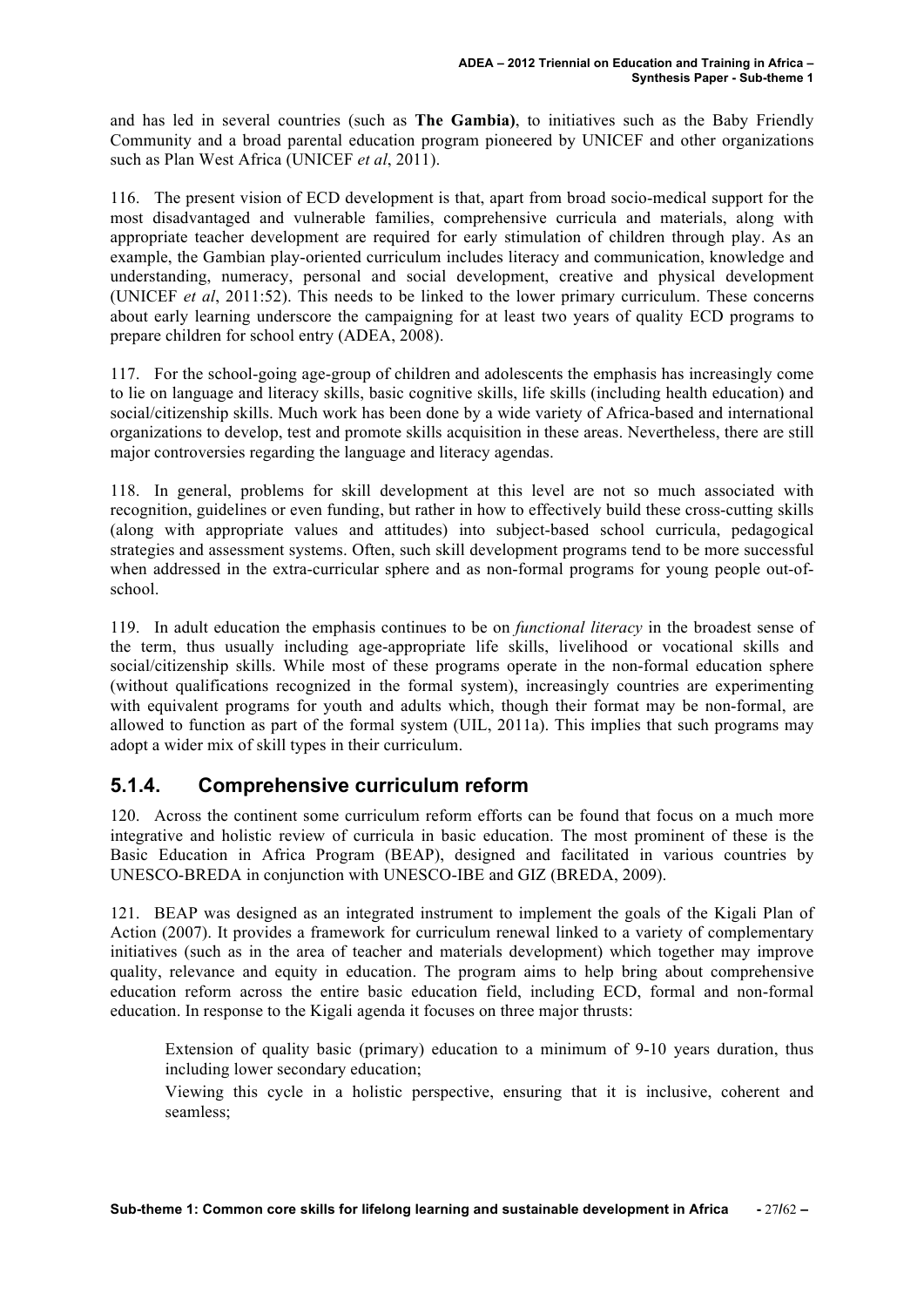Development of a skills- and competency-based integrated curriculum framework relevant to the expectations and needs of all children and youth in Africa as a basis for lifelong learning (BREDA, 2009:6).

122. BEAP started operating in 2008 and has now established a presence in a number of African countries, including **Djibouti, Ethiopia, The Gambia, Mali, Mauritius, Rwanda**, **Seychelles** and **Tanzania.** The initial approach has been to follow a two-track path. One has been to work with country teams on the production of an integrated and competency-based curriculum framework for basic education as a whole, with recognition of multiple entry-points through formal, non-formal and informal learning pathways. The other focussed on human resource development through capacity development and sensitization. There have been very good experiences with bringing all country stakeholders together for reviewing practices and developing common perspective, and with bringing in representatives from other countries for sharing experiences and promoting collaboration (BREDA, 2009).

123. In a review of BEAP implementation in four countries (**The Gambia, Mali**, and **Rwanda**) the following messages were identified:

- Strong leadership and political will are essential ingredients in the successful implementation of the extended basic education of 9 years.
- Partnerships, both national/local and international are critical in securing the technical, financial and physical means to embark on the reform.
- Education policy-makers, managers and technicians must "*t*hink outside the square", or think unconventionally in addressing the issue of school infrastructure/classroom space or curriculum.
- Building in or integrating reform into education sector programs or strategic plans is crucial for funding and sustainability.
- Capacity building in a range of areas is essential to support the reform exercise; this means building the capacity of education sector personnel: curriculum developers, quality assurance and examinations specialists, teacher trainers, planners, system managers and school heads. (UNESCO-BREDA, 2011).

124. An example of a skills-based curricular approach, developed by civil society organizations in direct response to the learning needs of youth and adults is Pedagogy of the Text (PoT). This approach was trialed in several countries (**Benin, Burkina Faso, Cape Verde** and **Niger**) and offers basic education in a cycle of three to four years, longer than conventional literacy schemes. Its proponents argue that this period of time can empower learners, ensure lasting achievements and develop education for sustainable development (Faundez *et al*, 2011).

125. PoT attaches great importance to developing learners' abilities to produce various kinds of oral and written texts as a basis for acquiring skills. It divides the teaching/learning process into four disciplines (language, mathematics, social sciences, and life and earth sciences) and recognizes a range of knowledge and core skills.

(1) Theoretical and practical knowledge and skills include:

- languages: a strong emphasis on bilingualism and the language of the text (production of various kinds of oral and written texts in a variety of communication situations: developing arguments, defending a point of view, explaining, etc.;
- mathematics: mastery of concepts that go well beyond calculation (metric systems, spatial orientation, statistics, accounting) and are useful for solving practical problems;
- natural and social sciences: problems linked directly to the environment (hygiene, health, water, natural resources, waste management, history of the village/area, children's rights, etc.).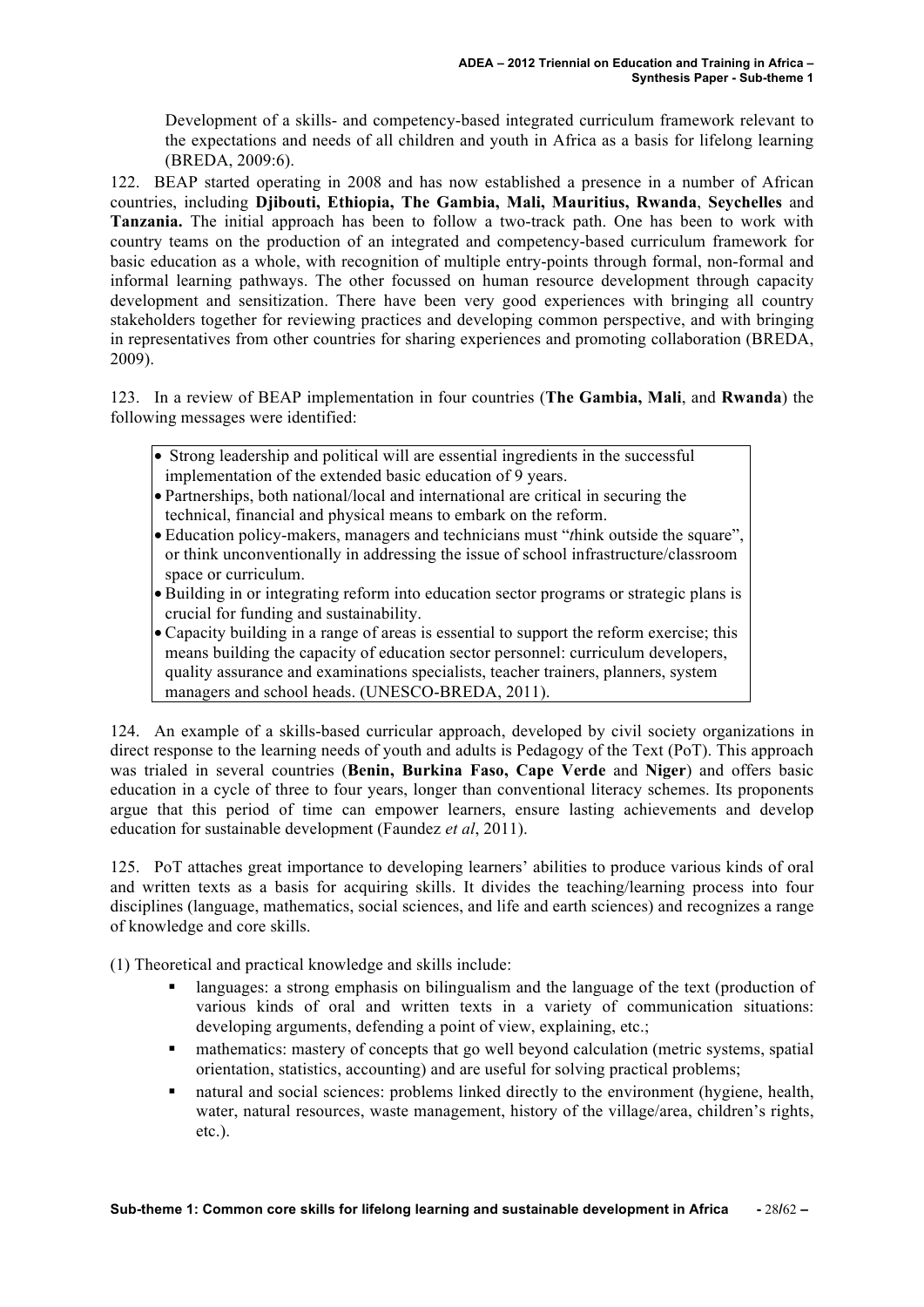(2) More advanced intellectual skills, of a cross-cutting nature, include oral and written language, attention and voluntary memory, logical, critical and conceptual thinking and intellectual autonomy (Faundez et al, 2011).

*"*Thanks to the educational process that emphasizes critical thinking, detailed reasoning and the practical application of concepts learned, learners will become better able to: solve many practical problems, situate themselves with regard to spatial and temporal coordinates, understand certain oral and written texts with numerical content, communicate (inform and understand) with others by applying mathematical knowledge and making decisions in relation to mathematical knowledge, processes and/or instruments*"* (Faundez *et al*, 2011:49).

126. The **Mali** study provides information on curriculum reforms undertaken since 2002. The approach is essentially based on skill development, which involves:

A frame for pedagogical action broad enough to consider multiple aspects of educational activities;

Holistic and integrated vision of training by breaking down disciplinary barriers and a more significant grouping by distinguishing between fields of topics;

Differentiated instruction to respond to the style and pace of learning of each learner through the use of appropriate methods;

Creation of learning situations to allow for learning outcomes related to the needs of life;

Formative assessment as a basis for modifying the learning process;

Adjusting the role of the teacher, who becomes a facilitator for the acquisition of knowledge, skills and life skills (MALI, 2011:13).

127. In view of the development of life and work-related skills a large number of practical activities has been designed. It includes study and design of simple objects, use and handling of instruments, simple machines, etc. At the end of each learning unit, specific projects are proposed to consolidate the gains. The curriculum also takes into account local characteristics which result in relevant contents (such as health, HIV and AIDS, culture of peace, EE and gender (MALI, 2011:23).

## **5.2. Language and literacy skills**

128. Several types of skills have come to be recognized as core skills in basic education, both initial and lifelong learning. The emphasis here is on: (i) the current state-of-the-art regarding these skills within the African context; and (ii) recent significant experiences in working with these skills in policy and practice.

129. It is generally acknowledged that by far the most "core" of the common core skills are the skills of expressing oneself and communicating with others through language, both orally and in writing. Language, as a basic tool, is vital for interacting with other people and the environment, as a way of expressing ideas, views, emotions, interests and ambitions, and thus of projecting identity, understanding and intentions (Wertsch and Sohmer, 1995). The quality of language and literacy skills strongly influences learning and the creative engagement with knowledge, and thus how one interacts with the world.

130. In many countries of Africa command of language and its effective usage in communication has become a major issue as a result of political preferences for the usage of a metropolitan language as the language of instruction at most, if not all, levels of learning. The value of basic learning in the mother-tongue has been widely recognized. The constraints of using a second, foreign language as the language of instruction in schools are most severe at the level of basic education when foundation knowledge and cognitive skills must be acquired (Alexander, 2005).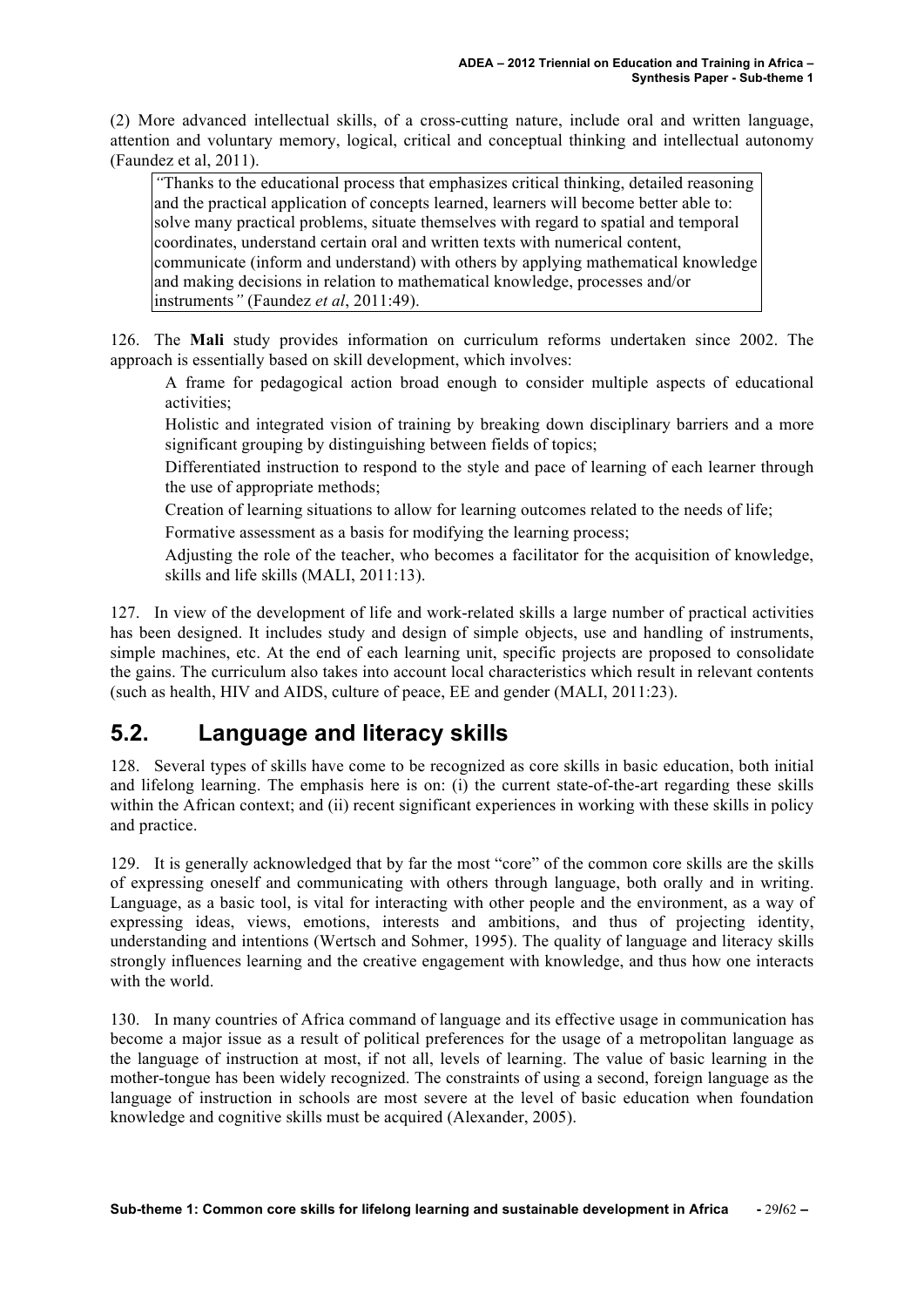131. These conclusions are consistent with findings in the field. The **Burkina Faso** national study demonstrates the effectiveness of the Intensive Literacy Training for Development (AFI-D) bilingual education program which has been fully transferred to the Ministry of Education and Literacy so that it can be gradually rolled out everywhere. It was found that "The success rate of the Primary School Certificate (CEP) in bilingual schools with only 4 to 5 years of tuition was ... higher than the national average, despite CEP exams being completely in French and devised for pupils who have done 6 years' tuition*".* The team concluded that *"*bilingual (national language/French) AFI-D centers enhance the child's first language and facilitate the learning of French*"* (Burkina Faso: 25-6).

132. Furthermore, a recent study of existing language learning models in **Ethiopia**, using mothertongue as medium of instruction in basic education, found that instruction in English did not necessarily result in better English learning. In fact, those regions with stronger mother-tongue schooling had higher student achievement levels at Grade 8 in all subjects, including English. This showed that students who learn in their mother-tongue can interact with the teacher, other students and curricular content in ways that promote effective and efficient learning (Heugh *et al,* 2007).

### **5.2.1. ADEA and languages of instruction**

133. The concern about language is not new in ADEA. Since during the last decade the choice of language of instruction in schools has come to be regarded as a key factor in improving the quality of learning, the issue of mother-tongue and bilingual education programs has featured very strongly on ADEA's agenda. A significant milestone was the stock-taking exercise on this problem carried out by a team of experts for the Libreville Biennial in 2006.

134. This team particularly addressed the scientific and empirical evidence pertaining to language use and its implications for quality of learning. It came to the overall conclusion that in the context of an African agenda to move towards a more transformative and culturally relevant education that takes into consideration African values and languages, people's sociocultural and linguistic background as well as their education needs, "the best approach to the issue of language in education is the use of mother-tongue (MT) or the use of an African language familiar to the children upon school entry as the natural medium of instruction in all African schools and institutions of higher education" (Alidou *et al*, 2006:10).

135. More specifically the team pointed out that "using African languages as media of instruction for at least 6 years and implementing multilingual language models in schools will not only increase considerably the social returns of investments in education, but will additionally boost the social and economic development of African nations and contribute to the improvement of the continent to knowledge creation and scientific development" (Alidou *et al*, 2006:7).

136. The report on the stock-taking exercise also identified obstacles to be overcome, including the uninformed attitude towards languages in education by key stakeholders in Africa, negative attitudes among western experts regarding African languages, and the fact that African universities were not fulfilling their leadership role in promoting and developing mother-tongue education. It advocated for greater awareness that development needed to involve the masses and give more emphasis to indigenous languages; at the same time development needed broader access to foreign sources of knowledge and information, suggesting attention to the strengthening of national/foreign languages in education as well.

137. The findings and conclusions of the stocktaking exercise led to a ministers of education conference, Integration of African Languages and Cultures into Education in Burkina Faso, in January 2010. Conference participants adopted the Policy Guide on the Integration of African Languages and Culture in Education, and the Conference further led to a policy advocacy brief, entitled "Why and how Africa should invest in African languages and multilingual education" (UIL/ADEA, 2010) for wider distribution. This brief addresses seven core concerns, representing assumptions about African languages as media of instruction. In discussing these concerns the document puts the responses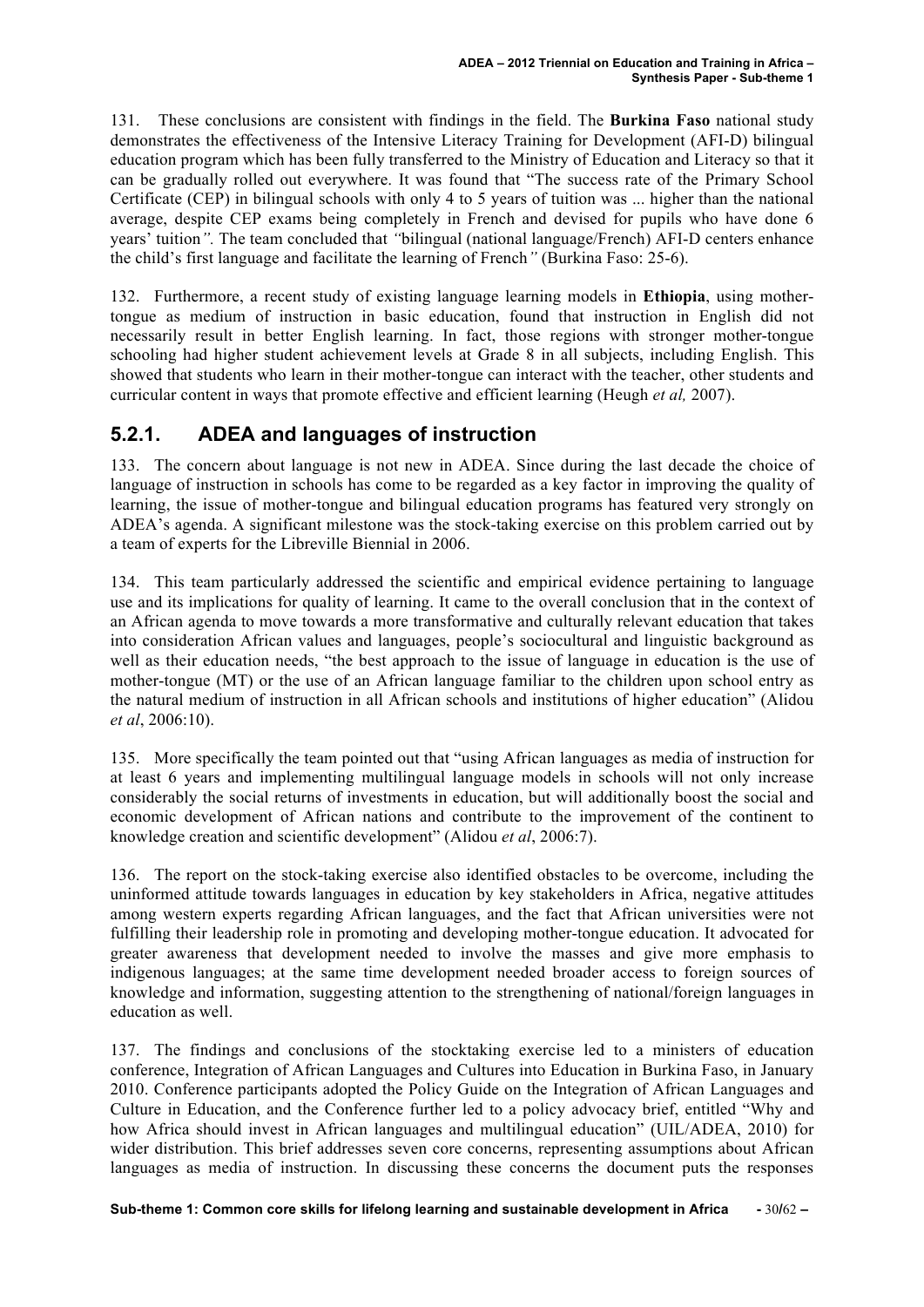squarely in the context of ESD, for example by emphasizing that linguistic diversity and language competencies:

- assist towards conflict resolution;
- activate whole populations for social development;
- promote regional socioeconomic activities;
- stimulate the development of a language industry;
- help children in acquiring knowledge and skills through other subjects;
- improve learners' participation in the actual learning situation and thus enhance achievement (especially among girls) (UIL/ADEA, 2010).

138. The brief also shows the results of an international comparison of second language proficiency, demonstrating that the longer the mother-tongue was maintained in education, the better the scores in the assessment of performance in the second language (UIL/ADEA, 2010:35).

139. The brief observes that in recent years several countries (including Burkina Faso and Niger) have started to evaluate, improve and revise their policies and strategies for the use of language in education. Following the success of the *Ecoles Bilingues*, **Burkina Faso** adopted a medium-exit transitional model of bilingualism, meaning that the medium of instruction gradually shifts from mother-tongue into French by year 5, retaining the former as a subject. **Niger** adopted a similar strategy but with a more abrupt shift in the middle of the primary cycle (UIL/ADEA, 2010: 35/38).

140. The brief also pays attention to the important issue of actual usage of language in the teachinglearning situation. There is increasing evidence that, while choice of medium of instruction is a major factor affecting learning in schools, a highly relevant additional factor is the extent to which and how the chosen language is used in class. In the prevailing teacher-centered pedagogical practices used in African education, learners get little chance to raise questions, express their views and engage in dialogue with their teachers or each other. Thus self-expression remains poor, and while the use of mother-tongue makes a significant difference, this can only be fully exploited in the context of a transformed pedagogy (UIL/ADEA, 2010:29; Mlay, 2010; Faundez *et al*, 2011).

#### **5.2.2. Early grade literacy**

141. Directly related to language acquisition is the ability to read and write. Proficiency in language facilitates the acquisition of literacy. Thus, when the language of instruction is not the mother-tongue, literacy tends to be the first casualty. Poor teaching methods also exacerbate children's problems with learning how to read and write.

142. The concern about literacy acquisition in African countries is not new, but in recent years much evidence has been produced about low levels of learning outcomes, showing how serious the situation has become. Various studies have found that in most low-income and even middle-income countries somewhere between 25% and 75% of children in Grade 2 cannot read any words at all. Large percentages leave school without being functionally literate (UWEZO, 2011). This "tripping at the first step", in turn, explains another important fact derived from studies such as PASEC, SACMEQ and others, that the average child in poor countries learns at about the level of children at the  $5<sup>th</sup>$ percentile in richer countries. This points to a veritable learning crisis (communication, Luis Crouch, FTI Secretariat).

143. Given the importance of literacy as a basis for acquiring other knowledge and skills, and thus its importance for lifelong learning, the resulting strong interest in the issue of early grade reading has now produced a number of new initiatives. These are taking place in a number of countries (**Cameroon, Ethiopia, Gambia, Kenya, Liberia, Malawi, Mozambique**, **Senegal,** and others) and involve a variety of national and international organizations focusing on the development of new approaches to pedagogy, materials development and teacher support. Major attention is also being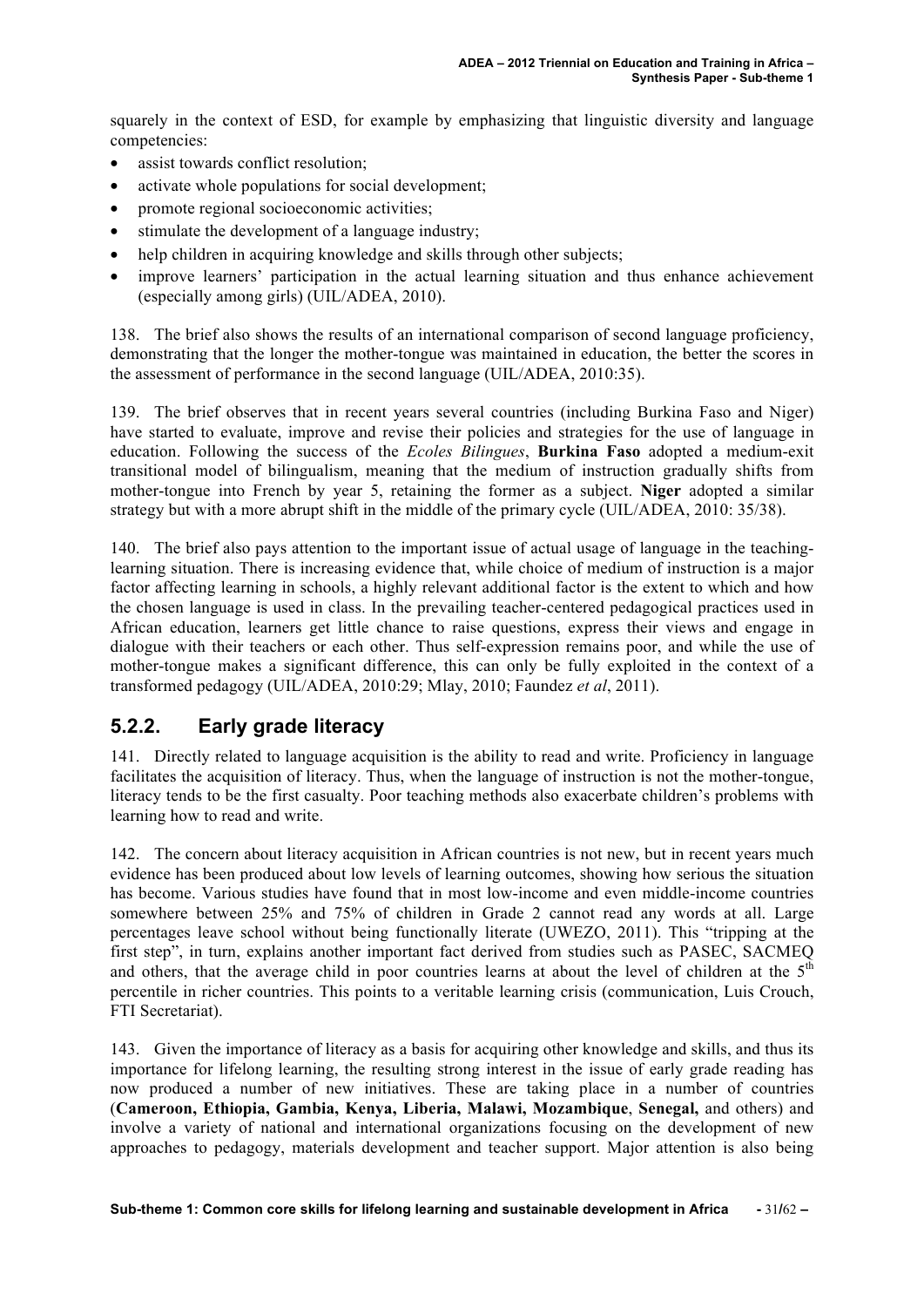given to the enhancement of the literate environment outside the school, and thus to parental attitudes and support.

144. The methodology of the initiated programs brings together several components: an in-depth assessment of the existing gaps in core reading skills, the training of teachers in how to develop and emphasize these skills, and the mobilization of communities and families for reading action. For the purpose of effective skill acquisition, reading skill was broken down into a number of sequenced partskills through which learners were carefully guided towards the goal of reading a passage with comprehension by the end of year two. Following these principles, progress could already be made in the first year of intervention.

145. Trudell *et al* (2011) reviewed some of the programs<sup>2</sup> for the Triennial; they revealed a range of major obstacles in education:

Education systems are very inefficient in student learning; the first two years are lost years for the learning of grade level content as children are struggling with letters.

Policies on mother-tongue as language of instruction are not followed in many classrooms; where it is implemented, children have very few materials in that language.

School libraries are often not used, or used for other purposes; books were often not appropriate; and nobody tends to take responsibility.

Sometimes teachers' deployment practices do not support language policies.

Many teacher training colleges do not include specific courses on how to teach reading in the mother-tongue.

146. There are significant lessons to be learned from these experiences:

Improved student reading benefits strongly from mother-tongue instruction.

Success also depends strongly on having access to reading materials.

The development and application of systematic ways of learning to read is essential.

Yearly assessment of progress in literacy acquisition helps inform pedagogic action.

Reading done outside the school and raising parents' awareness of the importance of reading are positively related to improved literacy skills.

The combination of improved instruction and enhanced literacy environment can produce school-wide results in spite of large class sizes.

Success in gaining reading skills encourages children to be engaged and learn together.

Success is also correlated with reduced absenteeism from school (Trudell *et al*, 2011).

147. The review also showed that there are quite a few challenges, such as the problem of scaling up small pilots to system-wide implementation; the improvement of teacher development in early childhood approaches and methods; the creation and maintenance of "print-rich" classrooms and schools; the challenge to get teachers to read more and to create, display and use materials in the mother-tongue (Trudell *et al*, 2011).

## **5.3. Cognitive and scientific skills**

#### **5.3.1. The nature of cognitive skills**

148. Cognitive skills are any mental skills that are used in the process of acquiring and processing knowledge. They include the ability to pay attention, ask questions, reason, comprehend and use information, and analyze information and experiences. Cognitive skills are also referred to as "thinking skills" and are often categorized as lower order thinking skills (memorizing and

 <sup>2</sup> Save the Children: the Literacy Boost Program; RTI International: Early Grade Reading Assessment (EGRA); PRAESA: Creating Literate School Communities (CLSC), and SIL Africa.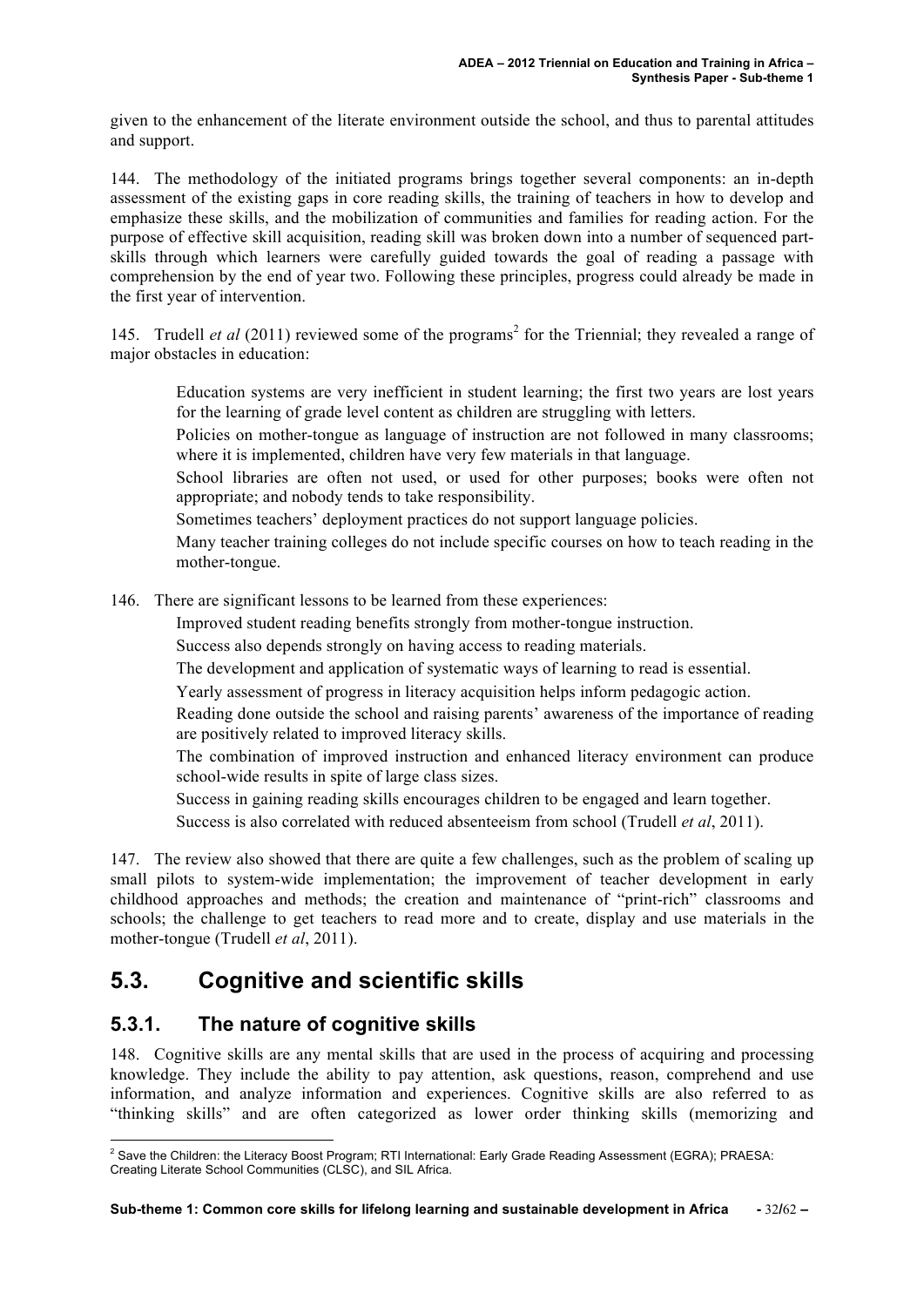comprehension) and higher order thinking skills (analysis, creatively applying knowledge and evaluation of information). The latter category is also referred to as "critical thinking" which is acquired through both formal and informal training. Cognitive skills also include perception and intuition.

149. Cognitive skills are at the heart of learning and purposive action; they largely determine academic success at school as well as in tertiary education and training. Their development begins well before school age and tends to be much influenced by cognitive stimulation of parents and the immediate environment of the child. The criticism often levelled against formal schooling in Africa is that it does not provide enough room for learners to develop critical thinking skills. Much of this is associated with teaching-learning methodologies; even when the curriculum or syllabus emphasizes attention to such skills, their achievement is not assured due to inappropriate classroom practices (Ackers and Hardeman, 2001)

150. It is widely recognized that cognitive skills have cross-curricular relevance and need to be part of all learning throughout life. The ability to use knowledge and information interactively requires critical reflection on the nature of knowledge and information as well as on the social, cultural and ideological context. Such competence is necessary as a basis for understanding one's environment, forming opinions, weighing options, making decisions, and carrying out informed and responsive actions (OECD, 2005:11).

151. Cognitive skills can be seen as the basis of the development and application of other core skills, for example life and social/citizenships skills. They also have an impact on scientific skills which have great significance in relation to scientific and technological developments in Africa (Matachi, 2011).

### **5.3.2. Building scientific thinking skills**

152. Matachi's contribution to the Triennial makes a distinction between two possible purposes of science education. One is to foster core skills such as scientific thinking skills and problem-solving skills, along with positive attitudes towards science and technology, referred to as *scientific literacy*, for ordinary citizens to participate in society and work. The other purpose is to learn scientific knowledge and skills as the foundation for future study of science (Matachi, 2011:8-9). While in the past the main emphasis tended to be on the latter, due to the rapid advancement of science- and technology-based changes, all citizens are required to have a certain level of the former. Thus, scientific thinking skills constitute an important set of core skills of lifelong learning to be developed through science education.

153. The paper argues that in Africa such early interest in science needs to be mainly developed in school and at the primary level, with as much parental support as possible. At this level skilled teachers could capitalize on children's natural interest in their environment and interact constructively with the "theories" (children's scientific ideas) they tend to develop to make their own sense of the world. This means that it should be recognized that children do not start in a void but that teachers can help to construct learners' knowledge by linking new ideas and experiences with what they already know. This requires teachers to have both pedagogical content knowledge in science education and sufficient instructional capacity based on cognitive science perspective (Matachi, 2011:10-12).

154. Matachi's paper also makes the point that *science* is often regarded as a kind of culture and that science education is about acquiring the culture of school science. This culture is greatly influenced by western culture and is characterized by highly rational and abstract ways of thinking. This means that when the culture of the learners' "life world" and the culture of science are not compatible (as with Japan and Africa) or when learners cannot easily adapt themselves to the culture of science, schools have to deal with issues of transition between the culture of the life world and the one of science, which is referred to as *cultural border crossing* (Aikenhead *et al*, 1999, cited in Matachi, 2011).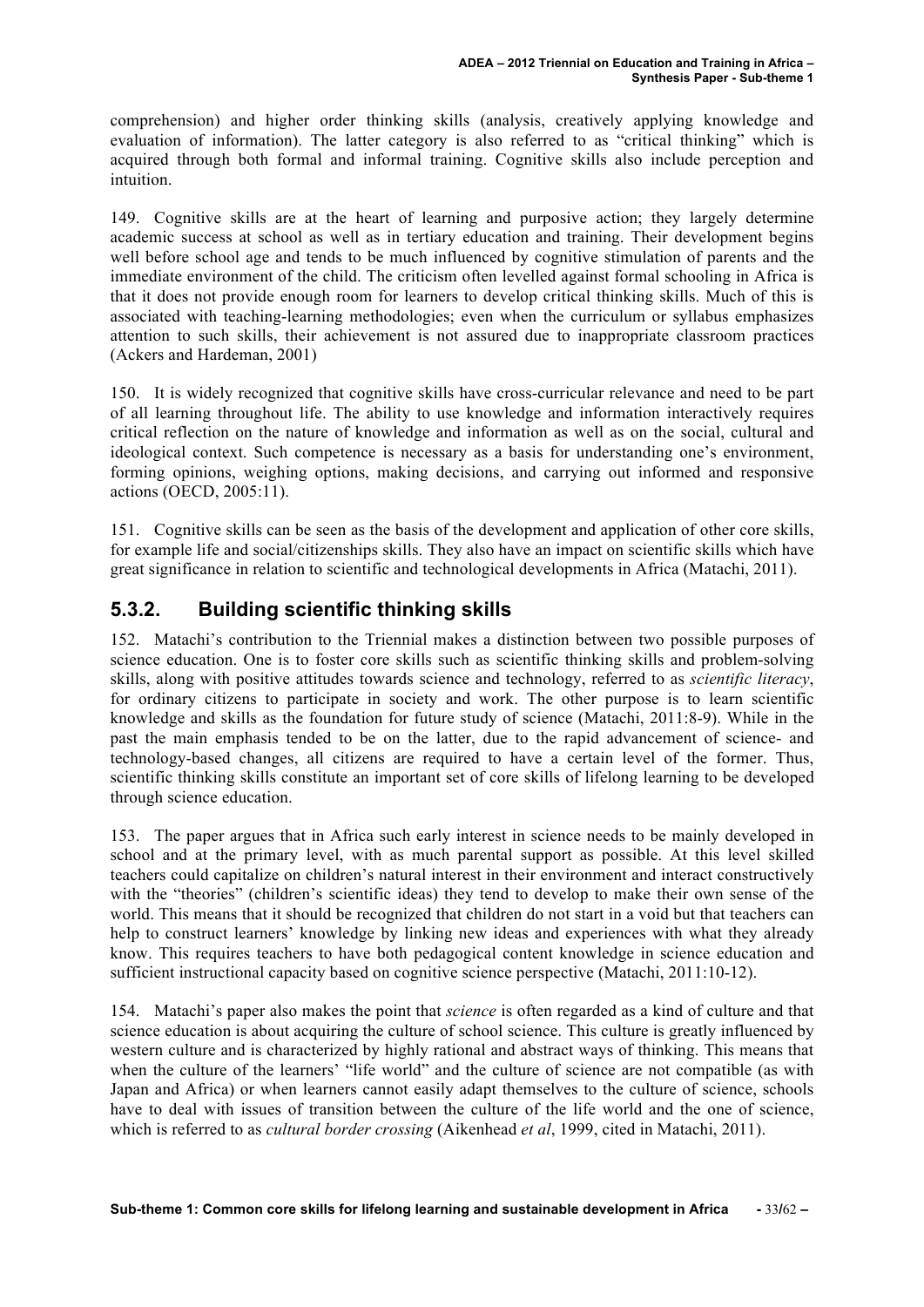155. It has been argued that learners' success in science depends on three factors: the degree of cultural difference that students perceive; how effectively they can move between the two cultures; and the assistance they receive in making these transitions easily (Aikenhead *et al*, 1999, cited inMatachi, 2011:12) It is pointed out that such crossing may be even more difficult when the school language is not the language of the home. As a result, it is necessary to have a pedagogy that combines "minds-on" learning activities with "hands-on" and "hearts-on" activities.

### **5.3.3. Learner-centered methodologies**

156. In Japan, school science is introduced at a very early stage, putting strong emphasis on hands-on activities such as observations and experiments. Even though the science curriculum was frequently revised, this approach has essentially been maintained up to the present. Its main features concern the role of the teacher and the selective nature of the curriculum. Teachers do not give correct solutions but encourage learners to find a solution for themselves, bringing out learners' ideas and opinions. The content and concepts taught in the science curriculum of Japan are carefully selected so that teachers can concentrate on a few essential concepts and spend sufficient time fostering scientific attitudes and skills by allowing students to discuss and think about the linkages between data, evidence and scientific concepts (Matachi, 2011:16-18).

157. There are other important factors at play that have a strong impact on successful development of thinking skills. One factor is the effort made by teachers to deepen their understanding of subject content and to improve their instructional skills in relation to learners' realities and development stages. In addition, there is the widely accepted and practiced mentality among teachers that learners must be given opportunities to construct knowledge by themselves but with teachers' guidance; this is in marked contrast to the teacher-centered pedagogical styles in many African schools (Matachi, 2011). Japanese teachers are encouraged to put in this effort by the wider social environment in which education is highly valued and teachers receive much support from communities and agencies, stimulating mutual trust and reciprocity. Within this culture, schools can offer a protective environment that is very conducive for learning and in which attention is given to the social and emotional needs of learners (Matachi, 2011; Kubow and Fossum, 2007:215-6).

158. Like the Japanese approach, the Africa-based Pedagogy of the Text approach draws strongly on Vygotskian psychology through its emphasis on students playing an active role in learning and teachers collaborating with students in the construction of meaning (Wertsch and Sohmer, 1995). This makes it possible to effectively focus on advanced abilities (attention and voluntary memory, logical and conceptual thinking, critical judgment, oral and written language) that the teaching-learning process must develop in order to achieve skill. The authors argue that the rationale for this process is to transform individual abilities regardless of the context (formal or informal). "The PoT approach considers that these cannot be 'left until later' and they will 'miraculously' appear once learners have memorized enough knowledge disconnected from the context*"* (Faundez *et al,* 2011:4)

# **5.4. Personal development and life skills**

159. *Life skills* refer to a wide range of knowledge, skills and attitudes that enable young people to deal with major challenges in their socioeconomic, political and cultural environment. The challenges relate to poverty, HIV and AIDS, conflict, violence, use of drugs, environmental destruction and different types of discrimination associated with gender, ethnicity and race.

#### **5.4.1. Life skills**

160. Life skills education is essential for young people in many African countries as these challenges are still very wide-spread and make youngsters vulnerable to being exploited, abused, and locked into other life-threatening situations. Thus life skills education includes health education, HIV and AIDS prevention, human rights education, violence prevention and peace building. It also includes the promotion of moral and social values and attitudes that are commensurate with active citizenship and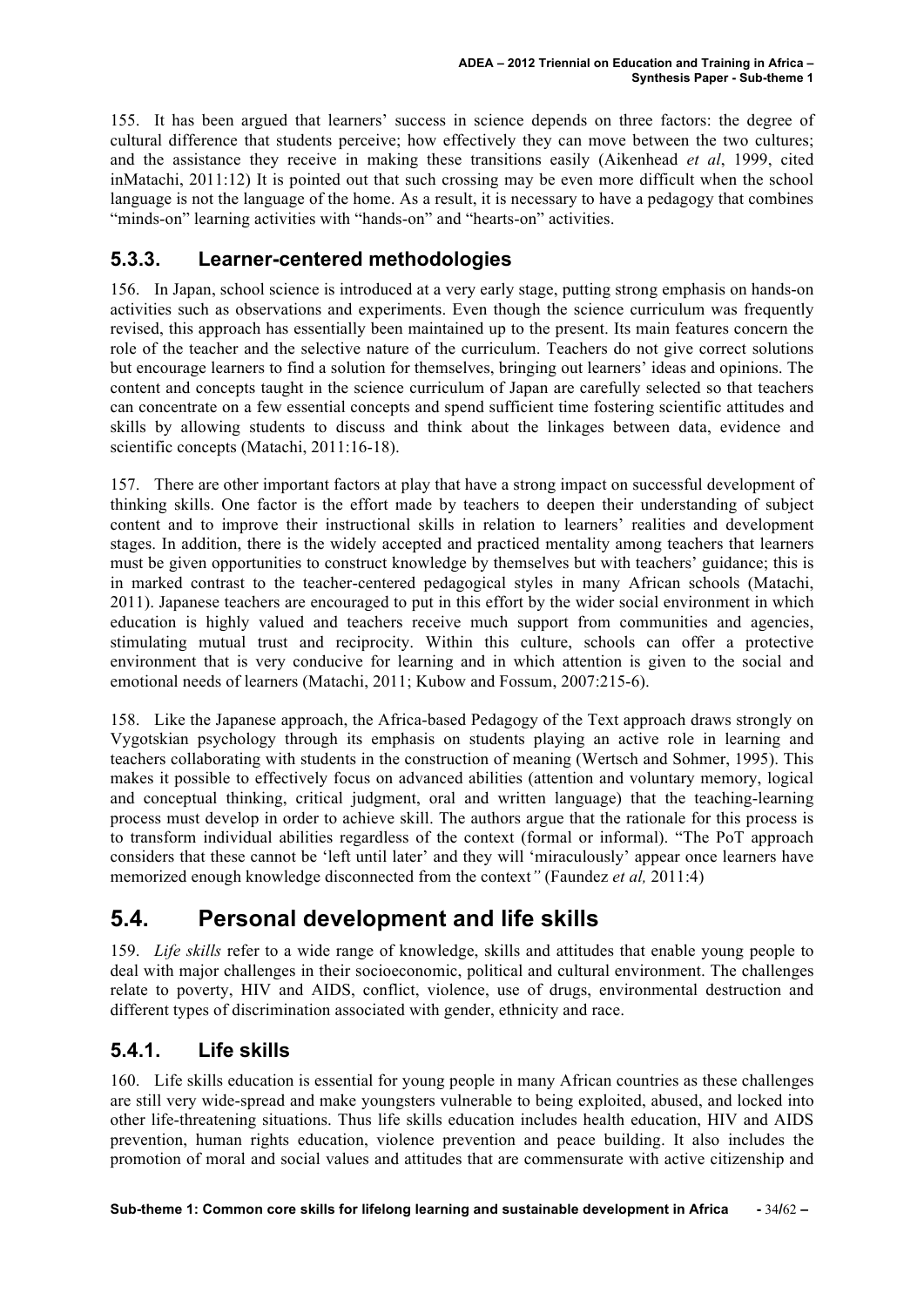productive employment. A central focus is on awareness building as a basis for making personal decisions regarding behavior and life choices. Also important are developing assertiveness, empathy, motivation skills, coping and self-management skills, collaboration with others, the management of anger, dealing with abuse and trauma, and positive thinking (UNICEF, 2004).

161. In this section the focus is more on self-development and personal care skills, such as coping and self-management skills. Those skills that are related to how persons interact with others in different domains of life, such as social skills and attitudes, citizenship and peace building skills, will be discussed in Section 9.

162. For the OECD, life skills are very much part of their Competency Category 3, i.e. the ability to act autonomously (OECD, 2005:14). Acting autonomously is all about individuals being empowered to manage their lives in meaningful and responsible ways by exercising control over their living and working conditions. This requires abilities to "act within the bigger picture", to "form and conduct life plans and personal projects", and to "defend and assert rights, interests, limits and needs". These abilities are considered important within a modern context in which each person's position is not as well-defined as was the case traditionally. Individuals need to create a personal identity in order to give meaning to their lives and define how they "fit in". This is particularly relevant in relation to the world of work where there are few stable, lifelong occupations (OECD, 2005:14).

#### **5.4.2. Life skills in education**

163. Life skills have come to be regarded as central to any program of basic learning, be it for children, youth or adults. As a result they have increasingly become part of school-based learning as well as of non-formal education programs for marginalized and disadvantaged youth and adults. However, life skills tend to be defined in many different ways and thus take on different forms depending on overall social context and life situations. It is argued that the social dimensions are particularly important as they condition life itself and compel individuals to purposefully acquire skills and develop attitudes and values in order to face and master real life situations (Ouane, 2002).

164. There is not much information as to how countries have incorporated life skills into the curricula for basic education and how successful this has been. Clearly there are countries that have been making a major effort, such as Ghana (see ROCARE, 2011a). In a study for UNESCO and GTZ, Stabback *et al* (2007) found that in their African case-studies of lower secondary education, life skills subjects were part of the curriculum. These included Life orientation (foundation phase) and Economic and management sciences (intermediate and senior phase) in South Africa; Practical subjects in Botswana; Personal development in Mali and Republic of Congo; Lifeskills in Burundi and Mauritius; Life and work skills in Mozambique; and Living together in Senegal. In several cases this particularly involved attention to entrepreneurship and practical skills relevant for the workplace (Stabback *et al*, 2007).

165. The study noted that in several countries much effort was made to make these subjects outcomebased, thus emphasizing competencies to be gained. It remains, however, unclear as to "what learning strategies are used in practice and with what result. However, the study recognizes that the very introduction of learning areas developed with the specific purpose of ensuring that life and workrelated competencies and skills are incorporated into the curriculum, is significant. These learning areas, labelled 'carrier subjects' by Stabback, along with the frequent consideration of cross-cutting aspects may contribute to these skills receive more attention in the teaching-learning situation" (Stabback et al, 2007:129).

#### **5.4.3. HIV and AIDS prevention**

166. A major component and driving force behind the attention to life skills has been the prevention of HIV and AIDS. UNICEF notes in a recent publication (UNICEF, 2011) "In 2009, young people aged 15–24 accounted for 41 per cent of new HIV infections in people aged 15 and older. Reducing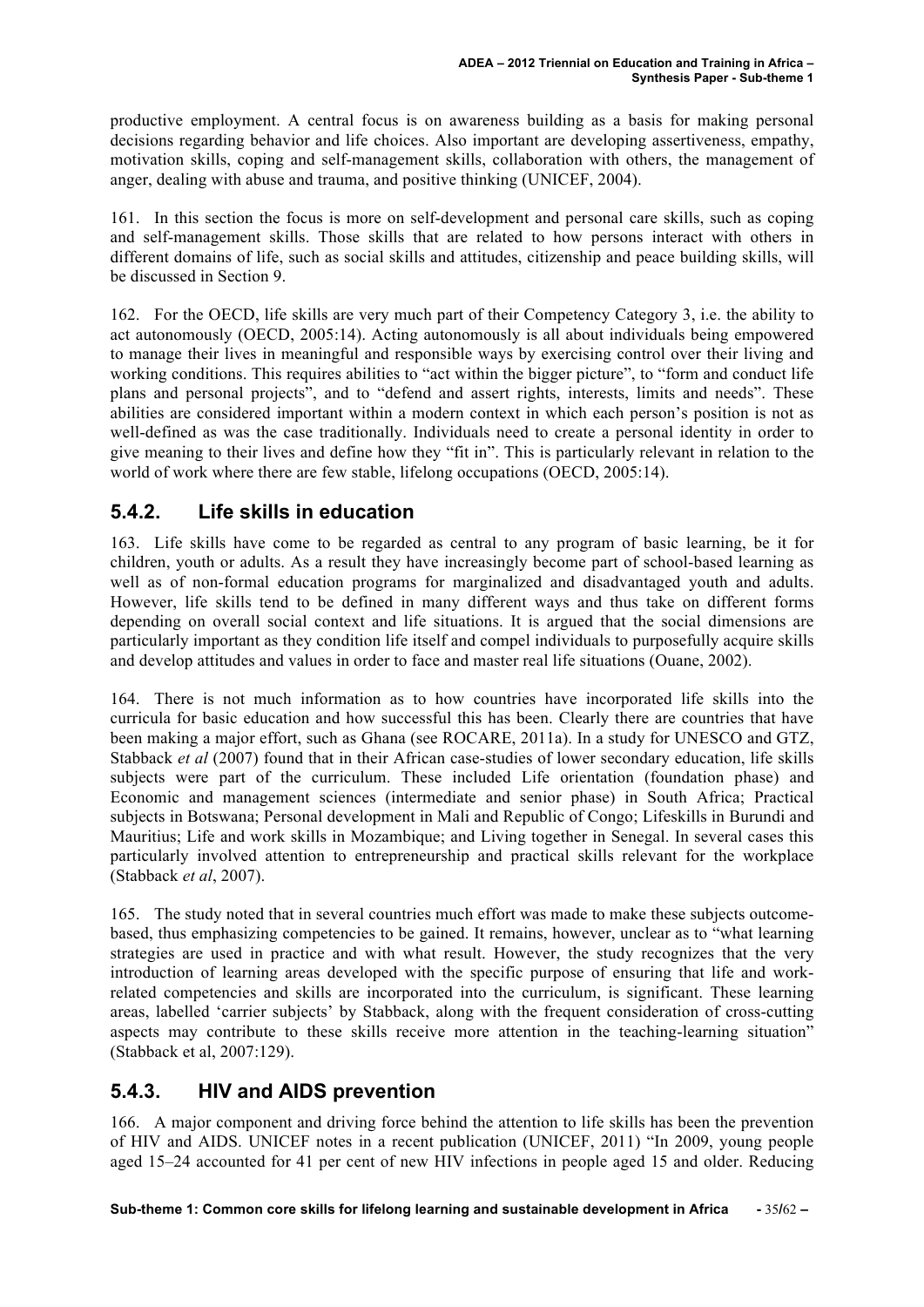this level of incidence requires not a single intervention but a continuum of HIV prevention that provides information, support and services to adolescents and young people throughout the life cycle, from very young adolescents (aged 10–14) through older adolescents (aged 15–19) to young adults (aged 20–24) .... Twenty countries in sub-Saharan Africa accounted for an estimated 69 per cent of all new HIV infections globally in young people in 2009. About one out of every three young people newly infected with HIV in 2009 was from **South Africa** or **Nigeria**" (UNICEF, 2011:5-6). It is noted that in some countries, such as **Swaziland**, HIV and AIDS still permeate every aspect of the educational system from student non-enrollment and dropout to illness-related absences of teachers (Steiner-Khamsi and Simelane, 2011:5).

167. Education continues to be regarded as one of the main avenues to reduce the number of infections. It is noted that in particular age-appropriate sexuality education can increase knowledge and contribute to more responsible sexual behavior. Although the percentage of schools providing life skills-based HIV education has been growing in recent years, the teaching of content and prevention practices is said to depend on the existence of a supportive policy, appropriate teacher training and clear curricula and teaching materials. Especially for young adolescents it appears that school-based programs improve knowledge and self-efficacy which are important foundations for prevention. Social marketing and the use of mass media influence attitudes and increase uptake of HIV-related services. Many behavior change efforts, however, show little or no impact if not targeted at those most at risk and if not implemented alongside measures to address norms and structural influences on behavior and access to prevention commodities and services (UNICEF, 2011:8).

## **5.5. Social and citizenship skills**

168. Social skills are those dealing with how to handle relations with other people and how to participate in society. They stimulate the affective and motivational elements of relying on oneself as well as cooperating with others; persevering, accepting criticism and having the ability to choose one's courses of action constructively and to act sensitively and democratically. Social skills are directly associated with social values and attitudes, for example towards people with whom life activities are shared and towards others who are different.

#### **5.5.1. Social skills**

169. OECD recognizes three types of competencies in social skills each of which reflects significant concerns that are also relevant within the African environment: the ability to relate well with others, the ability to cooperate, and the ability to manage and resolve conflicts. The first key competency allows individuals to initiate, maintain and manage personal relationships with, for example, personal relations, colleagues and customers. Relating well is not only a requirement for social cohesion but, increasingly, for economic success as changing firms and economies are placing emphasis on emotional intelligence. This competency is about respect and appreciation of the values, beliefs, cultures and histories of other people. It especially requires empathy and the effective management of emotions (OECD, 2005:12).

170. The ability to cooperate involves the ability to balance commitment to the group and its goals with personal priorities and the ability to share leadership and support others. This competency requires an ability to present ideas and to listen to those of others, an understanding of the dynamics of debate and following an agenda, the ability to construct alliances, to negotiate and to make decisions that allow for different shades of opinion (OECD, 2005:13).

171. In the view of OECD, conflict resolution recognizes that there is a process to be managed rather than to be negated. This requires consideration of the interests and needs of others and solutions in which both sides gain. Thus participation in conflict management and resolution needs abilities to analyze issues and interests at stake, to identify areas of agreement and disagreement, to reframe the problem, and to prioritize needs and goals, deciding what people are willing to give up and under what circumstances (OECD, 2005:13).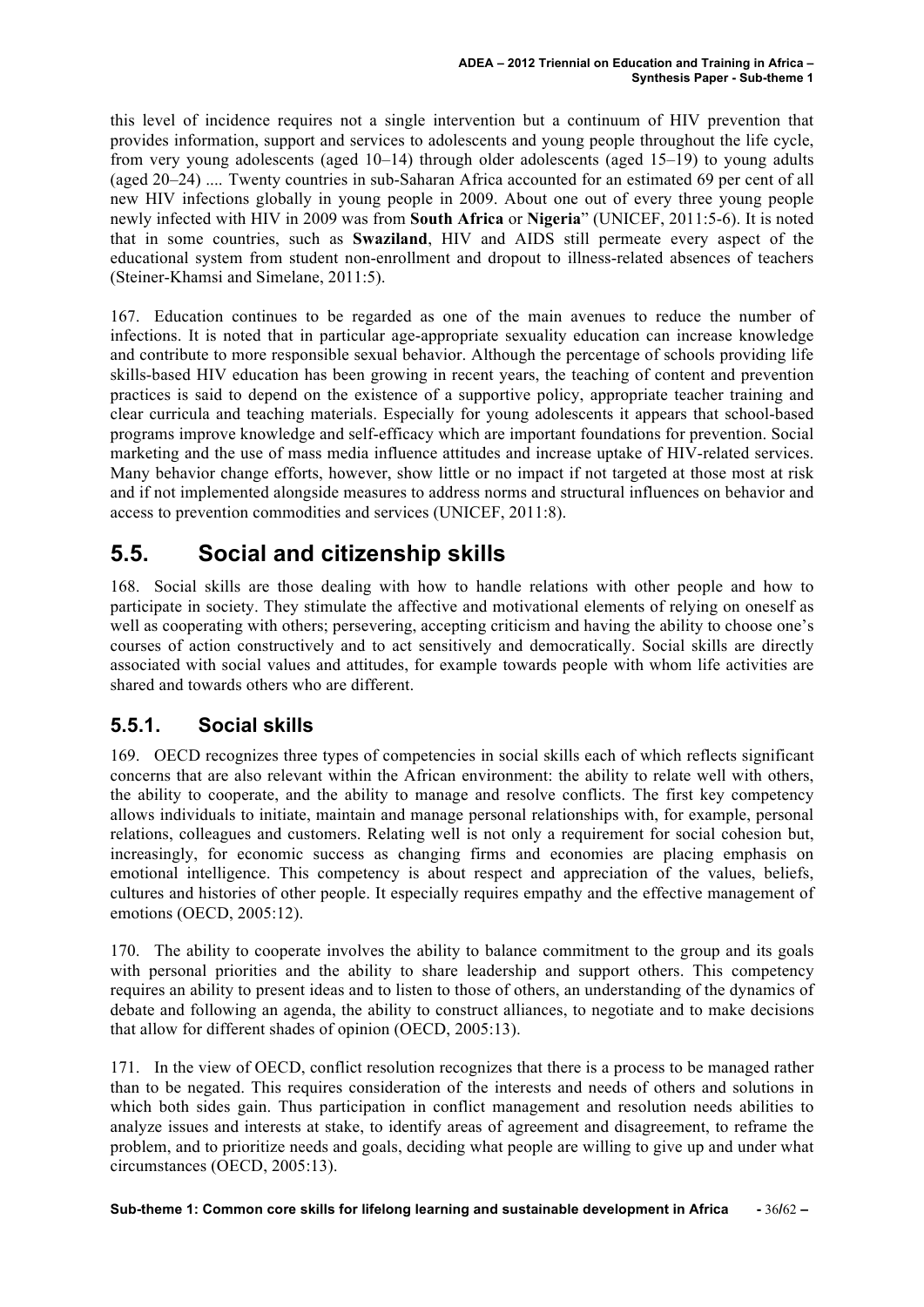172. An in-depth study produced by GIZ regards social competencies as those social, emotional and cognitive skills and behaviors that people need for successful social adaptation. It attaches special importance to the need to balance the tension between pursuing one's own interests and adapting to the interests of others. Also, it recognizes that individuals act within specific social situations and contexts and that thus the development of social skills is shaped by the social environment in which people live. This means that social skills are value-related and can also be used for wrong ends. Hence, the study proposes that social competencies must "refer to those competencies which are bound and committed to the public welfare and to democratic and humane values [….] Social competencies prove themselves just in dealing with divergent perspectives and when negotiating with different positions" (GIZ, 2011:14-5).

173. The study notes that the competencies, as defined by the OECD, have direct relevance in the context of ESD and thus they need to be faced by education systems. They are often referred to as *social learning, democratic education* or *peace education*, but they all contain deeper meaning in terms of the core attitudes and psychological dispositions that need to be promoted. Therefore, such competencies are not only supported by subject content but have value across the curriculum in the mode of communication itself and the way learning allows participation and empowerment. Expectations towards behavior demanded by society are implicitly communicated and passed on in the way learning is organized and by the behaviour of teachers (GIZ, 2011:17).

### **5.5.2. Social learning**

174. Social learning is often related to the effects of learning on social cohesion. The latter is defined as "the capacity of a society to ensure the well-being of all its members, minimising disparities and avoiding marginalisation [...] the achievement of social cohesion has to centre on actively managing differences and division in a context of democratic citizenship. This is the bridge-building element. Both, material or objective resources (e.g. economic situation, social protection) as well as more subjective dimensions (such as feelings of belonging, security and recognition) have to be managed. This highlights a policy approach that seeks actively to prevent, negotiate and manage tensions, divisions and conflicts (relating to resource distribution as well as identity)" (Council of Europe 2008, 14, in GIZ, 2011:18).

175. Social learning can very well be embedded within learning in schools. Education can contribute to the development of social effectiveness and self-regulation, in both their cognitive and emotional dimensions, by enabling young people to experience themselves as socially effective and challenging them to gradually take over responsibility for their actions. Effective communication at school can help in providing recognition, guidance, encouragement and praise of progress in these areas. Moreover, competencies in relation to others depend on how schools as institutions organize themselves, manage student relations, make decisions and resolve conflict. Social competencies can be learned by changing teacher and institutional behaviors, and such change can significantly contribute to the quality and effectiveness of learning in general (GIZ, 2011).

### **5.5.3. Peace education**

176. It has been reported that 13% of the world's population lives in conflict affected or fragile states. Half of the world's of out-of-school children and young people can be found in these countries. Furthermore, most warfare takes place in developing countries, particularly in Africa where some of the highest numbers of child soldiers are found. Children and young people living in these countries are the least likely to receive an education, partly due to the circumstances in which they live and partly because education for children and young people in these circumstances is not considered a state priority or an imperative to humanitarian response (ICQN-PE, 2011).

177. When conflict ends, many children and young people are left without the support that would help them to find healing, restore their lives and reintegrate into society meaningfully and productively. Many young people who have been exposed to violence are at the highest risk of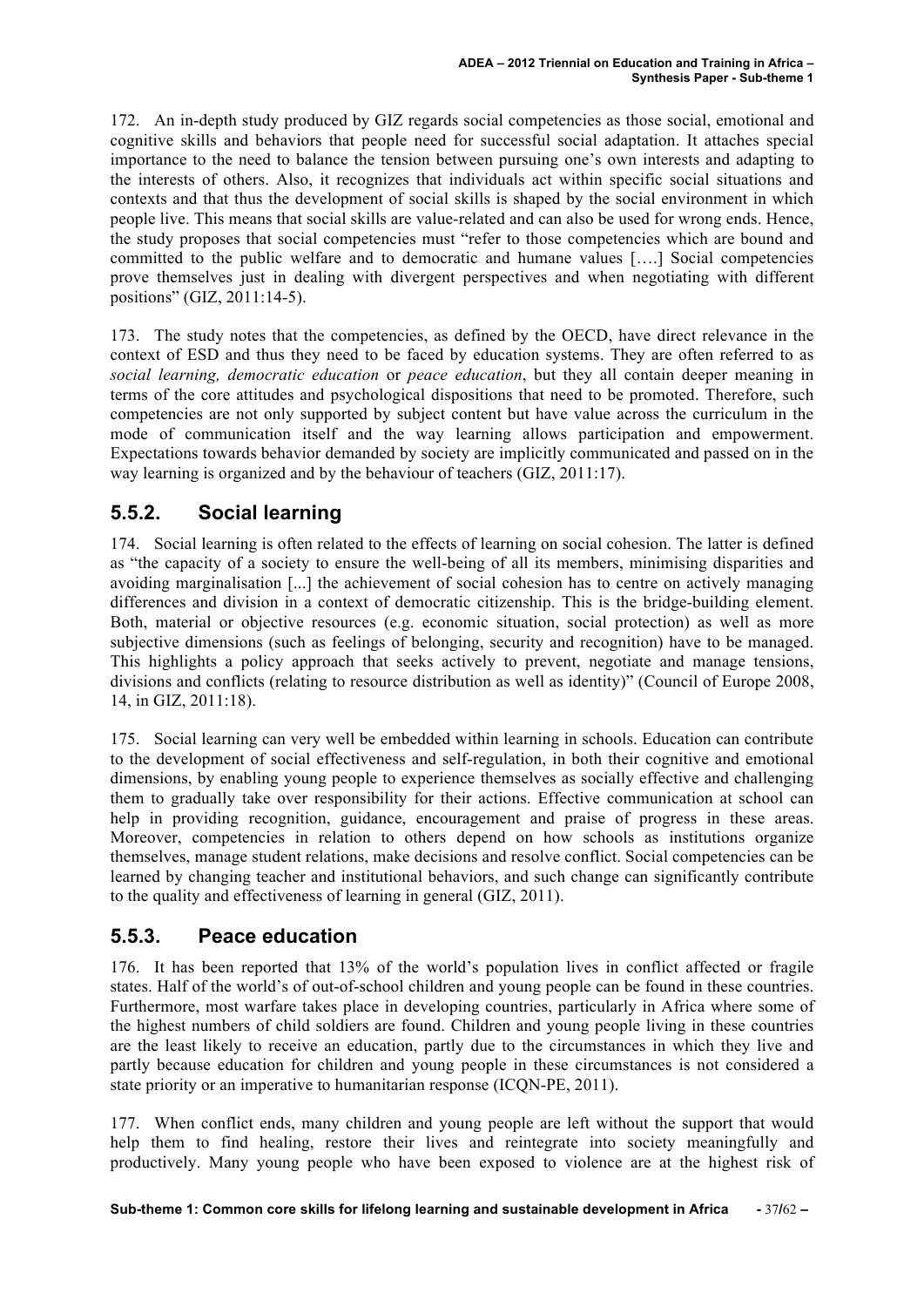perpetuating violence. Studies indicate that uneducated young people or dropouts are more likely to become involved in violence or behavior that is detrimental to their health and wellbeing.

178. It is commonly recognized that during times of hardship, education can be a mechanism for stability and the means of creating hope for children and their families. It addresses, economically, politically and socially, some of the post-conflict challenges facing societies and provides a course of action which ensures that young people are equipped to take up roles in society as active, responsible and self-reliant citizens. In this way education may play a significant role in the development of capacities within society for peacekeeping and peacemaking. Some findings from a study conducted by the Inter-Agency Network for Education in Emergencies (INEE) corroborate this position, outlining a number of micro- and macro-level contributions of education to mitigating fragility. They demonstrate that education can be used both as an instrument for maintaining the status quo and thus reinforcing fragility, and for reducing fragility: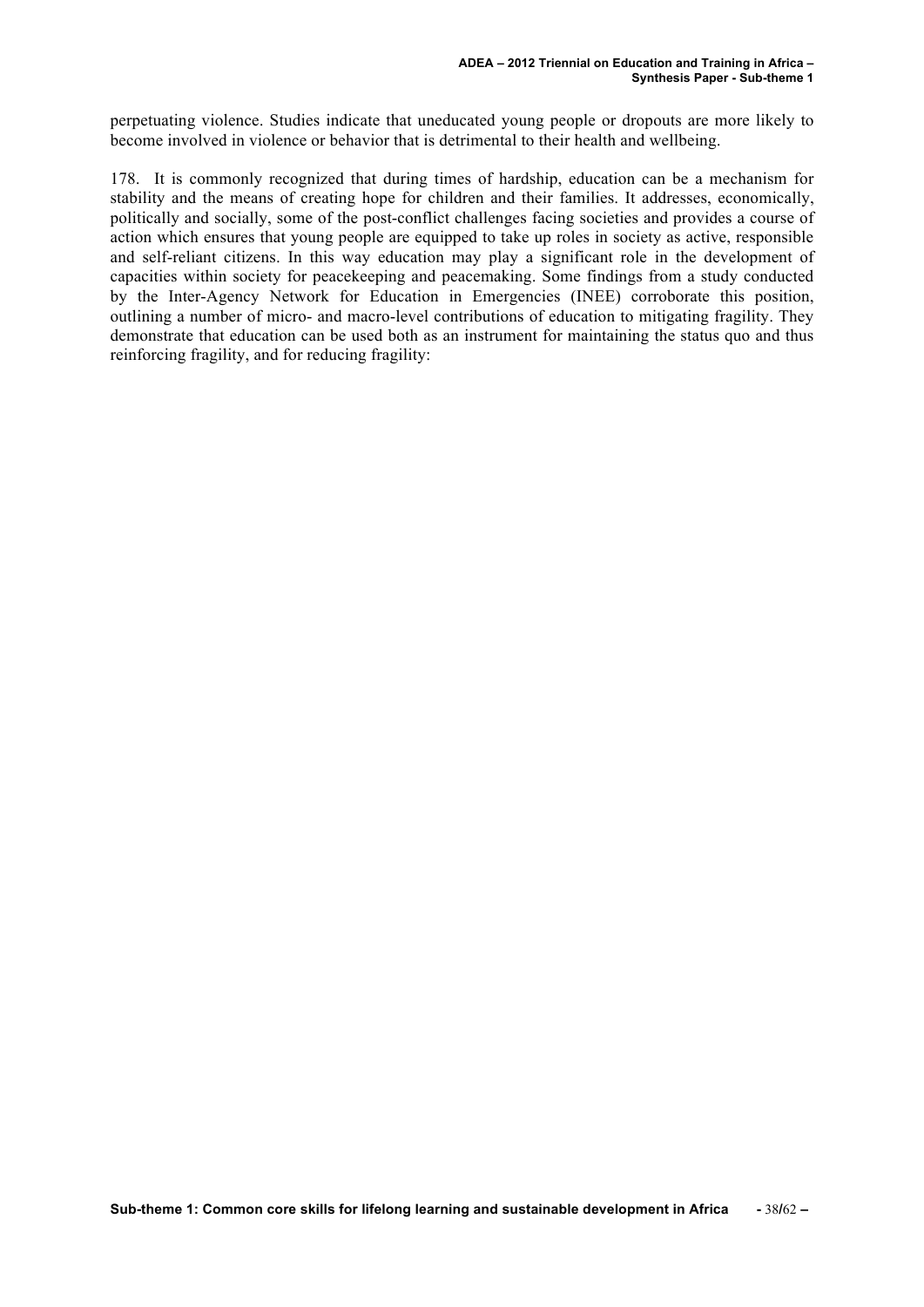- Education can enhance stability by contributing to social cohesion;
- Secondary education is an effective contribution to overcoming state fragility;
- Education can measurably reduce the risk of civil unrest and violent conflict;
- The perception of inadequate educational service often becomes a grievance that exacerbates state fragility;
- Education institutions can be suitable places to establish transparency;
- Political manipulation of educational provision and content may increase fragility;
- Education is highly desired by populations affected by state fragility; and peace education can have positive effects on students' attitudes.

(ICQN-PE, 2011)

179. Peace education is built on the assumption that school attendance is not enough to ensure positive peace (i.e. the absence of conflict). Much depends on (i) the extent to which the provision of basic and vocational education takes into consideration the location and life circumstances of young people affected by conflict; and (ii) to what extent the substance and methodology of the education process responds directly to the dispositions and learning needs of young people. The first defines the organization and management of the education and training that is on offer. The second focuses on curriculum; the nature of basic skills, knowledge, values and attitudes that are being promoted; appropriate teaching-learning strategies; and the whole ethos of the institution. By carefully adjusting both education provision and content, much can be done to lay a foundation for resolving conflicts in a peaceful manner.

180. Fragile countries and those emerging from conflict are clearly exploring how to shape peace education and embed this in the curriculum. **Kenya**, for example, focuses on awareness raising about causes and resolution of conflicts; stimulating global values of interdependence, social justice and participation in decision-making; developing skills that promote peace and human dignity; and fostering respect for cultural diversity. The country includes peace education in life skills curriculum and also in other subjects. The establishment of peace clubs and the sensitization of teachers are additional measures. In the **Democratic Republic of Congo** peace education focuses specifically on civic and moral education, giving attention to culture and human rights, moral development, social values, rights and obligations of citizens, and patriotism (ADEA, 2011).

### **5.6. Work-related skills**

181. Basic work-skills and work-related education refers to developing basic knowledge about the world of work; learning about one's own talents, aptitudes and interests; and developing basic dispositions that are essential for successful job-search, engaging in self–employment and effective functioning in the workplace. Relevant dispositions include self-awareness, self-management, problem solving skills, creativity, ability to take initiative and responsibility (being entrepreneurial), negotiating skills and ability to work with others for a joint purpose.

182. Many of these skills are considered to be essential components of good quality education. Indeed, the various dispositions have already been reviewed as integral requirements for the competencies related to self-development and interaction with others. They are also seen as vital ingredients for operating successfully in the labour market and in the world of work in general. Building these learning outcomes into the curriculum and pedagogy of basic education for both younger and older people provides a basis for lifelong vocational skills development and effective functioning in the workplace.

#### **5.6.1. Skills in relation to work**

183. Countries have different approaches to the notion of core skills or generic skills in relation to employment. In some they are specifically related to employment while in others more emphasis has been placed on the social and economic relevance of generic skills (UNESCO-UNEVOC, 2011:15).

**Sub-theme 1: Common core skills for lifelong learning and sustainable development in Africa -** 39**/**62 **–**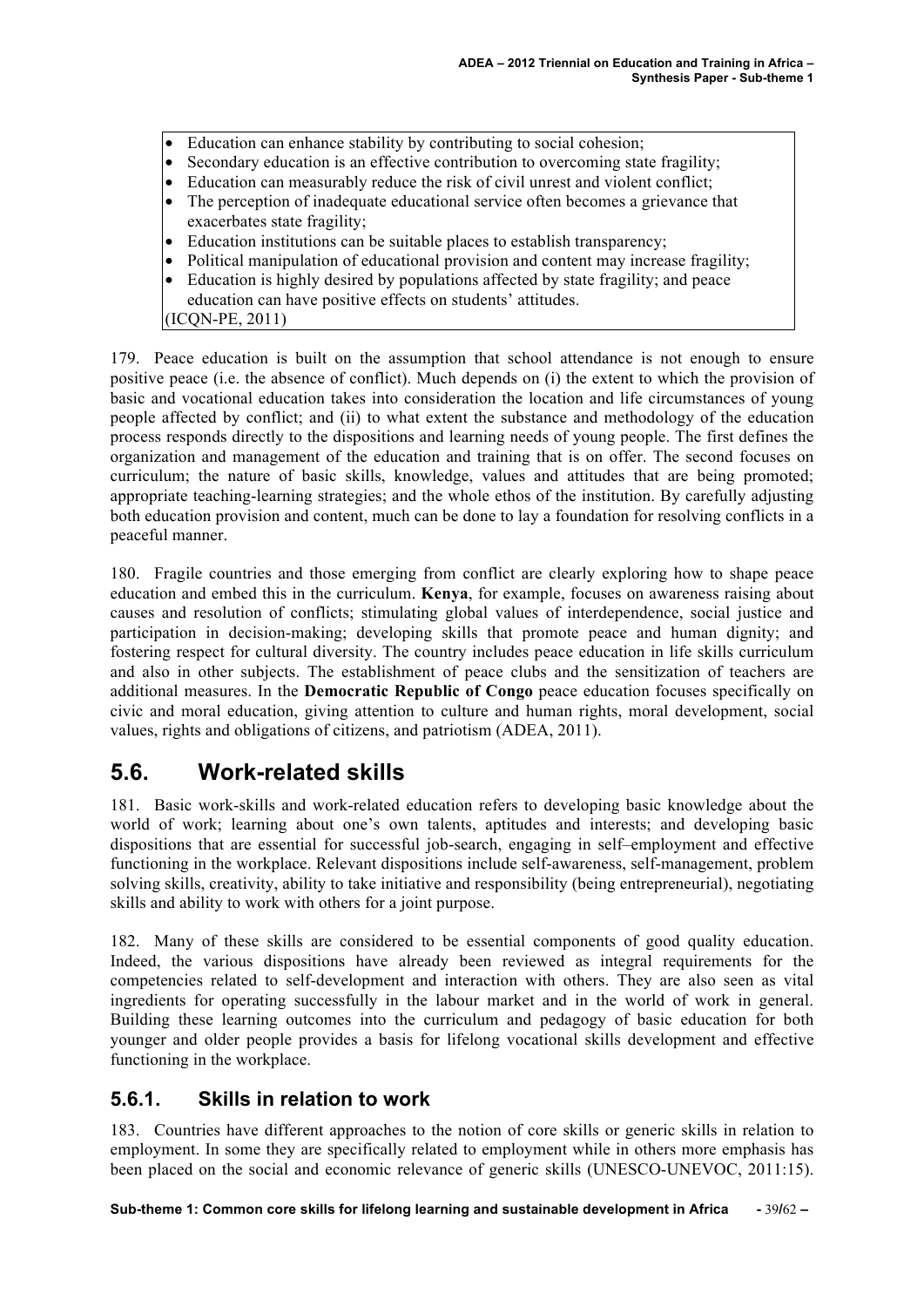Thus it has been argued that "It is desirable to find agreement on terminology that is acceptable to all stakeholders—schools, VET, higher education, employers, individuals, and communities and which recognises that the new agenda of generic skills for the 21st century is about essential life skills as well as enterprise and employability skills (UNESCO-UNEVOC, 2011:15).

184. There is a trend to consider common core skills only in relation to their relevance for the labour market and thus legitimize their prominence in education exclusively in terms of access to jobs and contribution to economic growth. In this context, as in Australia, they are referred to as "competencies essential for effective participation in the emerging patterns of work and work organization", thus focussing on the capacity to apply knowledge and skills in an integrated way in work situations (UNESCO-UNEVOC, 2011:16). Such competencies are "generic" in that they apply to work generally rather than being specific to work in particular occupations. UNESCO-UNEVOC observes that such competencies became part of an *employability skills framework* and were incorporated into VET training packages (UNESCO-UNEVOC, 2011:17). This trend, however, denies the broader relevance of such skills for the lives of individual people, young and old, and their relevance for sustainable development. Moreover, it may lead to some competencies being interpreted in more restricted ways as they are adapted to the needs of industry.

185. UNESCO-UNEVOC's research and development work concentrated on the conceptualization of skills in two ways, each serving a different purpose: (i) as generic (broadly transferable) sustainable-development-related skills, and (ii) occupational job-specific sustainable development skills. It has been alleged that TVET systems have not understood the theory and practices of sustainable development, as they "remain locked in the role of being a mere supplier of skilled labour to industry and are therefore unable to respond effectively to the needs of sustainable development strategies" (UNESCO-UNEVOC, 2011:23).

#### **5.6.2. Moving towards skill integration**

186. Nevertheless, it is acknowledged that the trend has been towards bridging academic and vocational education, following a holistic, integrated, intersectoral approach to education, including all of TVSD and training in the informal sector. This has stimulated attention to the development of "domain independent" generic or core skills and a greater synergy between generic and specific skills development (UNESCO-UNEVOC, 2011:23). Such approach creates a more fluid situation in which TVSD can be given the space to provide training according to its own capacity and which enables other types of education/training to become more prominent in the promotion of core skills.

187. For basic education this means greater and more explicit attention to the development of common core skills, including those seen as generic with regards to preparation for entry into the world of work. This need was already recognized in the Bonn Declaration of October 2004. "Recognizing that the vast majority of the world-wide labour force, including knowledge workers, require technical and vocational knowledge and skills throughout life, we affirm that skills development leading to age-appropriate TVET should be integral to education at all levels, and can no longer be regarded as optional or marginal. It is especially **important to integrate skills development in Education for ALL (EFA) programs and to satisfy TVET demand created by learners completing basic education**" (UNESCO-UNEVOC, 2005).

188. This integration and how it can enrich basic education for children, youth and adults within a lifelong learning framework was also endorsed at the Maputo Biennial (ADEA, 2009). The importance of incorporating generic skills for work in all basic education is now emphasized more than before. UNEVOC points out that "in the different publications reviewed, there is a broad agreement that the increase of informal employment, scarce resources and high employment mobility in sub-Saharan Africa requires to teach generic skills rather than highly-specialized skills for technology and industry sectors" (UNESCO-UNEVOC, 2011:25).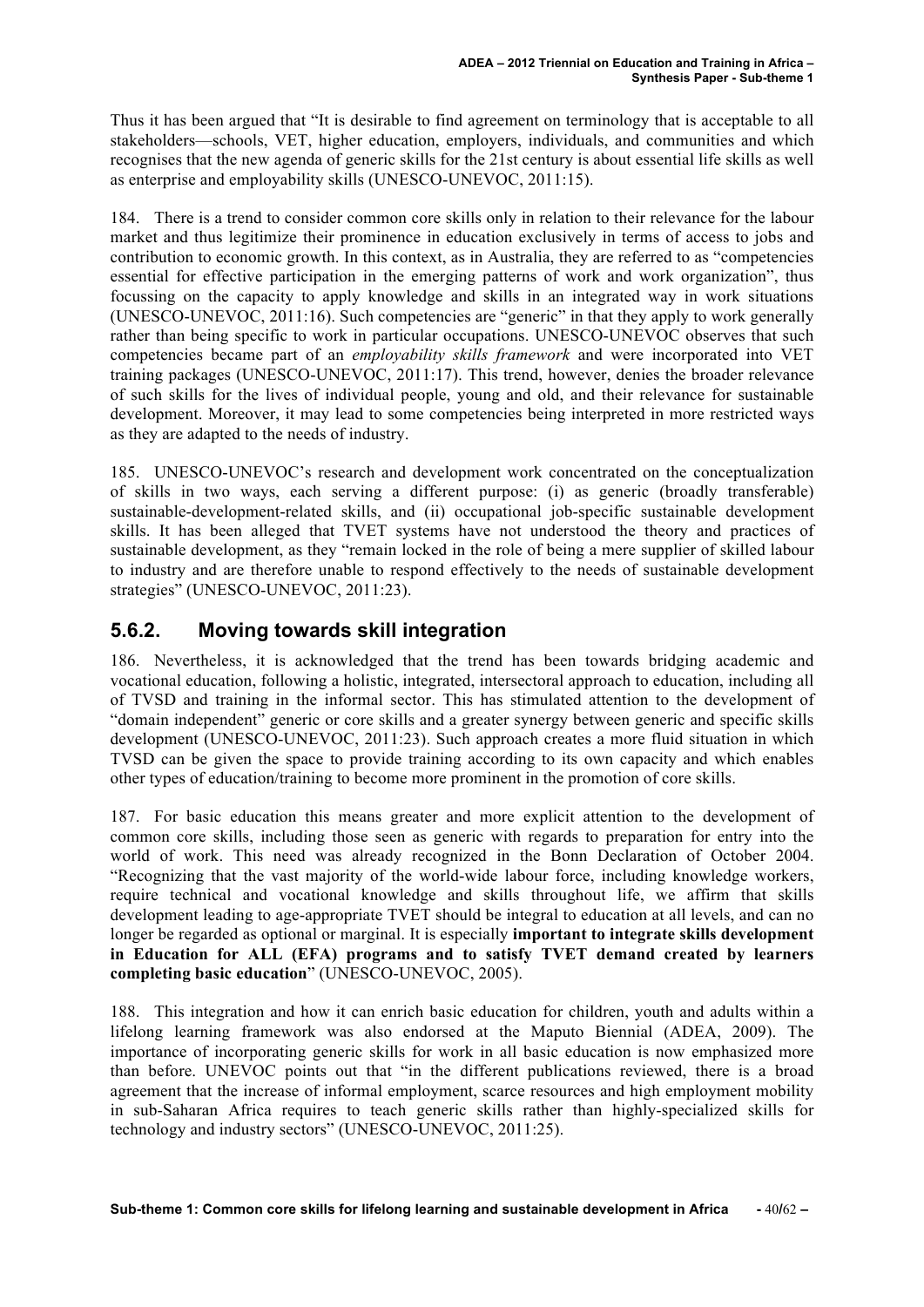189. In terms of the broader structural agenda it has been observed that "EFA initiatives in many countries and in particular in the LDCs have concentrated too exclusively on Universal Primary Education (UPE) and literacy (for children) and thereby neglected developing and designing longerterm pathways of learning and subsequent structures of a comprehensive system of lifelong learning. Over the years **two trends have become increasingly clear**: that literacy alone and a basic education consisting of a few years of primary schooling (whether 6 or 8 years) does not qualify for paid jobs and employment, and secondly, that even a second cycle of (up to 6 years) secondary education does not prepare the students for post basic learning, professional training and the world of work. They greatly lack the requisite knowledge, generic skills or competencies and attitudes" (UNESCO-UNEVOC, 2011:25).

#### **5.6.3. Recent experiences**

190. Many countries have tried to create or transform educational programs in order to enable learners to apply their skills in working environments. In SSA, reforms have been implemented to "vocationalize secondary education". In this approach, the main purpose of a student's whole curriculum remains general education, and the curriculum allows the student to remain on track towards higher stages of academic education (Lauglo, 2005). Hence, *vocationalization* means to add specific vocational subjects in the current curricula of secondary education. This approach clearly divides general subjects from vocational subjects but lessons can be learned from these experiences. **Botswana, Ghana** and **Kenya** implemented related reforms in current curricula with varying degrees of success (UNESCO-UNEVOC, 2011:22).

191. The integration of general and vocational education has been part of innovative initiatives for different categories of youth and adults in the non-formal education sphere. For example, in the case of Pedagogy of the Text, the integration of a practical dimension combining theory and practice and the inclusion of dialogue with communities often result in the introduction of "content to improve farming and/or pastoral techniques, address health issues (identification, prevention and treatment of diseases, hygiene) and protect and manage natural resources and the environment (particularly water)" (Faundez *et al*, 2011:9).

192. Integration of skills development, including work-related basic skills, is also enhanced by system reforms in basic education, whereby effective bridges are created among different pathways for learning, including regular forms of school education and other (recognized) forms such as broadbased non-formal education and forms of vocational training. The links can facilitate both effective transitions from one form of education and training to another as well as degrees of cooperation between such forms, depending on the needs of learners and opportunities within the local environment.

193. The WGNFE review of country experiences reports on progress in this area. Efforts are underway in several countries to recognize and promote transitions among alternative pathways that include vocational skills programs. In **Senegal** the only transition recognized so far concerns the ECB basic community schools. In **Burkina Faso**, alternative pathways are now regulated by Article 32.4 of the Education Act, which states the need to "encourage the creation of educational facilities to promote the development of technical innovations and construct bridges between formal and nonformal levels of education." The bridges are being developed but on a small scale and especially within the structures promoted by NGOs (WGNFE, 2011). Furthermore, the Burkina Faso team points out that the success of alternative forms of vocational skills training in NFE is due to the relevance and articulation of skills with regard to the context of the learner (Burkina Faso, 2011).

194. In **Mauritania**, such bridges have been considered for some years, but only involving schools providing formal basic education and Qu'ranic schools. However, little real progress has been made. The public authorities have been working to build bridges between these two areas of education since the 1970s in order to ensure their successful integration within a comprehensive strategy that would guarantee Mauritanian young people suitable training and employment. It is clear that links between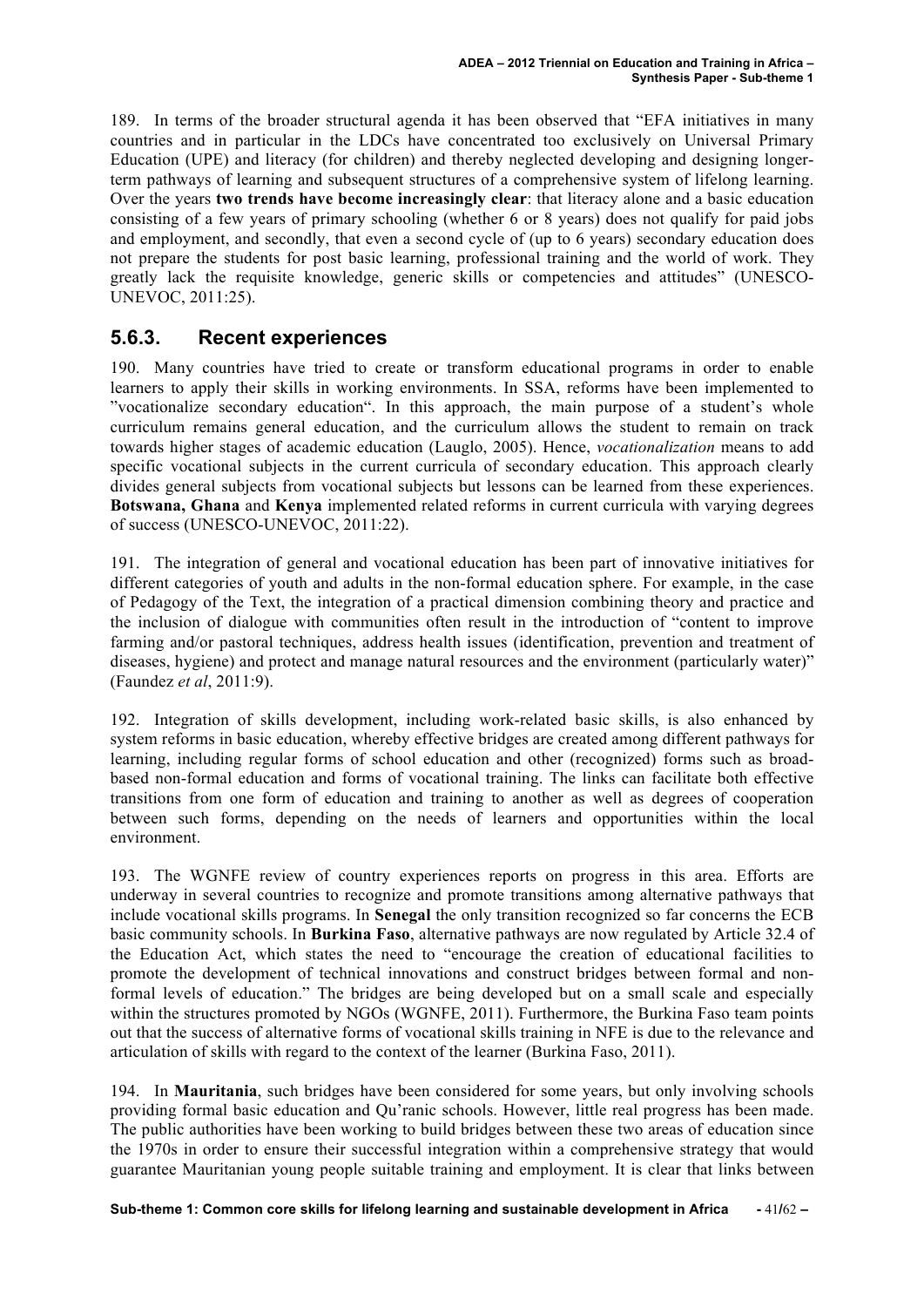the two systems are still limited, and each operates in its own sphere of activity (WGNFE, 2011). The creation of effective linkages among different forms of basic education in a bid to move towards system integration is also on the policy agenda of countries elsewhere in Africa: **Kenya, Namibia, Uganda,** and **Zambia** (Hoppers, 2008**)**.

### **5.7. The challenges of common core skills development**

195. Part II has reviewed a number of skill areas which across the African continent tend to be regarded as rather crucial components of "good" education. The presentation of the state-of-the-art of these skill areas shows that over the years there has been much reflection and debate on such skills by different stakeholders. Many of these debates have been the result of ad hoc findings of serious shortcomings in the education system. Problems are related to participation in further education or training, functioning of school leavers in communities, employment or productivity, low quality and irrelevance of education processes and content, inadequate proficiency in core skills, and inability of young people to meet the challenges of current socioeconomic and cultural changes in the context of globalization.

196. These reflections and debates have led to many intentions which, more often than not, did not result in dramatic changes in actual teaching and learning situations. If anything, changes were fragmented and often limited to certain aspects of education or to certain (pilot) areas. They were often not fully implemented, and, if implemented, the changes were often not sustainable. By contrast, Part II has also shown that improving quality and relevance within a context of lifelong learning in such a way that education can contribute to sustainable development is highly complex and requires changes in all aspects of education systems to be effective in an interlocking manner.

197. This posits a number of basic challenges to further education reform:

The development of CCS as outcomes of learning must be addressed in an inter-related manner, exploring the linkages and complementarities across the different types of skills, leading to integrated packages to be offered to different categories of learners according to needs and demand.

The introduction into education systems of skills-based curricula will need to be done in a holistic manner, linking curriculum reform to major changes in teacher education, teachinglearning support materials, school management and supervision, and assessment practices.

Such holistic reforms will require the participation and collaboration of all stakeholders in decision-making on design and in the actual implementation processes.

The LLL perspective demands that youth and adult education become integral parts of the overall education system, and that essential complementarities can be identified between skills requirements for children and those for their parents, as well as between adolescents and adults.

Curriculum reform for school education must go together with fundamental reform of adult education and functional literacy programs, as large numbers of adults have experienced the same deficiencies (if not more) that characterize current school education and thus are equally poorly prepared to face the impacts of present radical changes in society.

The accessibility to programs of CCS development for entire age-groups implies the necessity of widening the range of alternative provisions for basic education, of recognizing these for their (potential) contribution to lifelong and life wide learning, and of supporting and coordinating them within a framework of diversified and equitable education.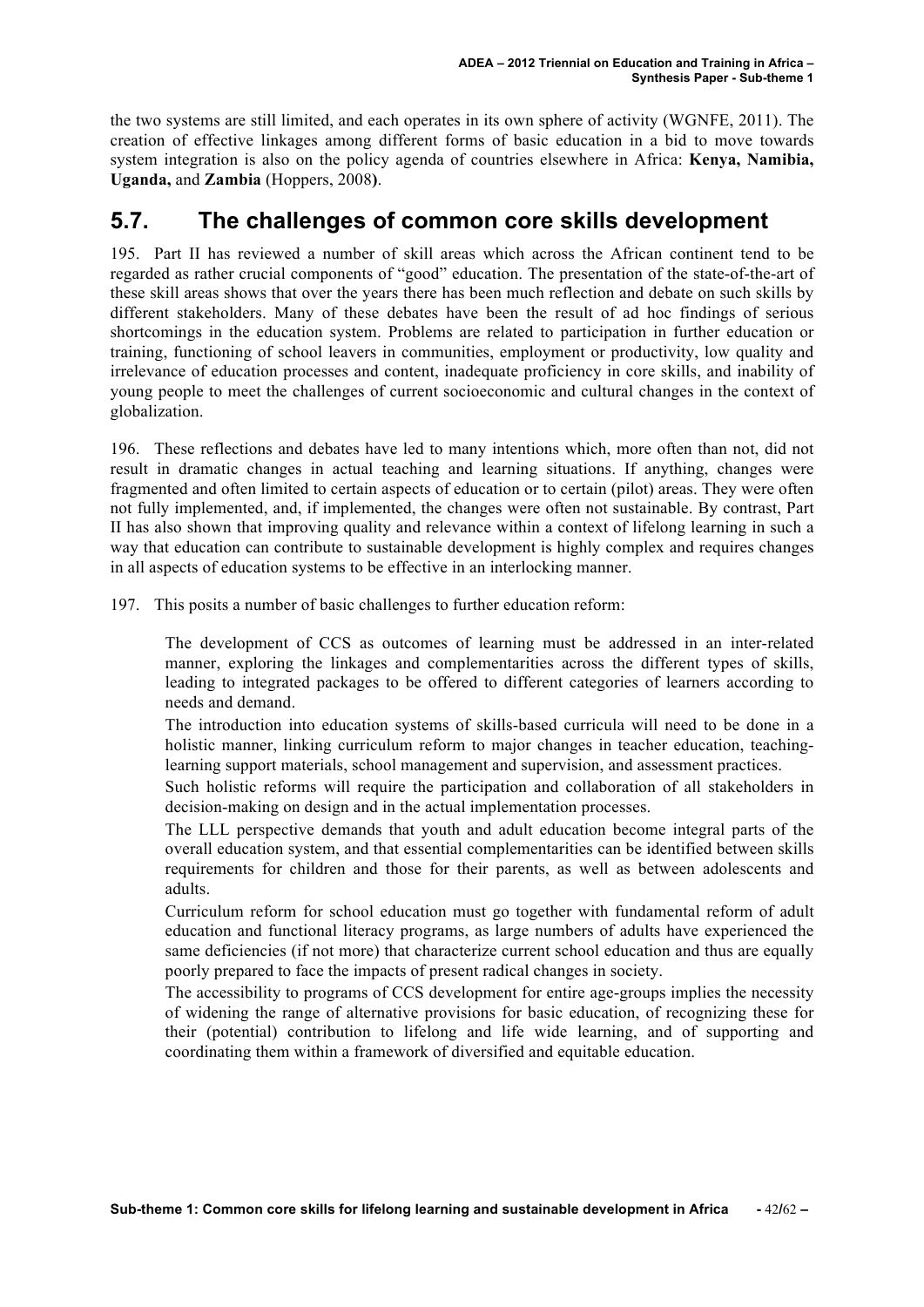# **6. PART III - ENABLING CONDITIONS FOR SKILLS ACQUISITION**

## **6.1. Enabling conditions within the education environment**

198. The challenges to enable younger and older people to achieve proficiency in common core skills as outlined in Part II points to essential enabling conditions that can make the realization of such agenda possible. Part III reviews a variety of these enabling conditions, making a distinction between those pertaining to the education systems and those that belong to the wider socioeconomic and cultural context of education.

199. In earlier sections of this paper references were made to the necessity of changing the fundamentals of education systems. It was pointed out that ESD has implications for educational reform in three ways: in terms of restructuring education provision, extensively reforming curriculum, and reviewing the actual quality of teaching and learning. ESD gives a deeper dimension to the improvement of quality and relevance by emphasizing the need for a paradigm shift so as to achieve effectiveness of knowledge and skills development in the context of lifelong learning.

200. Various contributions to the Triennial have pointed out that in spite of over 40 years of educational reform, of which the last 20 were under the umbrella of the EFA and MDG agendas, the fundamentals of education systems have barely changed. Systems have continued to function in the way they were doing at the time of independence in most African countries. While officially curricula have been changed several times, the emphasis in teaching and learning remains firmly on lower order cognitive skills and memorization of basic knowledge for examination purposes. The essential purpose of schooling continues to be selection for privileged positions in society. In spite of a plethora of teacher education and development reforms over many years, a majority of teachers appear to continue teaching in the traditional way. New curricula often are not reflected in textbooks and they fail to give sufficient guidance to teachers who are keen to move towards a skills-based approach. Supervision and quality assurance services are not able to effectuate real changes in classrooms (WGBLM, 2011; ROCARE, 2011b). The nature and focus of external examinations continue to function as the prime drivers of education systems, resulting in the diminished scope of education as it is implemented in classrooms (ROCARE, 2011b:5).

201. This section explores different perspectives as to what extent and how this continuous cycle of curriculum, examinations, teacher training and learning support materials (especially textbooks) can be broken and how new initiatives can facilitate a transformation of teaching and learning that is in line with the expectations in ESD. Thus, several key dimensions of education will be highlighted that constitute critical conditions that may enable progress to be made.

#### **6.1.1. Curriculum**

202. Curriculum is the heart of teaching and learning; it refers to both the official frame within which all learning should take place and to what learners actually learn. It is thus in the curriculum that the effective teaching and learning of relevant skills, knowledge and values should take place. Following Bernstein (1980), one can say that the curriculum, together with the pedagogical frame (often reflected in the syllabus) and assessment define what counts as valid education knowledge. Their structure and content reflects a deeper *education knowledge code* representing the underlying vision of society as to what education is about (Bernstein, 1980:47).

203. In many countries in Africa the curriculum structure, especially at secondary level, still follows the colonial models of strong compartmentalization of knowledge areas and specialization in higher grades, with emphasis on those subjects relevant for entry into senior secondary and tertiary levels.

**Sub-theme 1: Common core skills for lifelong learning and sustainable development in Africa -** 43**/**62 **–**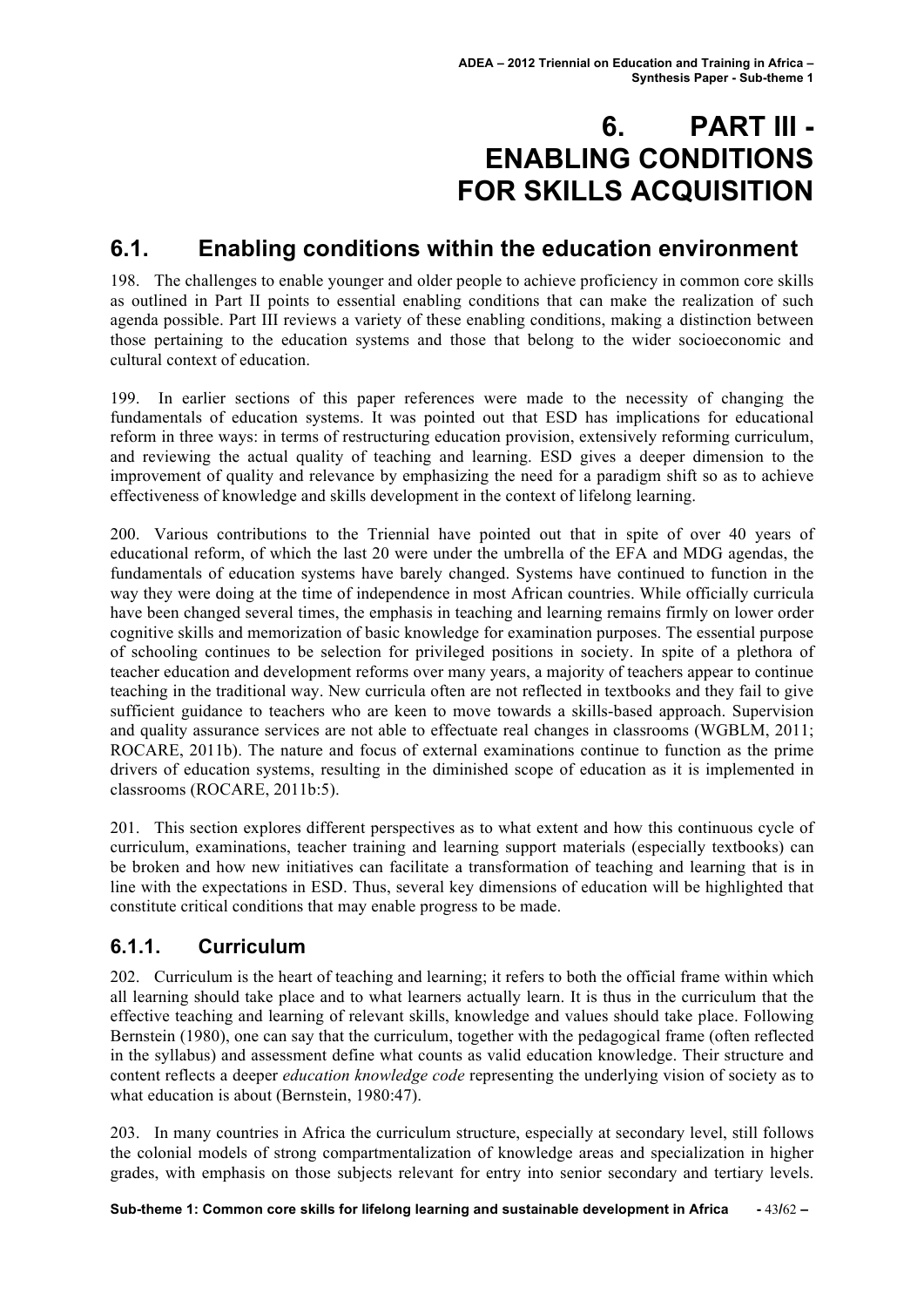Pedagogy tends to be highly prescribed in terms of what teachers are allowed to present and how they should transmit relevant knowledge. Examinations confirm which subjects matter and what needs to be known, and thus what kind of achievement is valued. Teachers are generally trained to be as effective as possible in the implementation of these prescriptions, following well-established practices (ROCARE, 2011b; Ackers and Hardeman, 2001; Somerset, 2010).

204. It follows that in the context of ESD, with its emphasis on holistic and inclusive education, learner-centered pedagogy and greater emphasis on abilities to practice core skills, the prevailing education knowledge code and its associated school cultures will need to be transformed. This is not only a matter of adjusting what should be taught, but rather of changing the entire curriculum framework; establishing a close integration among learning areas; developing entirely new pedagogical approaches that allow teachers to develop knowledge and skills across the curriculum (for example through a thematic approach) and facilitate the continuous lifelong practice of the acquired skills; helping teachers to change their way of thinking about learning, and to develop and feel comfortable with entirely different ways of interacting with learners; allowing learners (younger and older) much more say in what and how they want to learn; and designing entirely new ways of monitoring and assessing skills development. International examples could come from Japan, Scandinavian countries and the USA (Matachi, 2011).

205. A curriculum with more separation between subjects tends to display a greater distance between education knowledge transmitted in the schools and non-school everyday community knowledge (Bernstein, 1980:50). In this approach, community knowledge does not matter in the formal educationwork trajectory. However, in a context of ESD and the need for LLL, with its emphasis on greater integration and openness of what is to be learned and how, and increasing interest in applying skills and knowledge in the environment, the distances between school and community knowledge will be much reduced. This will be stimulated partially by increased influence of communities and other stakeholders on the content and purpose of education.

206. This is precisely the direction in which some systems, outside and inside Africa, already have been trying to go. Mixing cultures and knowledge systems may have great significance in Africa because of the opportunities to bring indigenous knowledge into the learning process. The latter is what has been referred to as the "crossing of cultural and epistemological borders" which is seen as essential for creating awareness of divergent world-views and perhaps enabling young people to navigate conflicting mental states when confronted with western science (Ogunnyi, 2003 in Breidlid, 2009; Matachi, 2011).

207. The significance of moving towards a new *education knowledge code* as a basis for curriculum reform and far-reaching changes in teacher training and assessment practices is increasingly recognized. It has inspired the design and implementation of UNESCO-BREDA's BEAP program, the instigation of radical curriculum reform in some countries, for example the activity-based curriculum in **Mali,** Curriculum 2005 in **South Africa** and the new thematic curriculum in **Uganda**. In a more limited way, it has stimulated in quite a few countries the recognition of local knowledge as a learning area in the curriculum (UNESCO-BREDA, 2011; Sayed, 2011).

208. Among the contributions provided in the context of the Triennial, the Pedagogy of the Text is a good example of an innovation that could bring about these changes and thus promote a paradigm shift. Schemes based on this approach not only have a reformed curriculum but also educational guidance texts (intervention strategy, study plan, trainer and teacher training plans, etc.). For example, study plans provide a structure for learning across the curriculum (3 or 4 years) for each level (or degree) and subject area (Faundez *et al*, 2011)

### **6.1.2. Pedagogical practices**

209. The quest for ESD strengthens the shifts in debates on quality in education from inputs into the education process to the actual process itself and its relation to what children actually learn. Rather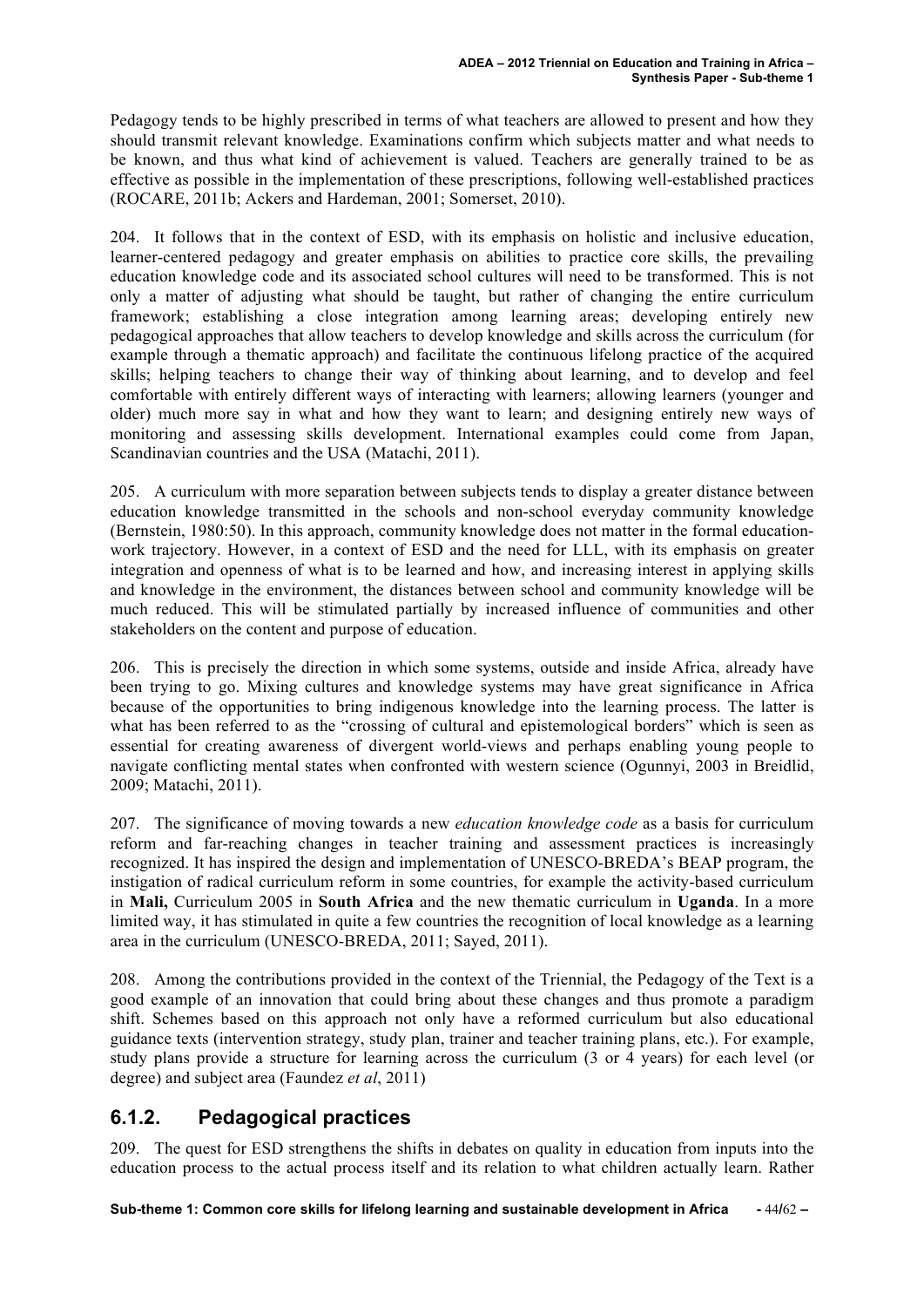than assuming that improved inputs such as qualified teachers, teaching-learning materials and trained managers automatically lead to higher levels of achievement, there is now a much greater realization that what matters most in learning is the quality of teacher-pupil classroom interaction. Research suggests that this is the single most important factor accounting for wide differences in outcome measures using the same curriculum materials and purportedly the same teaching methods. Quality in the classroom concerns key aspects of effective teaching such as lesson clarity, instructional variety, effective use of teacher time and high levels of pupil engagement (Hardman *et al*, 2011; UNESCO, 2010; Ackers and Hardman, 2001).

210. It has been noted that there tends to be a gap in research in the area of teacher effectiveness, particularly in SSA (Heneveld and Craig, 1996), but studies on classroom interaction that have been conducted are enlightening. In **Kenya**, a national survey on classroom interaction, as part of an effort to establish a larger national primary baseline, showed that the prevailing pedagogy in the primary schools has been dominated by the transmission of facts. While discipline was good, there was little evidence of interactions in which there was an exploration of a topic and interchange of ideas to enable higher order thinking. Also, virtually no pupil-to-pupil interaction or pupil-initiated questions were observed. If anything, pupil contributions seem to be discouraged (Ackers and Hardeman, 2001:256).

211. Findings like these are in strong contrast to what would be required in the context of ESD. Matachi, whose agency helps in changing classroom practices in the same country, **Kenya**, describes the Japanese practice:

> *"Regarding the 'implemented curriculum', namely, lesson delivery, in School Science, teachers pay special attention to bringing out learners' ideas and opinions. In order to do so, it is critically important for teachers to provide learners with a problem that is interesting enough to motivate learners to think and discuss. By bringing out learners' ideas and opinions, teachers can understand learners' pre-instructional conceptions and how they have been formed. According to the nature of pre-conceptions that learners have, a teacher makes decisions on how to deal with the preconceptions to modify them to scientific conceptions. One of the important roles of teachers is not to give a correct solution, but to let the learners find or construct a solution (a scientific concept), for example, by posing questions, clarifying issues for learners to think, and sorting out similarities and differences in opinions raised by learners" (Matachi, 2011:16).*

212. The biggest challenge is to develop teaching-learning methodologies that facilitate and sustain learners' acquisition of skills, competencies, attitudes and values in a broader sense. These can only be learned by doing and by the continuous creation of opportunities to apply and practice them (GIZ, 2011). This practice must start in the learning situation and be continued throughout life. Skill acquisition up to a minimally required level also implies providing support to the learners at the level where they are and at a pace that is appropriate to them. Hence, in order to ensure inclusive learning. flexible and varied methods may need to be used in the pedagogical situation, as well as a degree of *differentiation*, meaning the use of different levels of instruction and pacing, and different materials, in order to respond to individual needs, learning styles and interests (Heacox, 2002; Njoka *et al*, 2011). Key steps, as expressed in Pedagogy of the Text, are contextualization of the process, interaction with the environment of the learner, and ability to reflect upon achievements (Faundez *et al*, 2011).

#### **6.1.3. Teacher development and management**

213. Changing pedagogical styles and classroom interaction constitutes a major challenge to teachers and to teacher training and development institutions and programs. While the challenge lies partly in the area of pedagogical skills, beyond this there are other issues. These include the development of a very different mindset about teaching and learning and thus about the roles and responsibilities of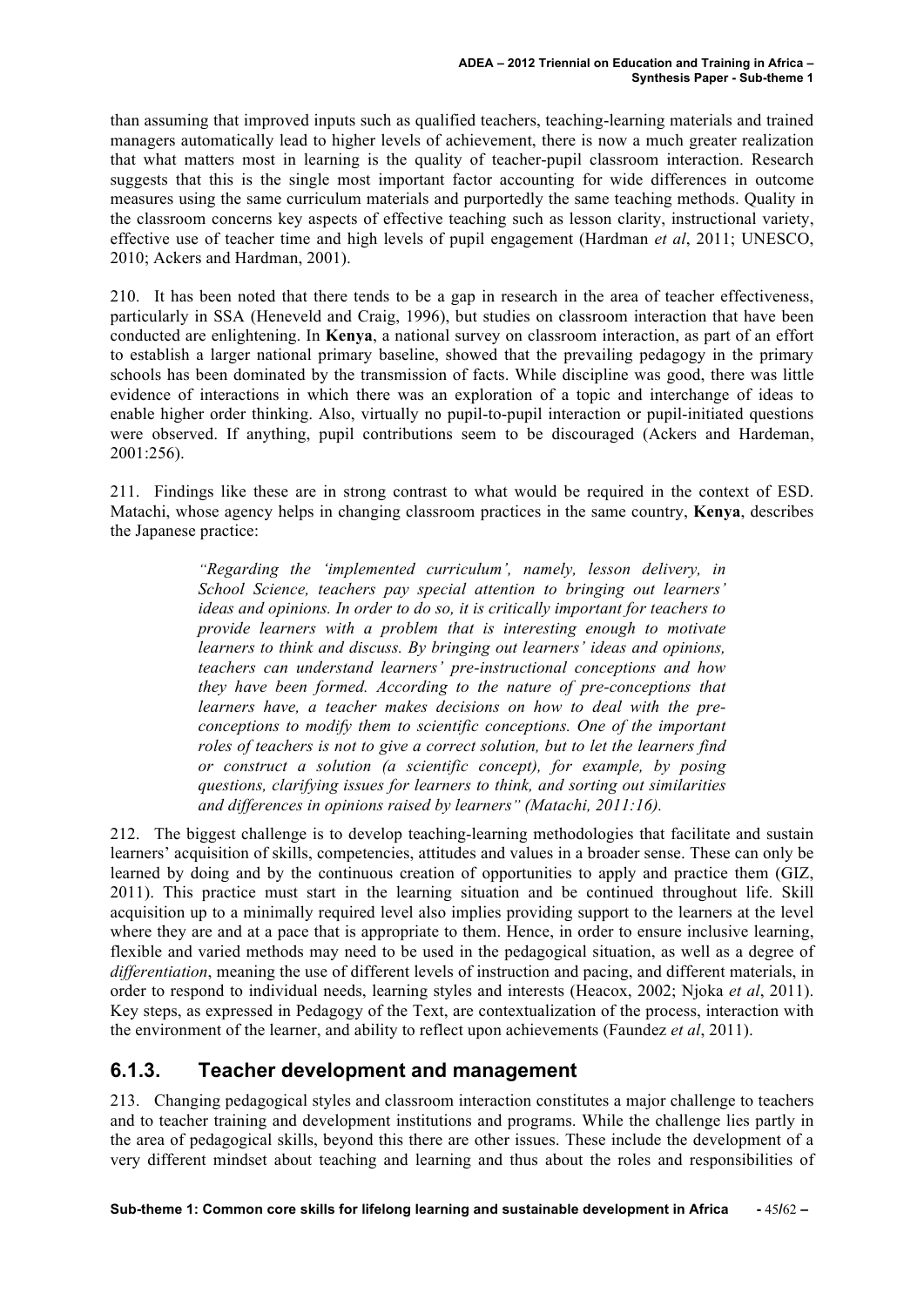teachers and learners in the pedagogical process. Teachers need to understand and appreciate what they are in for so as to accept what may be an additional workload. This, by itself, can be a major issue, particularly in countries where teacher motivation and commitment have been negatively affected by decreasing salaries and poor conditions of service. Further issues concern changes in classroom management and the organization of learning; changes in school governance and organization; the very ethos and culture of schools; the principles governing learners' activities and behaviors; and changes in the manner in which teachers interact with the outside world, from parents to employers (Avalos, 2011; Abd-Kadir and Hardman, in press). Changes in pedagogy also become challenges to school heads, supervisors, professional support and quality assurance personnel, and, not in the least, to learners and their parents.

214. A recent review of teacher education policies across several African countries, commissioned by the EFA Task Force on teacher education (Sayed, 2011) shows that countries have been paying much attention not only to increasing the supply of teachers in basic education but also to improving teacher effectiveness in relation to educational outputs. New policies have focused on teacher competencies by reviewing teacher pre-service training and upgrading in-service programs. For example, **Ghana**'s move towards extending formal basic education to 11 years was accompanied by upgrading teacher colleges, improving conditions of service, special needs programs, training of teachers in TVET (as part of basic education) and development of training for kindergarten teachers (Sayed, 2011:12). There has also been a tendency to affiliate colleges with universities, even though it has also been reported that such collaboration still has a long way to go (Steiner-Khamsi and Lefoka, 2011).

215. **Uganda** also carried out a review of primary teacher education. The main purpose was to update the curriculum to incorporate new developments in primary education (such as thematic curriculum) and other initiatives that had been introduced in guidance and counseling, HIV-AIDS, gender, peace education, multi-grade, special needs education, children in conflict areas, mentoring and psycho-social education. Major problems identified include the inadequate training of teacher trainers which did not pay attention to imparting strategies to implement the new primary curriculum; lacked an emphasis on pedagogy; and used a type of examination that tested memorization of pedagogical knowledge rather than pedagogical skills to enhance learning. The review argued that there should be balance in teacher education between content knowledge, pedagogic content knowledge (*how to teach content*) and general pedagogic knowledge (*effective teaching strategies*). Teachers should also be supported in developing assessment strategies that provide feedback on individual student development (Sayed, 2011:25; GIZ, 2011:45).

216. Other recent literature complements the above exhortations. Hardman *et al* (2011) places pedagogy, and its training implications, centre-stage and warns international agencies that their best practices with regard to teacher professional development must be embedded in classroom reforms. Comparative research shows that teacher reform needs to combine the culturally or nationally unique with what is universal in classroom pedagogy in order to achieve this. Lessons that have emerged from **East Africa** include that the [provision of well organized, large-scale, but decentralized (school-based) INSET can do much to enhance teacher access to the competencies required to deliver higher quality basic education (UNESCO, 2010). School-based training can be supported by distance-learning modules, as in **Kenya** (Hardman *et al*, 2011). However, there are doubts whether this combination is cheaper than traditional full-time residential courses (Mattson, 2006, in Hardman *et al*, 2011).

217. According to PASEC, commenting **on West Africa,** the initial and continuing training of teachers is a complex and even paradoxical issue, which can sometimes have a positive or negative impact on student learning. Some hypotheses have been formulated to explain this paradox (CONFEMEN, 2011:12), but they are unsatisfactory because other parameters such as motivation have not been considered. PASEC points out that it is unclear how education systems can hope to impart basic skills when 35% of training/teaching staff has had no initial training (CONFEMEN, 2011).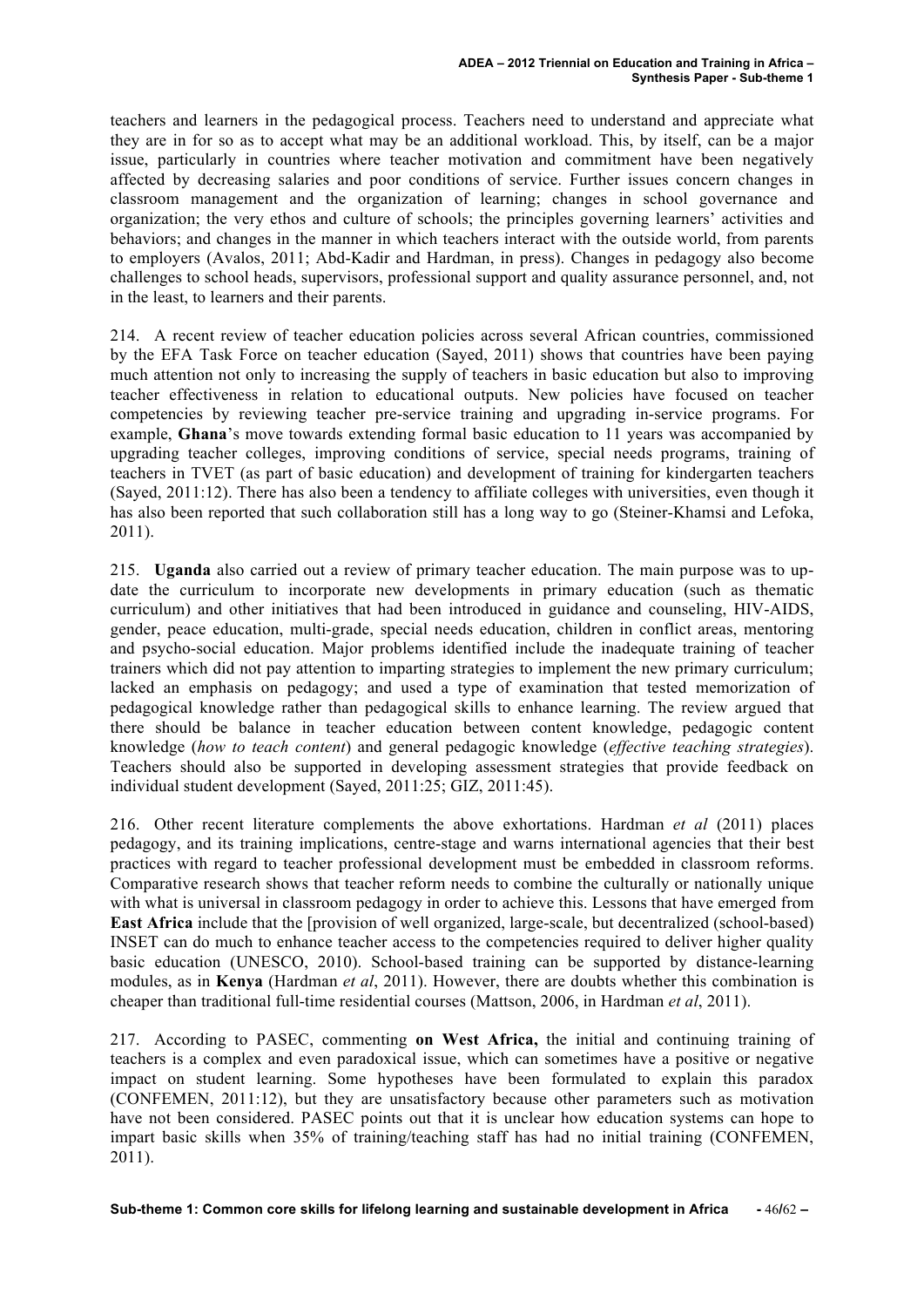218. There is no clear evidence that improved teacher training has an impact on improvement of quality and relevance in schools. It appears that harmonizing curriculum reform with teacher education, the availability of appropriate learner and teacher support materials, and external professional support, not to mention a reasonable level of funding, is a huge challenge for any reformminded government (Sayed, 2011; WGBLM, 2011). Yet, such wholesale alignment is essential for a successful transformation towards ESD.

#### **6.1.4. ICT and resources for teaching and learning**

219. A transformation in teaching and learning within a context of curriculum reform towards enhanced and sustained lifelong learning skills development could benefit a great deal from a systematic application of ICT (ROCARE, 2011a; UIL, 2011a). While in recent decades ICT has made its entrance into schools and learning centers across the continent, its actual usage, whether for administration or for instruction purposes has remained very patchy and limited.

220. Many countries have developed policies on ICT in education which include not only the introduction of computers in schools, but also their effective usage for teaching and learning. Chief among these are the development of computer literacy among learners and the use of ICT as a resource for learning across the curriculum. The idea has been that ICT could help with complementary individualized instruction enabling learners to carry out diverse learning tasks associated with language and cognitive skills that have value for all learning areas. ICT could serve as a resource for information gathering and enable young people to collaborate with each other in the same classroom or across the country, if not internationally.

221. A comparative research study that focused on the extent to which ICT had been integrated in the curriculum and the process of teaching and learning of skills was implemented by ROCARE in **Ghana** and **Mali**. The key question was whether the development of lifelong learning skills was recognized in the curriculum and realized in schools with the help of ICTs.

222. It was found that the curriculum in basic education in both countries reflected the importance of lifelong learning skills in the context of various subjects and that generally teachers seemed aware of their importance. While core skills were often found to be part of teachers' schemes of work, their actual realization in the pedagogical process was still rather limited due to limited understanding among teachers of how to teach such skills directly. ICT did not seem to play a role in this process, partly because of lack of training in using ICT for skill development purposes, partly because of logistical problems such as lack of sufficient equipment, large class sizes and like of time. In contrast to Ghana, the basic education curriculum in Mali made no mention of ICT literacy, much less of its use for teaching and learning (ROCARE, 2011a).

223. The study also found that in Ghana teachers in primary education, who were class teachers, tended to be more conversant and also more concerned with lifelong learning skills. This was attributed in part to their greater understanding of cross-curricular skills and in part to the relative lower pressure from examinations, which in Ghana are only administered at the next, junior high school, level of education. There was a general assumption among teachers that common core skills did not need to be taught directly as their development mostly emerged through general class exercises and tasks assigned to the learners (ROCARE, 2011a:25).

224. The above would suggest that the actual demand for ICT usage in the teaching-learning process (and thus for resolving some logistical problems) would be much enhanced by a clearer understanding among teachers and their supervisors of the specific methodologies required for the effective acquisition of such skills.

225. Teachers are, of course, much more familiar with the usage of textbooks and other paper-based support materials. However, a study on learning materials in relation to skills-based curricula in **Tanzania** commented on the gap that was often found between a reformed curriculum with its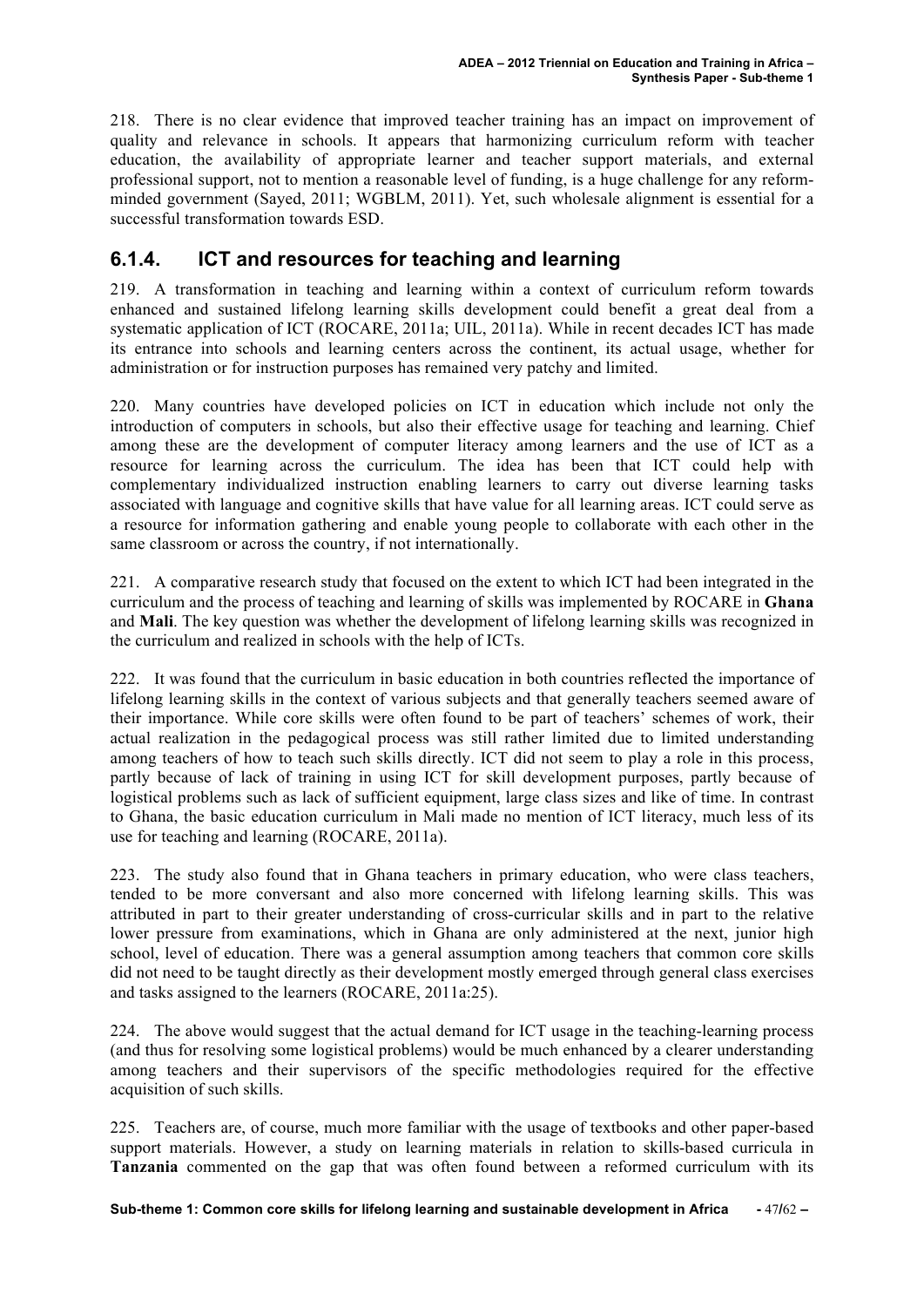guidance in the area of pedagogy and monitoring of learners' progression on the one hand and the design, approaches taken and content presentation of official textbooks and teaching-learning support materials on the other (WGBLM, 2011). This is attributed to various factors, such as lack of sufficient knowledge among textbook writers about the orientation of the curriculum and the methodologies required for skills development; frequent absence of clear outcome statements (with measurable definitions of knowledge, skills and behavior) in the curricula; and poor attention to the needs of teachers for guidance in designing learning experiences that are student-centered and appropriate to the objectives and learner's level of ability (WGBLM, 2011; GIZ, 2011).

226. Thus, the coherence between curriculum framework, teachers' professional competency, teaching-learning support materials and quality assurance promotion is of vital importance. This not only concerns improved learning effectiveness in a general sense; it also helps to ensure that the social messages that directly or indirectly emanate from the curriculum and its associated resource materials are appropriate to the agreed upon vision of society.

227. One study pointed out that the way in which societies, minorities, ethnic groups and historical events are depicted in syllabi and textbooks may have significant impact on social cohesion. This is particularly relevant in the context of peacebuilding efforts. School books and syllabi can be composed in an intentionally manipulative manner, for example by depreciating others or presenting historical context in a one-sided way or as supportive action in regard to tolerance, mutual understanding and social cohesion. They can also unintentionally reflect the common ideas of an elite, political or societal group (GIZ, 2011:29).

### **6.1.5. Education leadership**

228. In the context of educational reform, particularly one that seeks to transform the very nature of the curriculum and pedagogical practices in schools, a heavy burden is placed on school leaders. These leaders are expected to facilitate the implementation of new curricula, even where teachers do not feel comfortable with applying the new principles or express negative sentiments about the changes. School leaders are expected to adapt school management practices and staff-student relations so as to create an environment within which skill related outcomes can be practiced. In these situations, leaders themselves have to model values-based behavior as exemplars for the young people, whether in the manner of teacher-learner relations or the approaches to decision-making at the level of governance and management (Robbins and Trabichet, 2009). In the process, school leaders will need to recognize the implications of principles of equity, inclusiveness, democratic participation, peacebuilding and social justice, expected when functioning within a context of ESD (Bosu *et al*, 2011).

#### **6.1.6. Evaluation and assessment**

229. In recent years education systems have been confronted by a rapidly expanding culture of assessment. This culture has been visible at both system and classroom levels. This culture has often been regarded by educators as a nuisance, particularly where it seemed to put all accountability for the ills of education with school managers and staff. At the same time, however, it has revealed very serious problems with the achievement of desired education outcomes and thus with the processes of teaching and learning. In the context of a strongly felt need to emphasize the effective acquisition of common core skills for lifelong learning, evaluation and assessment provide an important foundation for a wholesale review of what goes on in education (Somerset, 2011).

230. Assessment of education systems at regular intervals has become commonplace in many countries. Pilots started by SACMEQ and PASEC at regional level in the early 1990s have inspired countries to use their newly acquired capacity to organize their own internal national assessments. While regional organizations focussed on Grade 6 reading literacy and mathematics competencies, national ministries complemented these, for example, with the UNICEF-sponsored early learning achievement (Grade 3 level) in East Africa.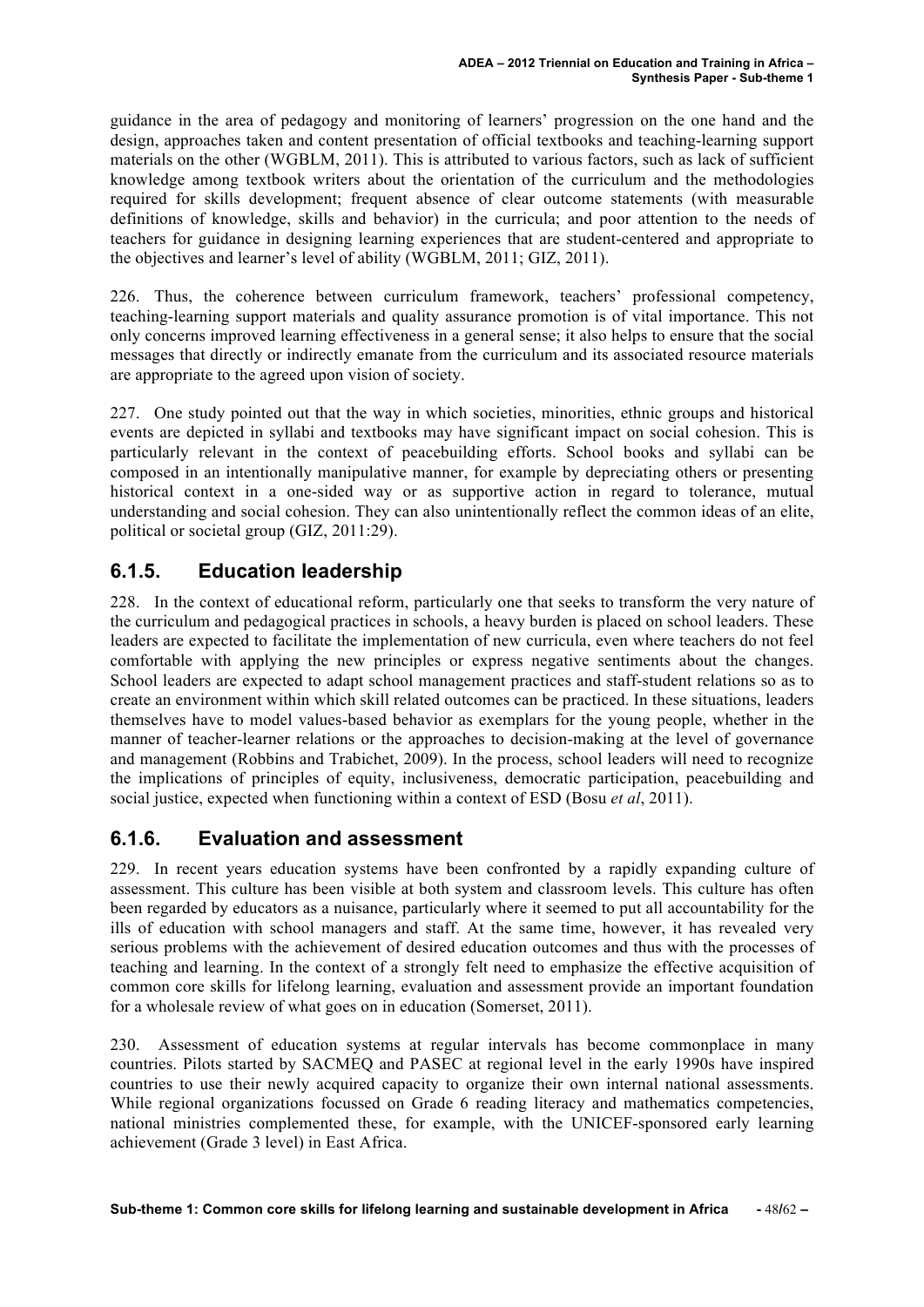231. SACMEQ, which just completed Project III, has been collecting data on quality improvements with respect to both school conditions and student achievement levels. Their comparative analysis of findings, undertaken for the purpose of the Triennial, found that there were substantial variations in the pupil reading and mathematics achievement levels across SACMEQ countries in both 2007 and 2000. There was also major cross-national variation in pupil achievement trends between these two years (SACMEQ, 2011:3).

232. At the pupil-level, grade repetition, socioeconomic background, pupil age, and pupil sex were found to be the most important factors affecting variations in pupil achievement. At the school level, resources and location were identified as important common factors. South Africa and Zimbabwe were among the school systems with the largest between-school variation (especially in reading) while Seychelles and Mauritius had the largest within-school variation. In addition, large social class differences in pupil achievement were evident in Mauritius, South Africa and Zimbabwe, while large gender differences in pupil achievement were evident in Seychelles and to some extent in Kenya and Tanzania, especially in mathematics (SACMEQ, 2011:5).

233. PASEC results since 2004 (VII-VIII-IX), as summarized for the Triennial, provide some interesting data and inter-regional/sub-regional comparisons of the CONFEMEN member countries. Results have been combined with socioeconomic variables. PASEC methodology makes it possible to calculate average scores in tests: initial tests ("pre-tests"), end-of-year tests ("post test"), subject tests (mathematics and French), and tests at different levels (for the second or fifth form). Results places countries in three groups:

- Burundi, Cameroon, Gabon and Madagascar had the best results;
- Burkina Faso, the Comoros, Republic of Congo and Senegal had middle scores;
- and Benin, Chad and Côte d'Ivoire had the lowest scores.

234. It appears, however, that only three countries (Burundi, Cameroon and Gabon) out of eleven achieved the basic skills level in the two subjects tested (mathematics and French). This was also the case for Madagascar and Senegal, but only in mathematics (CONFEMEN, 2011:8).

235. Developing the analysis further, the PASEC model identified school-related and non-school related factors by listing 34 variables grouped into three sets:

Factors having a positive effect on educational attainment (high standard of living, ability to speak the language of instruction at home, ability to take a textbook home);

Obstacles to the acquisition of learning (repetition, female gender, overstaffing, students' work out of school and the rural nature of the school).

Factors having a varying effect, including teacher-related variables (type, initial and continuing training, absenteeism, frequency of meetings between teachers and principals) and student-related variables (help with homework and whether they are entrusted to someone).

236. Nevertheless, the PASEC model appears not to explain 25% of the variation. The team stresses that *"*while we can identify certain factors that foster educational attainment ..., many are indiscernible and unidentified, and student progress can only rarely be put down to traditional educational inputs*"* (CONFEMEN, 2011:14). This raises questions as to what extent other variables affect the scores, such as socioeconomic background, school management and partnership processes. Both SACMEQs and PASEC face the challenge of being more specific about the key factors that have the greatest impact on learning.

237. A significant more recent development is the emergence of national and regional NGOs getting involved with measuring actual learning through a household based (rather than school based) nationwide survey focussing on ability in basic literacy and numeracy. *Uwezo* (meaning "capability" in Kiswahili), is a four-year initiative to improve competencies in literacy and numeracy among children aged 5-16 years in **Kenya, Tanzania** and **Uganda** through an innovative, civic-driven and public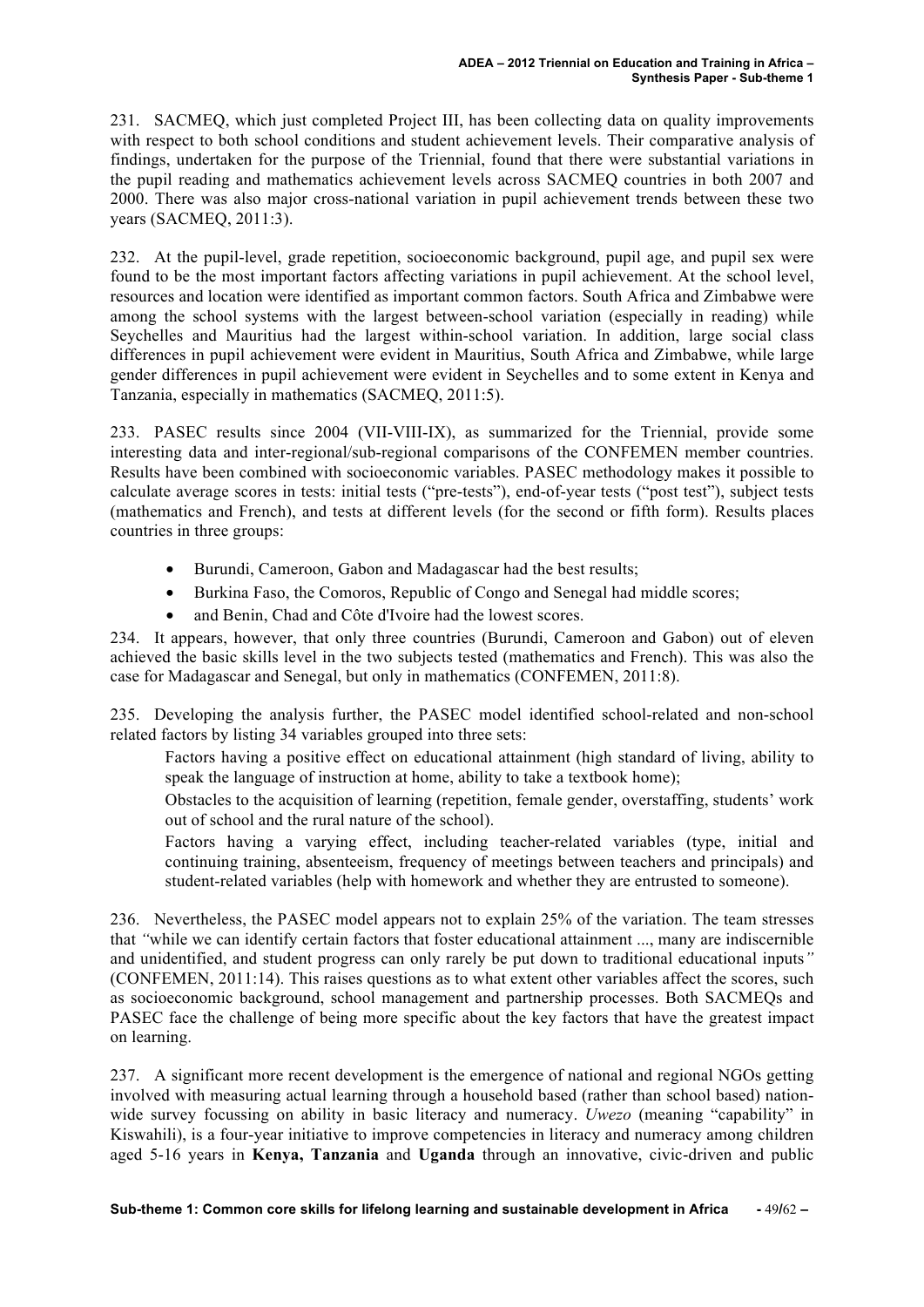accountability approach to social change. *Uwezo* will enable policy-makers as well as ordinary citizens (parents, students, local communities and public at large) to become aware of actual levels of children's literacy and numeracy, and build on that awareness to stimulate practical and policy change across East Africa (UWEZO, 2011:8).

238. A recent assessment of *Uwezo*, based on 2010 data, showed that, while high levels of investment in education have been made in the three East African countries, the focus still appears to be more on schooling than learning. Children in all three countries perform poorly compared to established curriculum levels (see findings on literacy in Section 6 above). Furthermore, there are large differences in (input) quality among schools, with Kenya outperforming the other two countries. But at the same time the study found that children in areas with better school infrastructure did not perform better on the *Uwezo* tests than those in lower quality schools or more crowded classrooms. Performance was more associated with household characteristics, and the figures show that children from wealthier households did significantly better than those from poorer households (UWEZO, 2011).

239. It must be noted here that greater emphasis on a wider range of core skills necessary for lifelong learning within a context of sustainable development may well imply a significant expansion of the scope of skills to be assessed, thus going beyond literacy and numeracy. Thus, there will be a need to develop appropriate instruments to continuously evaluate progress in a variety of skills. It has been pointed out, however, that quality assessment of skills development programs (especially in the personal and social spheres) also needs to take into consideration factors of the learners' social context, such as the social situation in the classroom, the school's sociocultural context and the family situation. All these affect the impact of school instruction (GIZ, 2011:48-9).

### **6.2. Enabling conditions within the wider environment of society**

240. The successful acquisition of common core skills not only requires a coherent and well-attuned enabling environment within the education system, it also requires a supportive environment within the wider context of society as a whole. Essentially, the pursuance of common core skills as a central part of lifelong learning for the purpose of enhancing all people's effective participation in the sustainable development of their society can only succeed when there is a broad-based, shared vision of common underlying principles and close collaboration between institutions of learning, the wider community, places of work, decentralized structures of governance and services provided by other sectors, civil society and private organizations. The principles to be shared include participatory and democratic decision-making; respect for human rights and the need for social justice; equity and equality of opportunity; openness, ethical behavior and transparency; partnership and mutual accountability.

241. This last section reviews several key dimensions of the wider society that reflect these principles. The choice has been dependent on the focus of the studies submitted for the Triennial. The dimensions are intersectoral partnerships to cater for those in vulnerable conditions; inclusiveness and equality of opportunity; protection of girls and women; absence of corruption; and dealing with the aftermath of conflict and violence.

#### **6.2.1. Partnerships for care and support**

242. A fundamental dimension of sustainable development is the construction of inclusive societies founded upon effective efforts to alleviate poverty and tackle all sorts of discrimination and marginalization (see Section 3). These efforts can only be successful if they involve society as a whole and cover all areas of socioeconomic life. Thus, inclusivity in education must reflect an overall national vision and policy regime, and involve widespread intersectoral cooperation in order to be effective.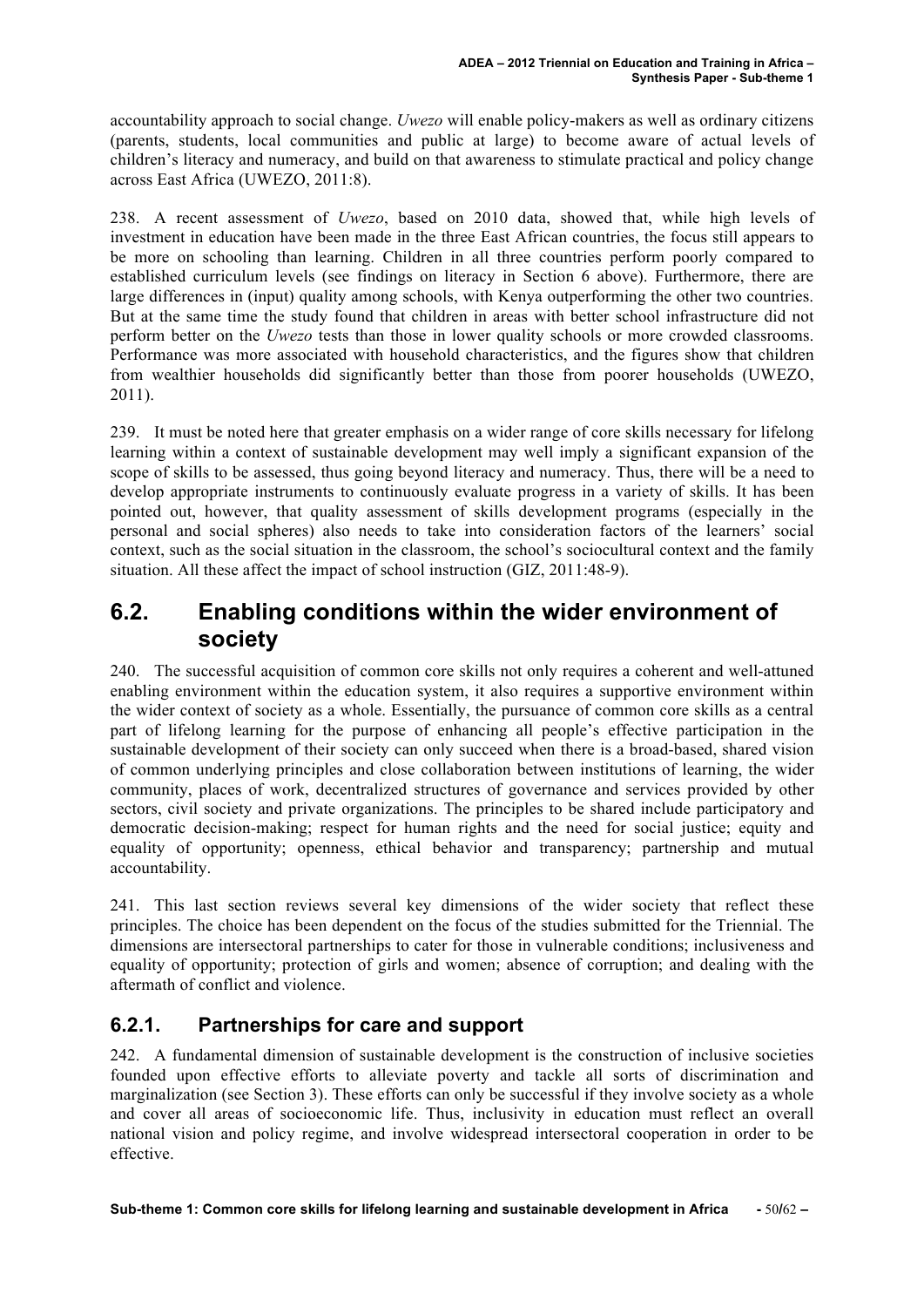243. The **SADC** region has recognized that in order to address vulnerability among children and to realize their right to education a regional policy framework was necessary to guide member states. In 2008 SADC ministers of education committed themselves to a common program, Care and Support for Teaching and Learning (CSTL). This was to be effected through developing and harmonizing policy and program responses that address the multiplicity of children's needs in a holistic, comprehensive and integrated manner. A policy review was commissioned that informed the development of the Regional Policy Framework which became a foundation step towards realizing the envisaged policy environment (SADC, 2011:1).

244. The CSTL initiative was based on the rationale that access to quality education and the basic need of freedom from disease, hunger, violence and abuse, as well as emotional security, care and support, are all essential ingredients for children's development if they are to participate meaningfully in society. Moreover, it was argued that, although the provision of an environment where children can learn effectively is the mandate of the education ministries, various essential services fall within the mandate of related ministries. Thus, any initiative to deliver a comprehensive range of services to children should be significantly multisectoral but led by the Ministry of Education. The model is one where the school is transformed into a center for real and meaningful learning, a place where every child wants to be. Hence, the school becomes a multisectoral focal point for community action and care and support of vulnerable children (SADC, 2011:10).

245. The key development for SADC has been to move away from small, fragmented and unsustainable project-based support towards the systematic integration of projects within the education system. This would ensure that projects are scaled up, sustainable, integrated as a core educational mandate and sufficiently resourced. All these projects involved ordinary schools responding to vulnerability by providing access to a range of social, health and other relevant services that have not traditionally been viewed as belonging to the mandate of education. The new policy frame would recognize this extended role, whereby schools become sites of integrated and comprehensive care and support to children in order to improve their access to, retention and achievement in school. While schools and education infrastructure would continue to have their own responsibilities, ministries and other organizations collaborate using a multisectoral approach to exercise responsibility for prioritized, targeted interventions using schools as access points (SADC, 2011).

- Essential elements of care and support for school communities that are deemed legally and contextually necessary to realize the right to education include:
- Psychosocial support that addresses the social, emotional, spiritual and psychological wellbeing of learners and teachers;
- Safety and protection from violence, abuse and bullying;
- Social welfare services that address the care and protection needs of learners, teachers and caregivers;
- Nutrition to ensure that all learners are provided with sufficient nutritious food daily:
- Teacher development and support and curriculum support which include the provision of quality teaching of a curriculum that is responsive to, and inclusive of, a diversity of different learning needs;
- Infrastructure which involves providing and maintaining school structures that are designed to meet the needs of all learners;
- Health promotion addressing health risks and protective factors and promotes overall health and wellbeing;
- Effective and committed leadership at all levels of the education sector:
- Material support or services that address material or financial barriers to education;
- Water and sanitation infrastructure to meet the legal and health requirements of school communities (SADC, 2011:11).

246. The involvement of all stakeholders, at both national and local levels is a critical success factor in creating a supportive environment. A successful partnership requires prior deliberations before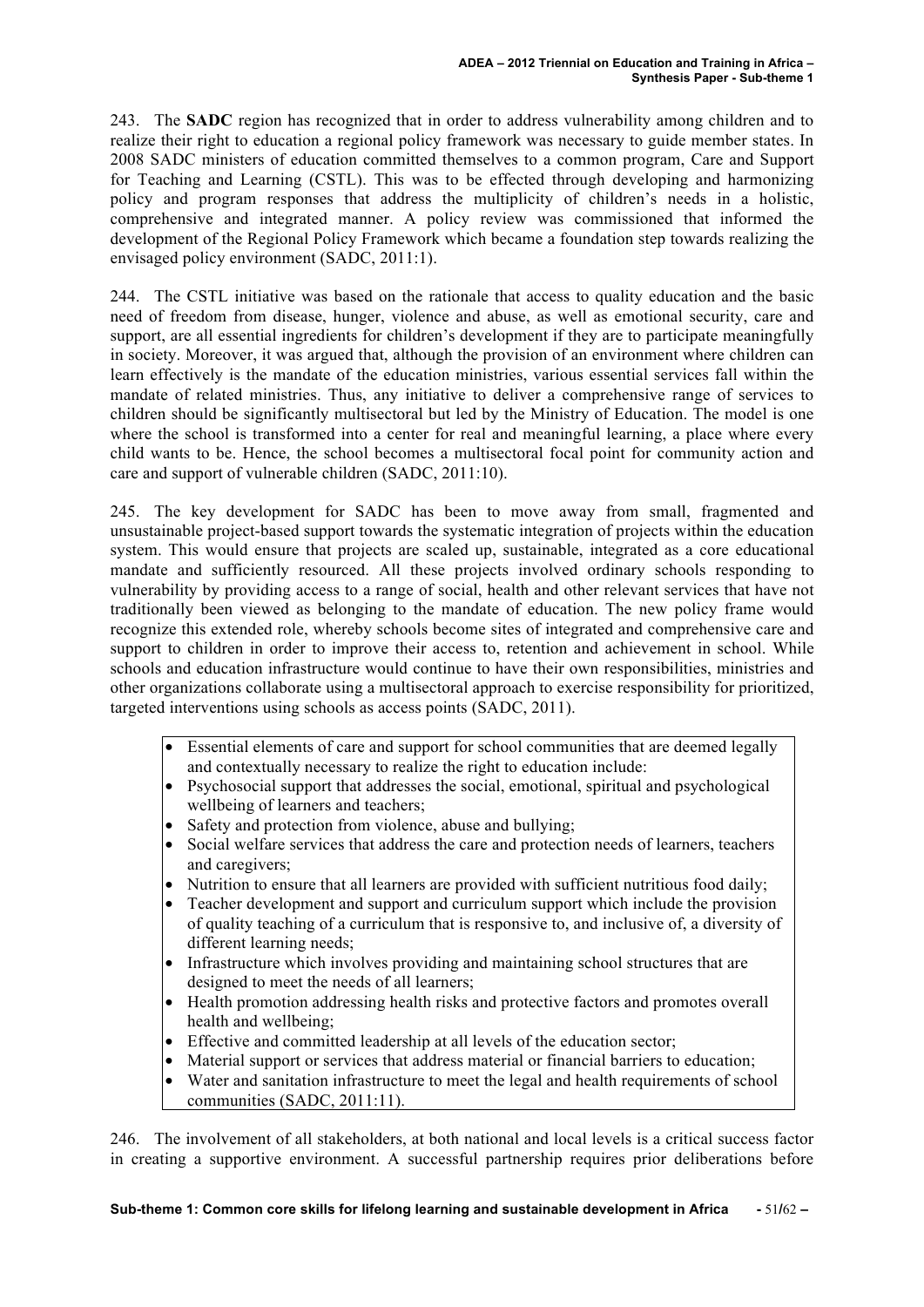decisions are taken. In **Burkina Faso**, there was a phase of social negotiation which had an impact on the opening of AFI-D centers (BURKINA FASO, 2011:26). In the same spirit, the vocational training scheme involved all stakeholders until the preparation of the class and workshop timetables (BURKINA FASO, 2011:31).

247. The same is true for all programs using the Pedagogy of the Text approach. "Communities are fully involved in the organizational aspects of the educational process, such as the organization of school timetables, the choice **of teachers** and the management of schools or education centers*.*" The authors say that *"*all the organizations that have designed and run these programs have strong roots in the community. Some have a true vision of community and identity development in which education is the 'centerpiece' ... and many of them act in partnership and complementarity with other development actors and schemes (micro-credit, organization of women's groups, etc.)*"* (Faundez *et al,* 2011:19).

### **6.2.2. Inclusivity and equality of opportunity**

248. An important precondition for achieving effective skills development within a frame of life wide and lifelong learning is a wider consensus in society that everyone, regardless of background, circumstances or age is entitled to have access to good-quality learning opportunities at different points in one's life, and has an equal chance to succeed and reap its benefits. Presently, statistics show that life-wide as well as lifelong learning for most is by far not yet a reality. Indeed, UIS estimates the percentage of children out-of-school in SSA to be 30.1 million, of whom 60% are unlikely to ever enter school; the majority (63%) are girls (UIS, 2011:46). "Schools without walls" do not yet exist in great numbers, even though efforts to develop these in relation to people's demands continue across the continent. Nevertheless, the principles of inclusivity and equality of opportunity are now more widely accepted than ever before and many governments have given these top priority in their education policy frameworks.

249. Since the Jomtien EFA conference, more and more countries have come to acknowledge the existence of different types of educational alternatives, from distance education and non-formal education programs of many different types to Qu'ranic schools. Many governments have come to officially collaborate with civil society and private organizations running such systems and in many cases have come to offer subsidies and professional support. Linkages between formal and non-formal programs, both as integral parts of the system, are being seriously discussed and implemented (UIL, 2011b; BURKINA, 2011; WGNFE, 2011). There is increased evidence that government itself is becoming directly involved, often through public-private partnerships, with the establishment of alternatives, such fast-track re-entry programs for early school leavers, over-aged female adolescents or young people who cannot enter regular schools for reasons of cultural practices or the need to work. In addition, much work on NQFs, around the continent is in full progress (UIL, 2011a).

250. However, public and government opinions as well as the views of some partner organizations are not yet fully attuned to accept what it takes to achieve equality of opportunity for all. Major issues here are: (i) the need for special treatment of many, if not most, disadvantaged learners as a result of deficiencies in their environment; (ii) the continued popular suspicion of the value of education alternatives in relation to future benefits, as the evidence of equivalence and transfers from one form of education to another is often not yet visible; (iii) the apparent reluctance within the established education bureaucracies as well as the middle classes to accept the opening up of the education system in a manner that gives real chances for all to achieve similar outcomes; and (iv) the hesitancy of many governments to accept equitable access to the national budget of all learners who have a right to basic education.

251. A study from **Nigeria**, submitted to the Triennial, found that educationally disadvantaged learners need additional or special education given the nature of their social, economic and physical challenges. Especially in Nigeria, that includes 38.5 million children who are not in any form of schooling (along with another estimated 23–40 million illiterate youth and adults). Reaching these learners may take enormous efforts as in some cases they cannot come to the school; education must be provided through flexible alternatives. Many of these have shown to be very effective in catering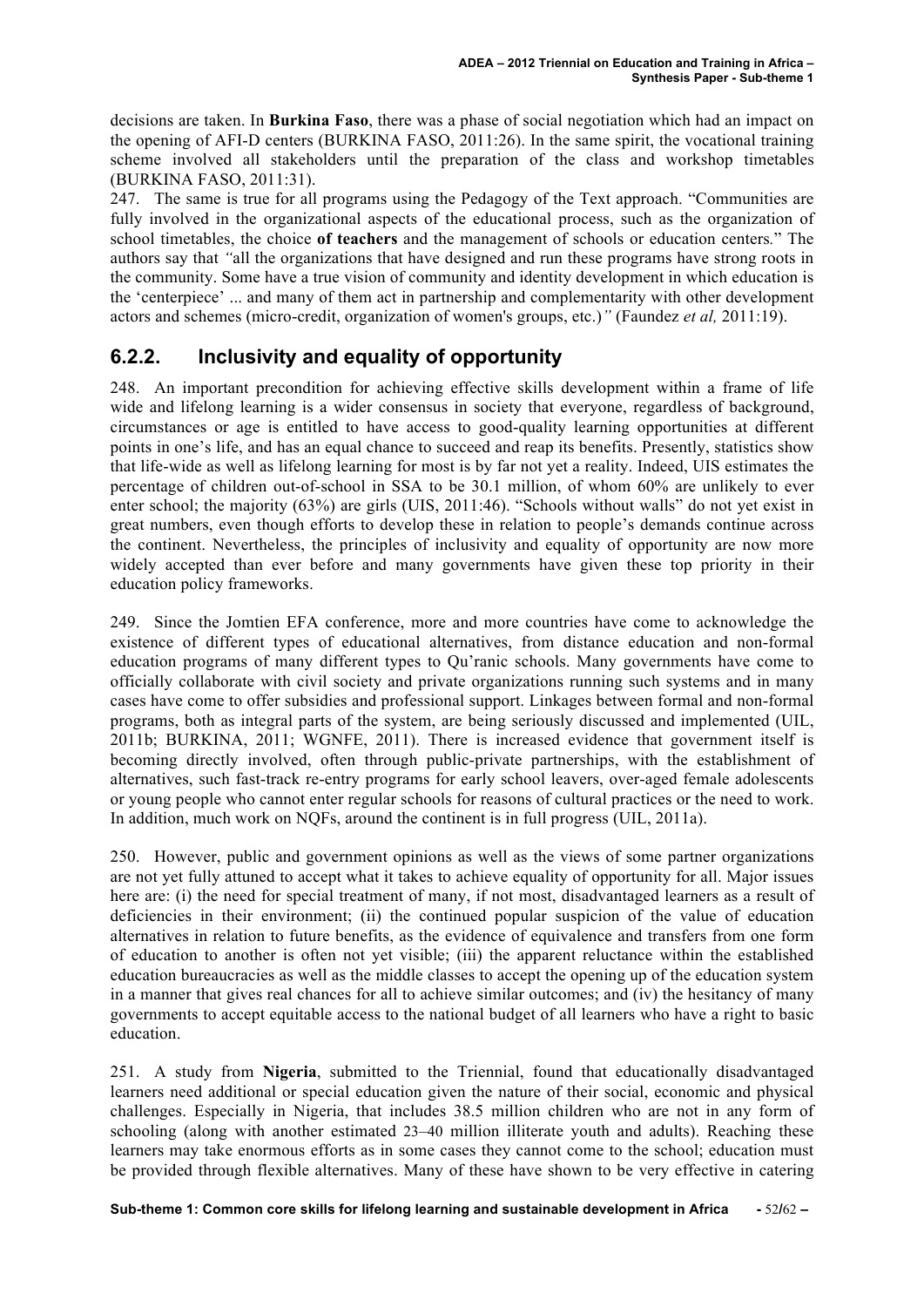for different categories of disadvantaged and vulnerable young people, especially girls. But the challenges are to evaluate and improve such provisions and take them to scale in relation to social demand, and thus to mobilize the necessary funds to do so. The latter is an issue, especially when "the tendency is [in the context of EFA] to care for the many and neglect specific programs that deal with smaller and disadvantaged entities" (Bah-Lalya *et al*, 2011:9).

252. Nevertheless, several countries are making very serious efforts, not only to increase access to non-formal education but also to upgrade Qu'ranic schools and to create adapted basic education provisions for children in nomadic communities (Bah-Lalya *et al*, 2011).

253. One contribution to the Triennial examined education provisions for nomadic populations in different countries. Experiences presented include the bilingual school approach (**Burkina Faso**), mobile schools (**Mali**), the Pedagogy of the Text approach (**Niger**), Islamic schools (Mahadra) in (**Mauritania**), low-cost boarding schools (**Kenya**) and adapted literacy (**Nigeria**). The study indicates that the core characteristic of mobility is particularly taken into account in the case of **Mali**, as well as in **Kenya** and **Nigeria.** In these countries nomadic populations are involved in the design of the (adapted) curriculum. The timetables are flexible to allow everyone to benefit from school. To enable a better consideration of these populations, the study emphasizes the need to integrate indigenous knowledge, Qu'ranic education and parental participation. In all cases, only a response adapted to the nomadic lifestyle of these people, including evening classes, seems to facilitate the autonomy of learners (Barry *et al*, 2011).

254. Because education systems often do not take into account the learning needs of rural populations, alternative experiments such as those carried out by CORADE (*Tylay* approach) in **Burkina Faso** and by the Association *Karoumba Toure* in **Mali** (*Kakili la Kunu* approach) deserve a mention. These approaches put the human being at the heart of the learning process regardless of background or educational level. The aim is to develop the potential of each individual by using personal experience as a basis to build a set of competencies that will facilitate autonomy and contribution to the transformation of the environment. In this way it is hoped that people's mindset will change from one focused on "consumption of training" to one that seeks knowledge and competencies in order to achieve life goals. Based on a process of consultation with various stakeholders, these two approaches challenge education systems to be inspired by non-formal alternatives and to develop individuals in their totality. Thus, they constitute a real paradigm shift towards lifelong learning that starts from endogenous contextual knowledge and aims to be continuously adapted and improved throughout life (Guiella, 2011).

255. Because they reinforce self-confidence, these approaches tap into each learner's potential to improve social relationships and as a result create a sustainable society. They encourage the youth in particular to consider the opportunities of their immediate environment and encourage farmers to use new methods to improve their production (Guiella *et al*, 2011:7–12)

256. Some recent studies in **Kenya** and **Uganda** demonstrate that the process of countries moving towards a more inclusive approach in basic education resulting in a more diversified and equitable education system can be long and cumbersome. This is largely because such process tends to involve a variety of internal and external stakeholders who have their own agenda and interests to promote. Civil society initiatives, often assisted by external technical organizations, are crucial in pushing towards an integrated and diversified system. Continuous negotiations help in ensuring recognition of educational alternatives and their incorporation into national arrangements for teacher education, professional support, quality assurance and, not least, the national budget. Investigations suggest that governments tend to follow their own models of integrating NFE and that *de facto* inequities between the formal system and educational alternatives tend to persist, thus affecting access to further education and training opportunities (Hoppers, 2011).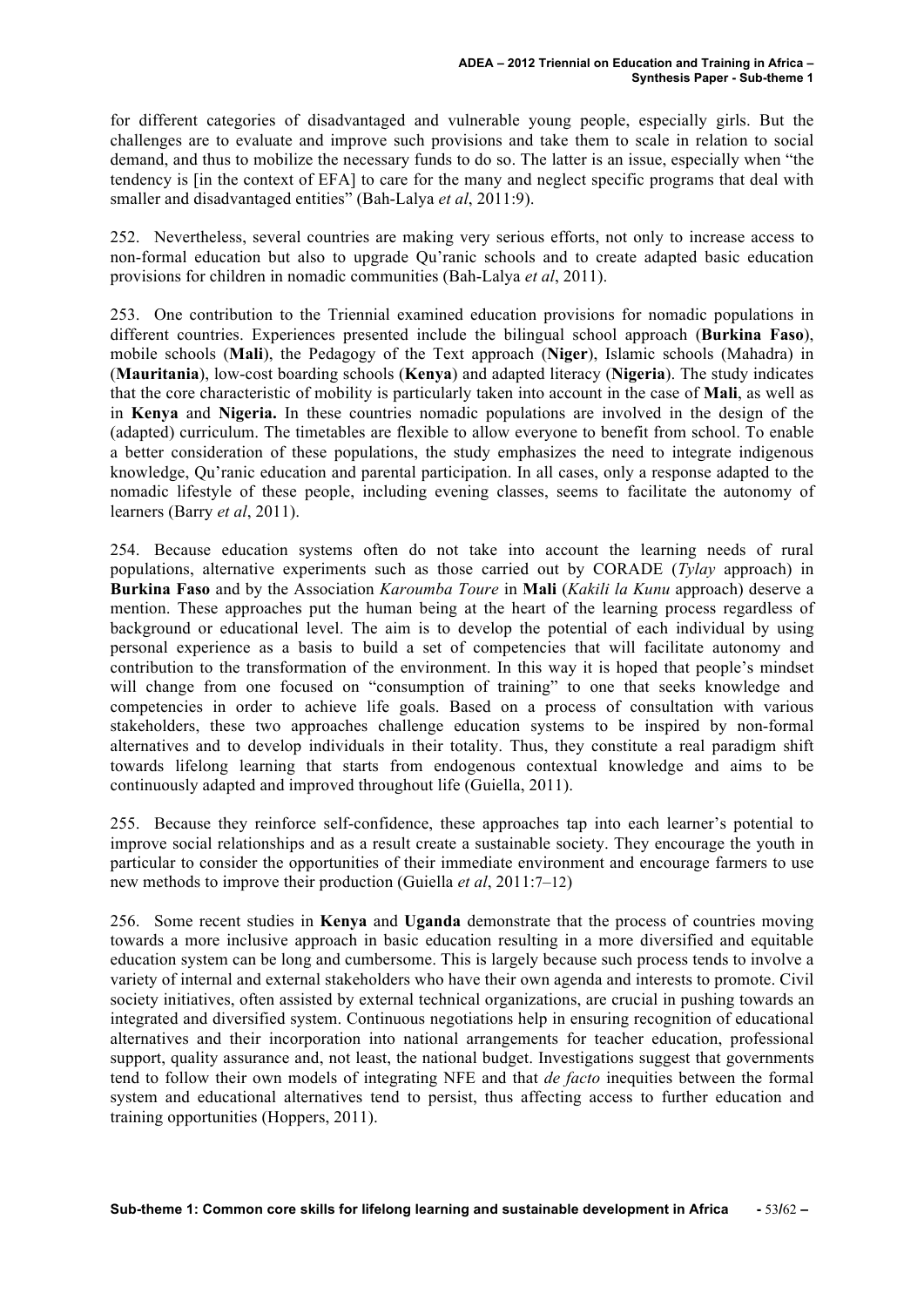257. Educational alternatives are not necessarily more expensive than the formal system. Indeed, the findings of the case study pertaining to measuring the cost-effectiveness of the Pedagogy of the Text program in Niger assert that it is an affordable alternative. Furthermore, the long term effects show that adapted alternatives provide added value compared to regular school. In their conclusion the authors highlight the effectiveness of this alternative in promoting sustainable development based on a qualitative approach in poor areas (Hassan, 2011:14).

#### **6.2.3. Learning and working together with integrity and respect**

258. Students, teachers, parents, officials and employers need to be able to interact with one another to achieve common education goals without fear of harassment, violence or fraudulent behavior. Thus, personal and professional integrity, ethical behavior and respect for human dignity need to be the foundation for successful outcomes in education. Yet, these conditions are still far from being realized.

259. The network "Gender in Action", supported by the French Ministry of Foreign Affairs, having examined the phenomenon of violence suffered by them in and around the school, calls for a safe and protective environment for children, especially girls,. Without these conditions, learning is often disrupted and even discontinued. The prevalence of violence determines whether girls enroll, stay or withdraw from the education system. Thus violence could jeopardize efforts made in the context of the MDGs and EFA (Devers *et al*, 2011).

260. Several reports have already condemned such violence (UNICEF 2004, for example). It was defined in the Declaration on the Elimination of Violence against Women, which was adopted by the UN General Assembly in 1993, as *"*any act of gender-based violence that results in, or is likely to result in, physical, sexual or psychological harm or suffering to women, including threats of such acts, coercion or arbitrary deprivation of liberty, whether occurring in public or in private life*"* (quoted in Devers *et al*, 2011). Although this report regrets the absence of figures that would help ascertain the extent of this phenomenon in Burundi, Chad, Djibouti, Gabon, Madagascar and Rwanda, it does provide information on the following:

- **Benin**  43% of secondary students and 80% of primary students claimed to have known girls who dropped out of school because of gender-based violence.
- **Burkina Faso -** 13% of the students surveyed in a 2008 study said they had been a victim of sexual harassment.
- **Cameroon** according to an action research project on sexual abuse in schools, 72.5% of the 15.9% of victims under age 16 were girls, with about 85% of the cases of sexual abuse having occurred outside school.
- **Central African Republic** 42.2% of boys enrolled in secondary schools in Bangui said they have engaged in violent sexual acts inside or in the vicinity of school.
- **Democratic Republic of Congo** figures on the number of rape victims and victims' accounts show that rape became a weapon of war and this continues in the post-conflict period.
- **Niger** 50.4% of female lower and upper secondary school students said they have been victims of sexual harassment or rape.
- **Senegal -** a study by the Department of Education/USAID shows that psychological violence is recurrent; 62.5% of girls said they have been insulted and 44.5% said they have been humiliated; 37.3% of them had been victims of sexual harassment and 13.8% had been victims of rape.

(Devers *et al*, 2011:21–4)

261. The consequences are particularly serious for all levels of learners, not just in terms of health and psychological wellbeing, but also with regard to academic performance. *"*Students lose interest in school, have difficulty concentrating, refrain from participating in class, develop eating disorders and have depressive and sometimes suicidal tendencies. To escape an environment that is neither safe nor conducive to learning, students avoid walking alone in the school grounds or on campus or attending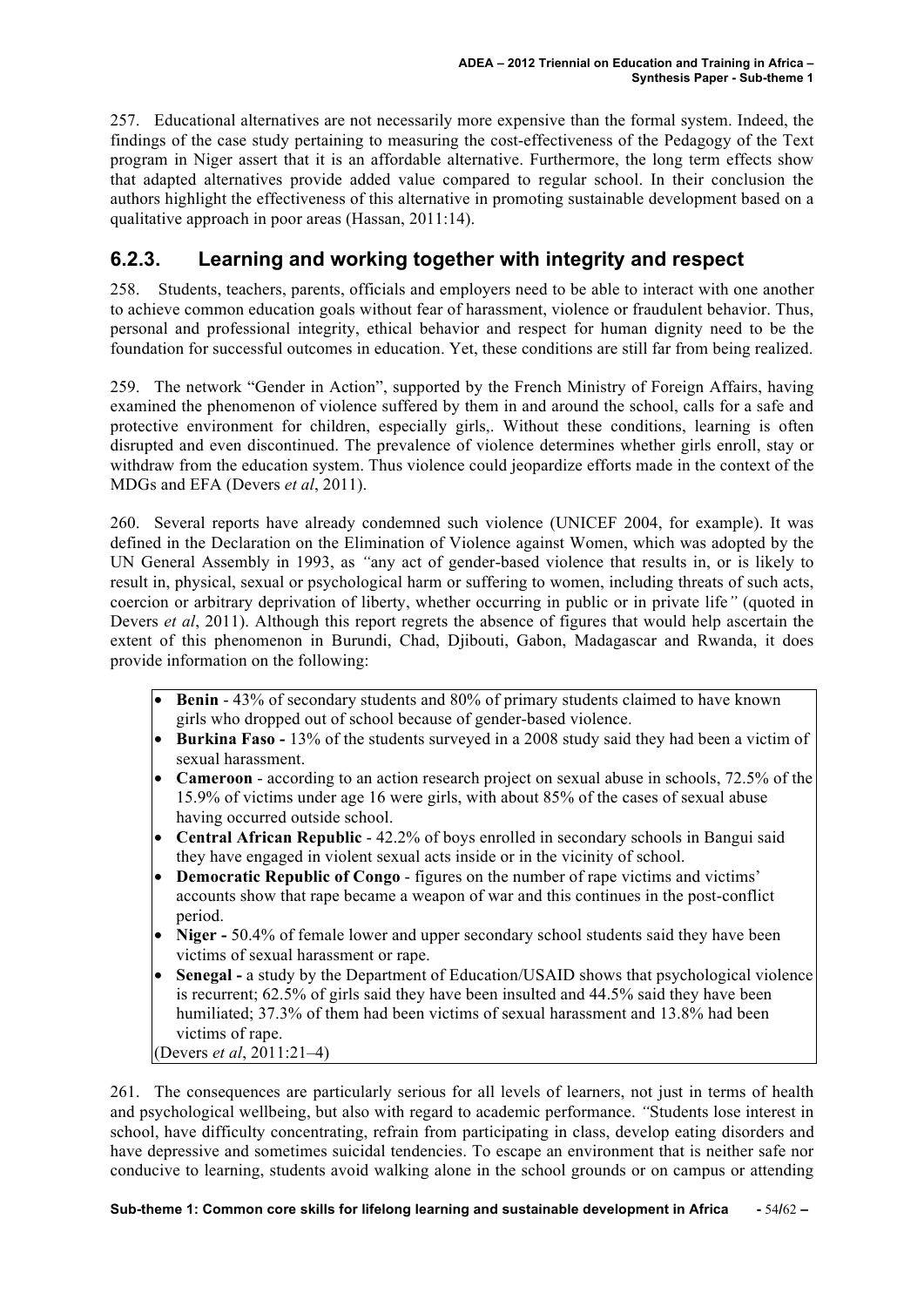libraries and computer labs in the evening, fail to attend their classes and even completely cease their studies*"* (Devers *et al*, 2011:18).

262. Another area in which integrity is at stake concerns transparency in decision-making and the provision of services. Increasingly, corruption has come to be regarded as a serious impediment to development, and more countries are taking serious steps to combat this, including through education. As an example, **Cameroon** reported on project Fight Against Corruption that focused on private providers of primary and secondary education. It aims to make these schools islands of integrity through training, education and awareness as part of educational programs of integrity, integrity pacts and clubs of integrity. The project is now in its second phase, during which the impact of the project on the school communities is measured (CAMEROUN, 2011:8).

263. Although still insufficient, the results are promising. For example, in the administration of schools, the evaluation found a decline in the falsification of transcripts by the staff. As for teachers, they say they are now more likely to reject and denounce attempts at corruption. As far as parentteacher associations (PTA) are concerned, 60.86% of parents claimed to have seen a gradual improvement in the management of funds by the PTA in schools where the project has been implemented. At the level of pupils, improvement in their behavior can be observed through attendance and punctuality; courtesy; decreasing the rate of cheating; the return of lost items; the decline in cases of theft; and the application of transparency in the election of officers for school cooperatives (CAMEROUN, 2011:29).

#### **6.2.4. Managing post-conflict responses for the benefit of all**

264. A special situation arises when society has been deeply disrupted by conflict. In such situation education provisions need to take on extraordinary roles in helping people come to terms with the impact of conflicts to rebuild their lives, regain trust and cohesion within the new realities, and adapt to the new situation, whether this is seen as being for the better or for worse.

265. The challenge in post-conflict response is in re-tuning education to serve as a force for peace. Underlying such effort, however, are fundamental pre-conditions in countries trying to recover and get back on their feet. This may involve the return of large numbers of refugees, moving internally displaced persons, and beginning the task of rebuilding institutions in physical as well as organizational terms (ICQN-PE, 2011b). Education's contribution to peace building depends on the country expanding its capacity to manage reconstruction, develop appropriate policy interventions, and re-direct and mobilize resources.

266. ICQN-PE conducted a special study involving several case-studies in post-conflict countries. The study, "Education in Reconstruction", demonstrates the difficulties such countries experience in facing the challenges of responding to education needs, especially of those who suffered directly from the impacts of conflict on their lives (ICQN-PE, 2011b).

267. The study found that failures of early recovery and reconstruction are often the result of insufficient attention by governments and development partners to build inclusive, holistic and effective planning and management systems for education delivery. This particularly affects aspects of collaborative governance, management capacity for implementation, and data collection and monitoring. Policy processes tend to be ad hoc, fragmented, incoherent and insufficiently focussing on human rights, equity and inclusivity. Capacity building in these areas, with much attention to complementary roles of government, communities and private agencies, is badly needed (ICQN-PE,  $2011b$ ).

## **6.3. Main findings from the analytical work**

268. This section, by way of conclusion, summarizes the main findings from the analytical work.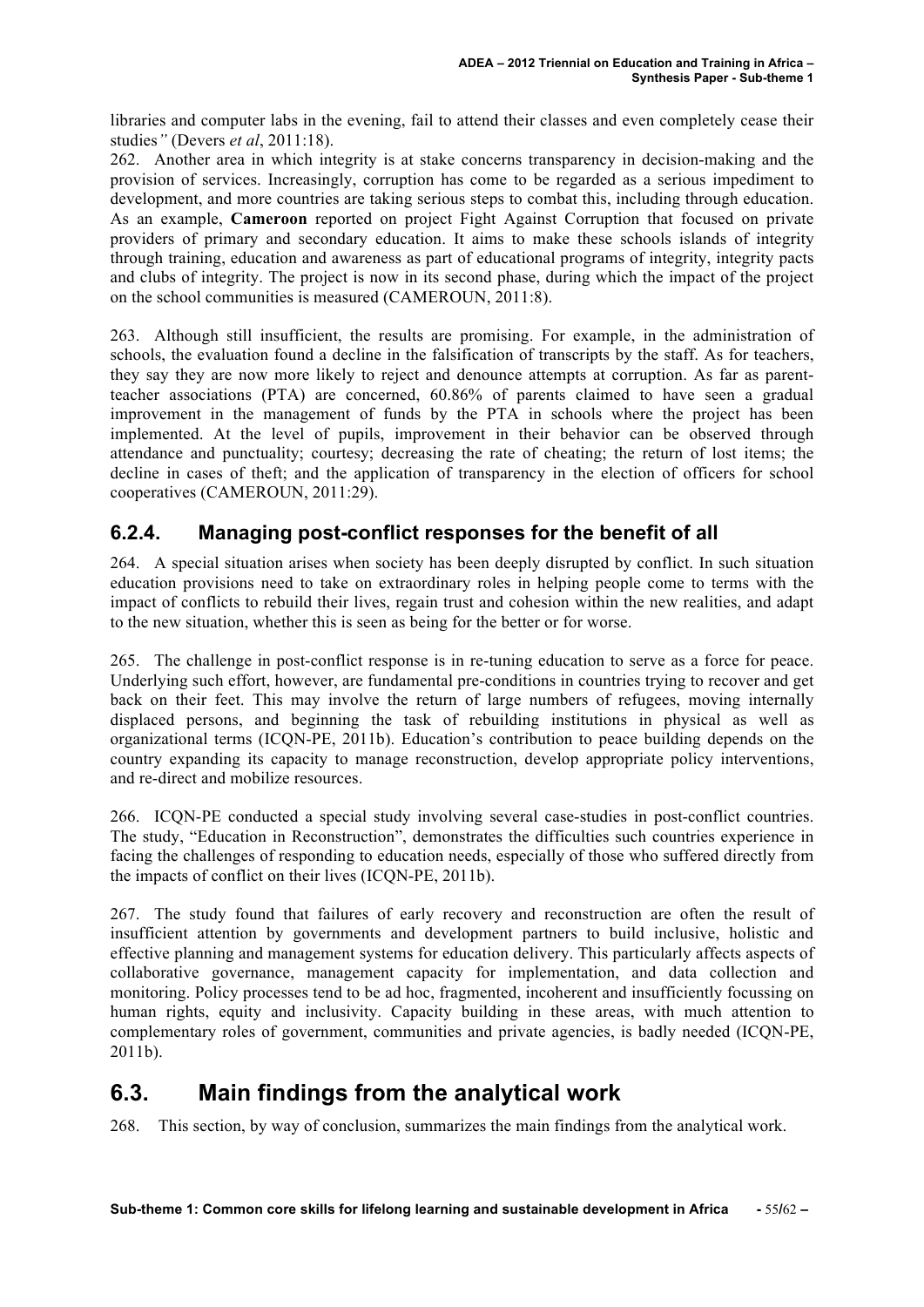- 1. Many countries have taken note of the key messages from the Maputo Biennial regarding the holistic and integrated approach to educational reform and the recognition of diverse learning pathways in basic education. Implementation, however, tends to be uneven and still has some way to go.
- 2. Some countries that have made great efforts towards inclusivity find that improved access and participation do not necessarily go together with higher levels of achievement. Performance may not correlate with socioeconomic background, but improvement of teaching-learning interaction in the classroom can be a major factor in offsetting constraints for learning in the home situation.
- **3.** The concepts of lifelong learning and education for sustainability are still poorly understood and need to be operationalized in national contexts as a basis for policy development and change of practice.
- 4. ESD requires strong emphasis on the process and effectiveness of acquiring relevant core skills; in this way ESD sharpens the agenda for improvement of quality in education.
- 5. It is essential that literacy, not only for adults but also for children, is acquired in the mothertongue and that strategies for early grade reading are drastically improved as assessment shows that children are not learning because of language constraints.
- 6. The development of core skills needs to be linked to the life world of the learners, and they must be applied in the school environment and the community. This linking also needs to involve connecting school learning with learning in the home environment and indigenous knowledge traditions for the purpose of balanced development of the child.
- 7. Several countries affected by fragility and conflict are exploring modalities for peace education; however, much still needs to be done to ensure that education acts as a force for peace and that young people who are the victims of conflict can access equivalent forms of education that respond to their specific needs and circumstances.
- 8. The current trend to regard core skills as valuable only in regard to their relevance for the labour market denies their broader significance for the lives of younger and older people in general as well as for the social, cultural and environmental dimensions of sustainable development.
- 9. The entry point to wholesale and integrated educational reform towards greater relevance for sustainable development must be the curriculum; thus, developing a comprehensive curriculum framework for basic education as a whole, incorporating selected common core skills, must be a first priority.
- 10. Countries tend to have considerable experience in working with methods to enhance skills development for different age-groups, such as cognitive and social skills in ECD, mothertongue based bilingualism, life skills and work-related skills among adolescents, and functional literacy for adults. Comprehensive curriculum development can build upon those experiences in a systematic and integrative manner.
- 11. The introduction into education systems of skills-based curricula will need to be done in a holistic manner, linking curriculum reform to major changes in teacher education, teachinglearning support materials, use of ICTs, school leadership, management and supervision, and assessment practices. This should involve all forms of education, including early childhood development, non-formal and informal forms of learning, thus creating "schools without walls".
- 12. Such holistic reforms will require the participation and collaboration of all stakeholders in decision-making in the design and implementation processes; in particular, this should include communities, relevant civil society and private organizations, teachers' unions and different sector ministries.
- 13. The lifelong learning perspective demands that youth and adult education become integral parts of the overall education system, and that essential complementarities can be identified between skills requirements for children and those for their parents, as well as between adolescents and adults.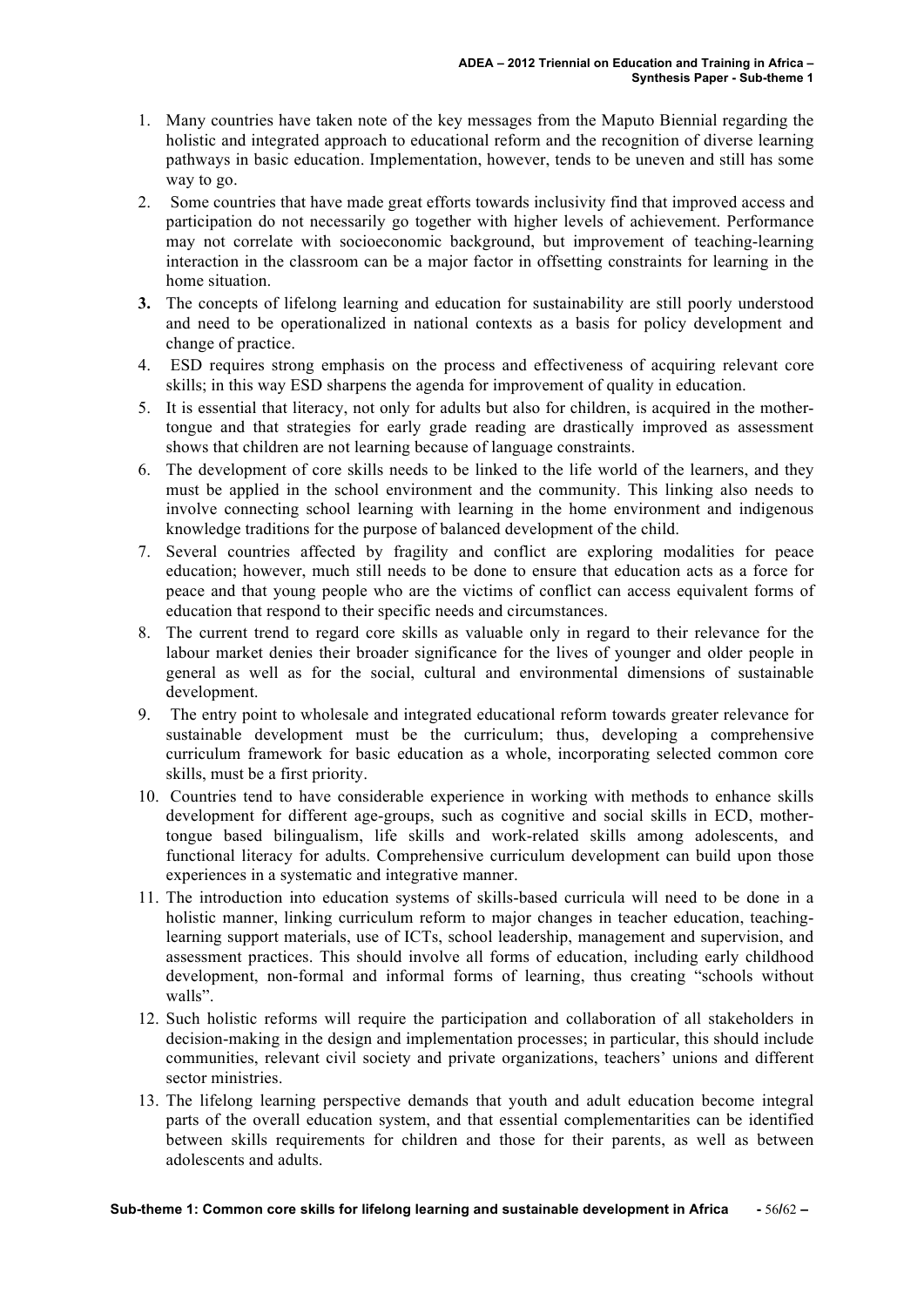- 14. Curriculum reform for school education must go together with fundamental reform of adult education and functional literacy programs, as large numbers of adults have experienced the same deficiencies (if not more) that characterize current school education and thus are equally poorly prepared to face the radical changes in current society.
- 15. In basic education for children there is an essential pedagogic triangle of teachers, learners and parents/community; their interactions should be based on respect, trust, care and concern for both the wellbeing and the learning of the child.
- 16. Teacher-pupil classroom interaction is the single most important factor accounting for wide differences in outcome measures using the same curriculum materials and purportedly the same teaching methods; thus pedagogical processes must be the central focal point of educational reform.
- 17. To achieve the above, the reform of teacher education and development, production of appropriate teacher-learner support materials and textbooks, and review of evaluation and assessment systems are imperative.
- 18. In order to address vulnerability among large numbers of (prospective) learners, schools need to become sites of integrated and comprehensive care and support necessary to improve children's access to, retention and achievement in school, as is current being pioneered in SADC countries.
- 19. Inclusivity linked to achieving equality of opportunity for all children regardless of their background, circumstances and age is gradually being recognized; however, there is still a long way to go to ensure that young people can follow different pathways and still have *de facto* equivalent access to further education and training opportunities.
- 20. The learning environment of young people will benefit much from protection against harassment, drugs, violence and conflict; and from the integrity and ethical behavior of government officials and education staff.
- 21. Countries emerging from conflict face the arduous tasks of reconstructing society and creating a conducive environment to respond to education needs in a holistic and equitable manner. It is a matter of urgency that such countries develop effective education management and planning capacity.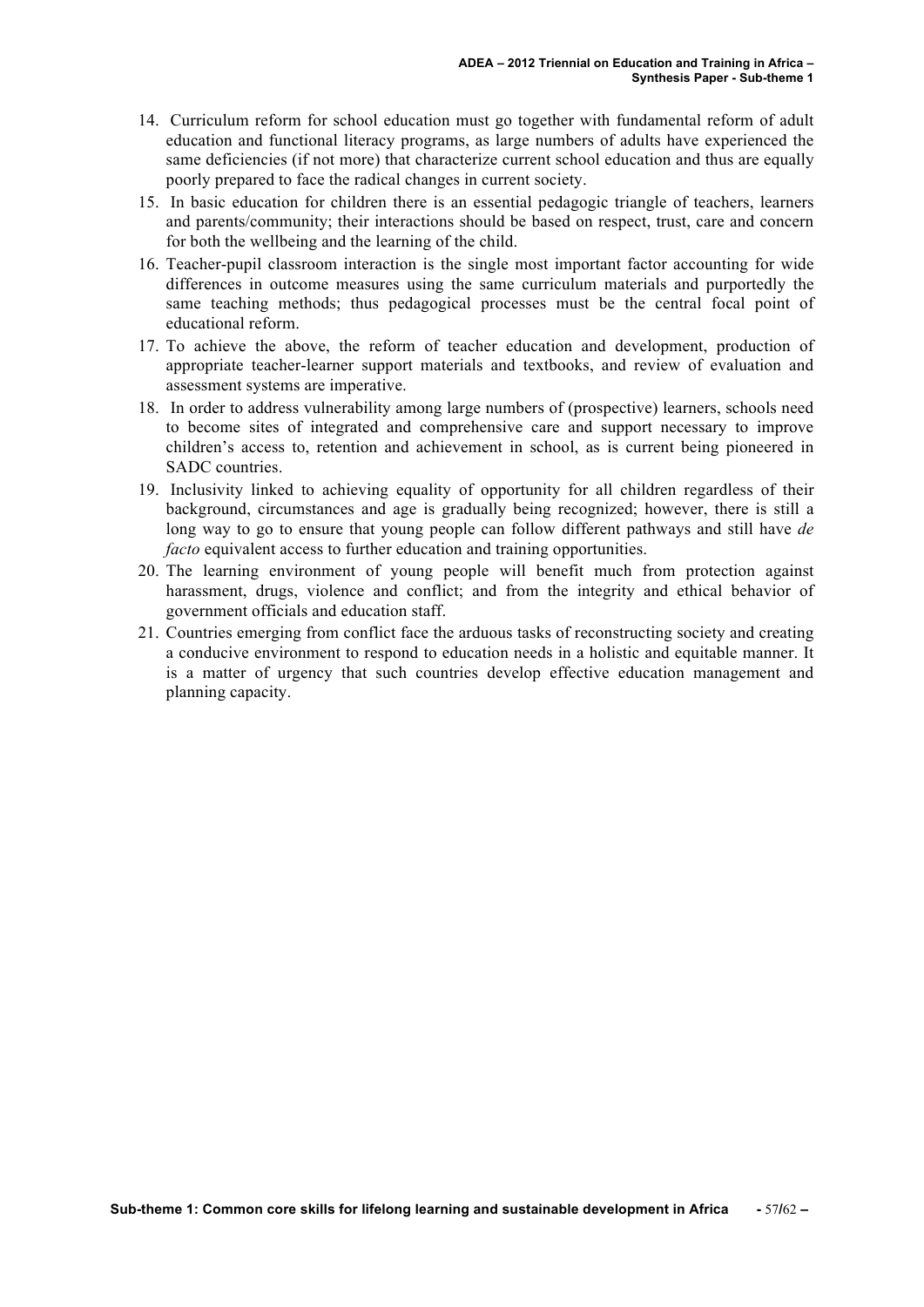# **7. BIBLIOGRAPHY**

- Abd-Kadir, J. and F. Hardman.In press. Reforming teacher education in East Africa: the importance of sociocultural context. In: Jin, L. and Cortazzi, M. (eds.). *Researching Cultures of Learning*. London: Palgrave MacMillan.
- ADEA, 2008. *Effective Early Childhood Programs in Africa*. Edited by Karin Hyde. Paris: ADEA.
- ADEA, 2009. Post-Primary Education in Africa. Challenges and Approaches for Expanding Learning Opportunities. Synthesis prepared for and lessons learned from the 2008 ADEA Biennial on Education in Africa. Maputo, Mozambique, May, 5-9, 2008. Paris: ADEA.
- ADEA, 2011, Overall synthesis paper.
- ADEA, 2011, Report of the ICQN on Peace Education. Round Table on 'Education, Peace Building and Development – A Policy Forum'. July 26-28, 2011, Kinshasa, Democratic Republic of Congo.
- Ackers, J. and Hardman, F. 2001. Classroom Interaction in Kenyan Primary Schools. *Compare: A Journal of Comparative and International Education*. Vol. 21, no. 2, pp. 245-61.
- Aikenhead, G.S. *et al*. 1999. "Cross-Cultural Science Education: A Cognitive Explanation of a Cultural Phenomenon" in: *Journal of Research in Science Teaching*, 36 (3), 269-287.
- Alexander, Neville, 2005. Multilingualism, cultural diversity and cyberspace; an African perspective, Paper prepared for Thematic Meeting organized by UNESCO in cooperation with the African Academy of Languages, the Government of Mali and the *Agence Intergouvernementale de la Francofonie* within the framework of the 2nd phase of the World Summit on the Information Society. Bamako, Mali, May.
- Alidou, H., A. Boly, B. Brock-Utne, Y. S. Diallo, K. Heugh, H. E. Wolff, 2006. Optimizing Learning and Education in Africa – The Language Factor; A Stock-taking Research on Mother Tongue and Bilingual Education in Sub-Saharan Africa. Working Document, ADEA 2006 Biennial Meeting, Libreville, Gabon, March 27-31.
- Avalos, B. 2011. Teacher professional development in Teaching and Teacher Education over ten years. *Teaching and Teacher Education*, Vol. 27, pp 10-20.
- Bah-Lalya, I, G. Tahir, C. Onocha and K. Sukon. 2011. Reaching out to the Educationally Disadvantaged Learner in Africa, with Particular Reference to the Nigerian Case. ADEA Working Document.
- Bailles, E.,2011. Qualité de l'éducation: le développement de l'approche par compétences et son appropriation par les acteurs des systèmes éducatifs*.* Centre International d'Etudes Pédagogiques (CIEP). ADEA Working Document.
- Bangay, C. And Blum, N. 2010. Education responses to climate change and quality: Two parts of the same agenda? *International Journal of Educational Development*, Vol. 30, pp 359-68.
- Bernstein, B. 1980. On the Classification and Framing of Educational Knowledge. In: M. Young (ed), *Knowledge and Control; New directions for the sociology of education*. London: Collier Macmillan, pp. 47-69.
- Bosu, R., Dare, A., Dachi, H., Fertig, M. 2011. School leadership and social justice : Evidence from Ghana and Tanzania. *International Journal of Educational Development*, Vol 31, pp. 67-77.
- Barry, B., Sidibe, A., Baka, H., El Moctar, A., Sow, O., Mugo, J. K., Ardo, A. U, Gantenbein, N. Etude d'une formule d'éducation alternative viable à l'autonomisation des jeunes issus des communautés pastorales/nomades : cas du Burkina Faso, du Niger, du Mali, du Nigeria, de la Mauritanie et du Kenya. ADEA Working Document.
- Breidlid, A., 2009. Culture, indigenous knowledge systems and sustainable development: A critical view of education in an African context. *International Journal of Educational Development*, Special Issue on Education and Sustainable Development. Vol. 29, pp. 140-48.
- BURKINA FASO, 2011. « Les pratiques d'éducation et de formation non-formelle des jeunes et adolescents au Burkina Faso : leçons apprises du développement des compétences essentielles et de la préparation à la formation professionnelle *».* ADEA Working Document.
- CAMEROUN, 2011. Evaluation de la mise en œuvre du projet Fight Against Corruption through school au Cameroun. Phase 2 (FACTS II). by G. Tamo. ADEA Working Document.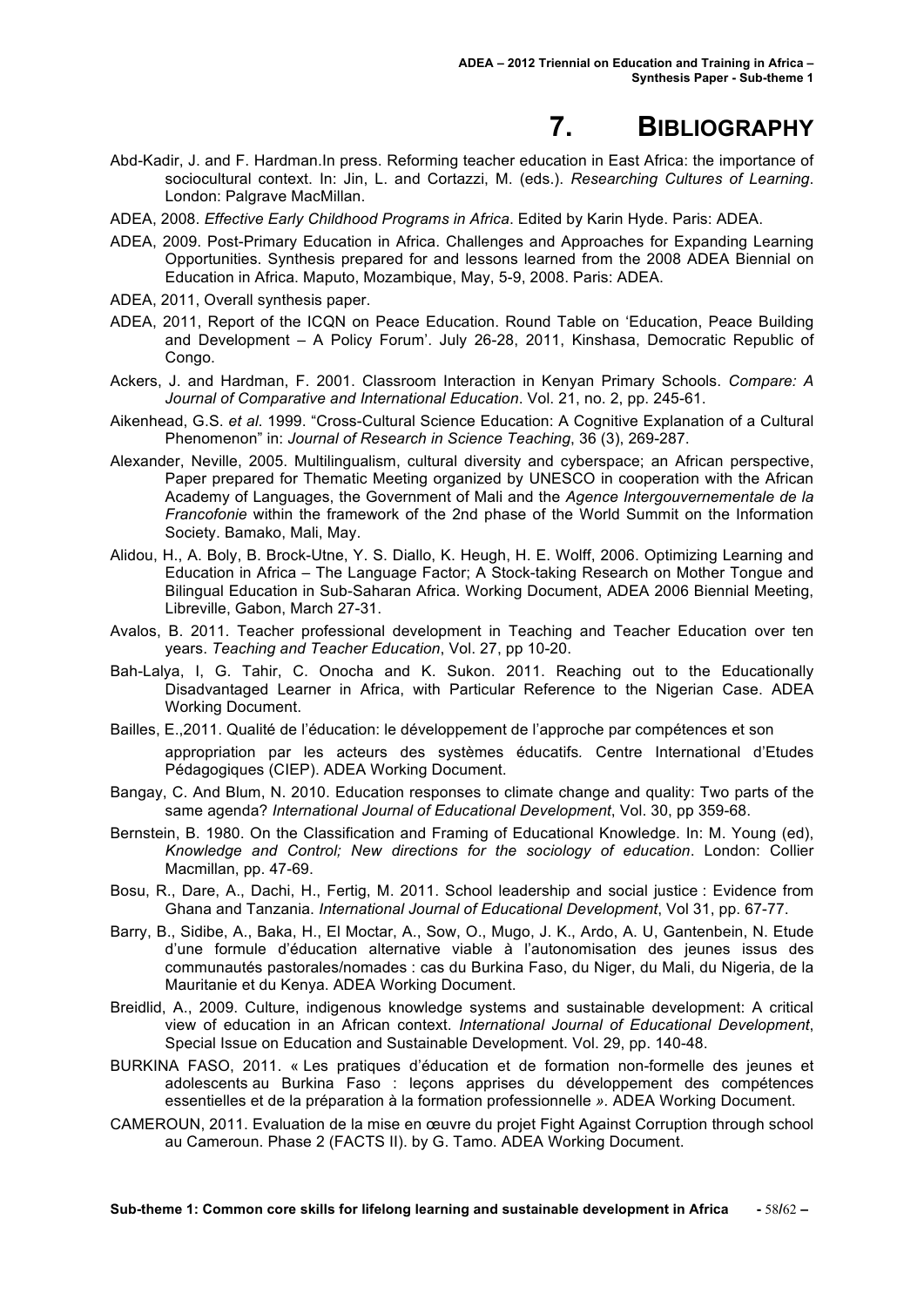- Chilesa, B, Mafela, L. Preece, J. (eds.). 2003. *Educational Research for Sustainable Development.* Lightbox. Gabarone.
- CONFEMEN Conférence des Ministres de l'Education des pays ayant le français en partage (CONFEMEN).2011. *Synthèse des résultats PASEC VII, VIII, IX*. Dakar.
- COUNCIL OF EUROPE (ed.) 2008. *Towards an active, fair and socially cohesive Europe. Report of high level task force on social cohesion*. TFSC(2007)31E. Strasbourg.
- Cros, F., de Ketele J. M., Dembélé, M., Develay, M., Gauthier, R. F., Ghriss, N., Lenoir, Y., Murayi, A., Suchaut, B., Tehio, V., 2010. Les réformes curriculaires par l'approche par compétences en Afrique. Document de travail. AFD.
- Delors, J., 1996. *Learning: The Treasure Within*. Report to UNESCO of the International Commission on Education for the Twenty-first Century. UNESCO.
- Devers,Marie. Henry, Elise. Hofmann, Elise. Avec la collaboration de Benabdallah, Halim. (2011). Les violences de genre en milieu scolaire comme facteur de déscolarisation en Afrique subsaharienne africaine. ADEA Working Document.
- Esping Anderson, G. 2006. Social Inheritance and Equal Opportunity Policies. In: Lauder, H., P. Brown, J. Dillabough and A.H. Halsey.(eds). *Education, Globalisation and Social Change.* Oxford University Press., 398/408.
- Faundez, Antonio, Edivanda Mugrabi, Fabienne Lagier . 2011. Le socle commun de compétences pour un apprentissage tout au long de la vie. Quelles capacités, connaissances et compétences faut-il acquérir et comment ? Contribution sous l'angle de la Pédagogie du Texte. ADEA Working Document.
- GIZ, 2011. Transnational Study on Core Social Competencies a Sustainable Contribution to Quality in Education and Social Cohesion in Society, by Prof. Dr. Annette Scheunpflug, Mark Wenz MA, Friedrich-Alexander University, Erlangen-Nuremberg, Germany. ADEA Working Document.
- Gokool-Ramdo , S. A. Ramjuan and R. Bholah. 2011. Systemic Approach to Environmental literacy Toward a sustainable Africa. ADEA Working Document.
- Guiella Narh G., T. Touré, G. A. Kaboré, M-T Sautebin. Approches de formation originales pour l'autonomie des communautés rurales et le développement durable. ADEA Working Document.
- Hardman, F., J. Ackers, N. Abrishamian and M. O'Sullivan, 2011. Developing a systemic approach to teacher education in Sub-Saharan Africa: emerging lessons from Kenya, Tanzania and Uganda. *Compare: Journal of Comparative and International Education*. Vol. 41, no. 5, pp. 669-83.
- Hassan, S. with A.W. Diagne, 2011. Analyse des couts/benefices d'un program d'education utilisasnt la Pedagogie du Text: l'experience de Monde des Enfants a Tahoua au Niger. Rapport Final. ADEA Document de Travail.
- Heacox, D., 2002. *Differentiating Instruction in the Regular Classroom. How to Reach and Teach All Learners, Grades 3-12*. Free Spirit Publishing.
- Heneveld, W. and Craig, H. 1996. *Schools Count: World Bank projects designs and the quality of primary education in Sub-Saharan Africa*. Washington, D.C., World Bank.
- Heugh, K. , C. Benson, B. Bogale and M.A. Gebre Yohannes, 2007. Final Report, Study on Medium of |Instruction in Primary Schools in Ethiopia. Commissioned by the Ministry of Education, September to December, 2006. http://www.hsrc.ac.za/research/output/outputDocuments/4379\_Heugh\_Studyonmediumofinstruction.pd f. Accessed: 22-11-2011.
- Hoppers, W. 2008. Responding to Diversity: The Challenge of Expanding Basic Education for Young People in the South. *Prospects* (UNESCO), Vol. 38, no. 3, September, pp. 377-91.
- Hoppers, W. 2011. The politics of diversifying basic education delivery; a comparative analysis from East Africa. *Journal of Education Policy* (UK), vol. 26, no. 4, July, pp 529-42
- ICQN-Peace Education, 2011. Education in Reconstruction. Implementing an Effective Response: Lessons learnt from Liberia, Kenya, DRC and Zimbabwe, by A. Arnott, S. Bodo, S.Rwezuva and H. Anne. ADEA Working Document.
- Kubov, P.K. and Fossum, P.R. 2007. Comparative Education. Exploring Issues in International Context. Pearson, New Jersey.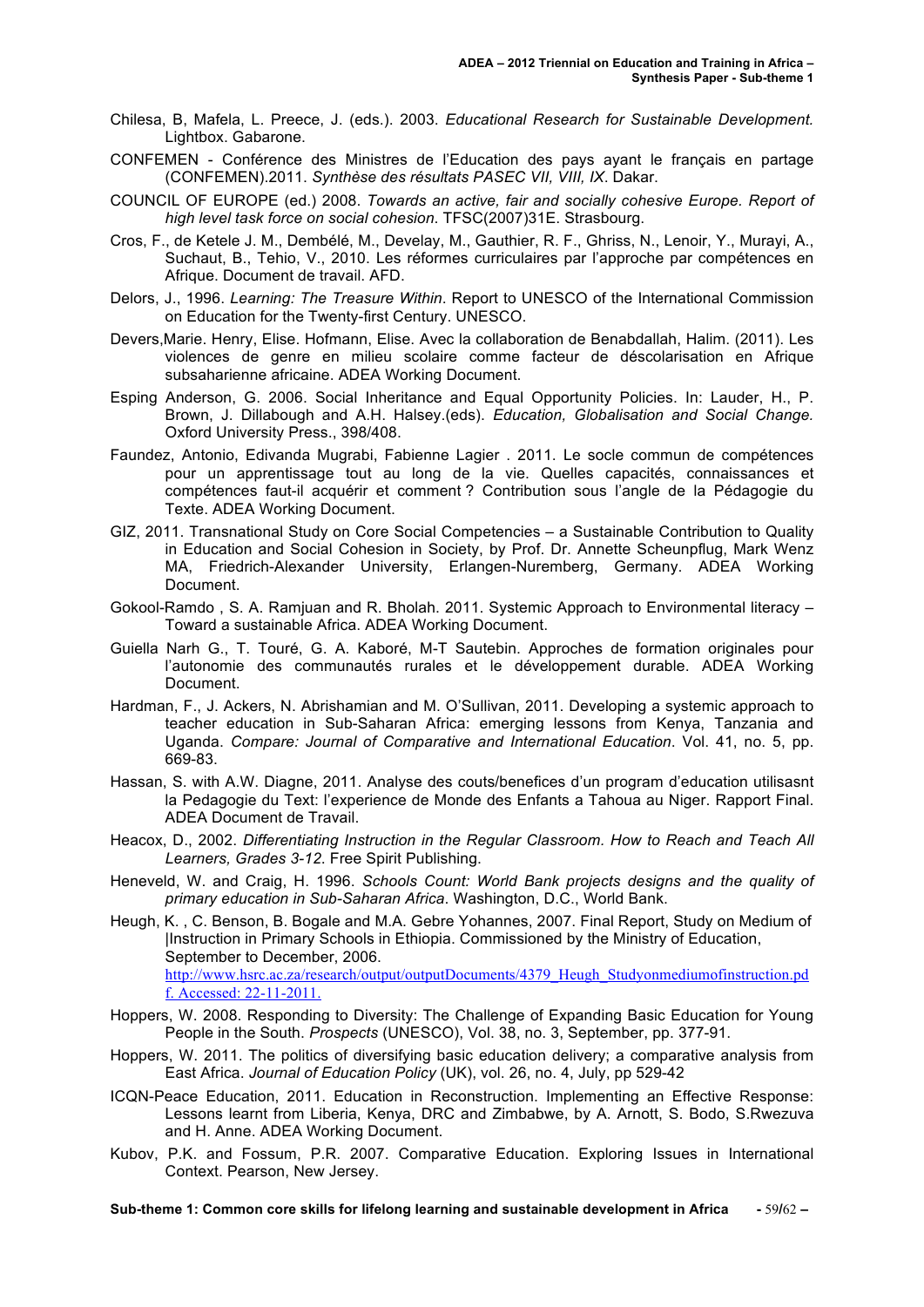- Lauglo J. (2005) Vocationalisation of Secondary Education Revisited. In Lauglo J. and Maclean R. (Eds). *Vocationalisation of Secondary Education Revisited*. Dordrecht: Springer.
- MALI, 2011. Etude relative aux réformes en cours des systèmes nationaux d'éducation et/ou de formation: les réformes curriculaires en Education – l'expérience malienne, par M. Maiga, B., Y. Konandji and B. Samake. ADEA Document de Travail.
- Manteaw, B. In press. Education for Sustainable Development in Africa: The Search for Pedagogical Logic. *International Journal of Educational Development*.
- Matachi, A. 2011. Science Education for Developing Core Skills Necessary for Scientific and Technological Development; Experiences in Japan and Africa. ADEA Working Document.
- Mattson, E., 2006. Field-based models of primary teacher training; case-studies of student support systems from sub-Saharan Africa. London: DfID.
- Mlay, N. 2010. The Influence of the Language of Instruction on Students' Academic Performance in Secondary Schools; A comparative study of urban and rural schools in Arusha-Tanzania. Thesis submitted to the Institute of Educational Research, University of Oslo, Spring.
- Nash, R. And R.K. Harker. 2006. Signals of Success, Decoding the Sociological Meaning of Association between Childhood Abilities and Adult Education Achievement. In: Lauder, H., P. Brown, J. Dillabough and A.H. Halsey.eds'. *Education, Globalisation and Social Change*. Oxford University Press, pp 420/35.
- Ndong-Jatta, A.T. 2010. Regional Report Africa. World Conference on Early Childhood Care and Education (WCECCE), Moscow, 27-29 September .
- Njoka, E., A. Riechi, C. Obero, W. Kemunto and D. Muraya. 2011. Towards Inclusive and Equitable Basic Education System: Kenya's experience. ADEA Working Document.
- OECD, 2005 The Definition and Selection of Key Competencies: Executive Summary of the DeSeCo Project. Web document:. www.oecd.org/LongAbstract/0,3425,en\_2649\_39263238\_35092230\_1\_1\_1\_1,00.html, accessed 20- 09-2011.
- Ogunnyi, M. B., 2003. Traditional cosmology and science education. In: Ogunnyi, M.B., Rochford, K. (eds.) *The Pursuit of Excellence in Science and Mathematics Education*. University of the Western Cape, Cape Town, pp. 22-30.
- Otieno, D., 2005. Towards an Education for Sustainable Development Strategy for Kenya: Experiences and Perspectives. http://scholar.google.nl/scholar?q=related:3Uywq8PUJQoJ:scholar.google.com/, accessed 19-09- 2011.
- Ouane, A., 2002. Key competencies in Lifelong Learning. Institutionalising lifelong learning: Creating Conducive Environments for Adult Learning in the Asian Context. UNESCO Institute for Education, Hamburg.
- Robbins, S. and Trabichet, L. 2009. Ethical decision-making by educational leaders : its foundations , culture and more recent perspectives. *Management in Education*, 23, vol. 2, pp. 51-56.
- ROCARE, 2011a. Application of ICT by Basic Level Teachers and Learners to the Development of Core Skills for Lifelong Learning: A Transnational Study in Ghana and Mali. By Joshua Baku, B.M. Guido , assisted by D.A. Banini. ADEA Working Document.
- ROCARE, 2011b. Thematic Case-study on Shaping Basic Education System to Respond to the National Vision for Sustainable Development in Ghana, by Joshua Baku, Isaac Asiegor and Felicia Boakyi-Yiadom. ADEA Working Document.
- Roegiers, X. 2008*. l'Approche Par Compétences en Afrique Francophone :quelques tendances*. IBE Working papers on Curriculum Issues N°7. Geneva.
- SACMEQ, 2011. Abstracts for Transnational thematic study: SACMEQ: A Comparative Analysis of the Conditions of Schooling and Trends in the Quality of Education in Southern and Eastern Africa. Paris, SACMEQ.
- SADC, 2011. The Care and Support for Teaching and Learning Process (CSTL). Education rights of vulnerable children and youth protected through integration of care and support.
- Sayed, Y. 2011. Synthesis Report. Analyzing Efficiency and Effectiveness of Policies and Practices to Address the Teacher Gap for EFA in Nigeria, Ghana, South Africa and Uganda. Draft for Discussion.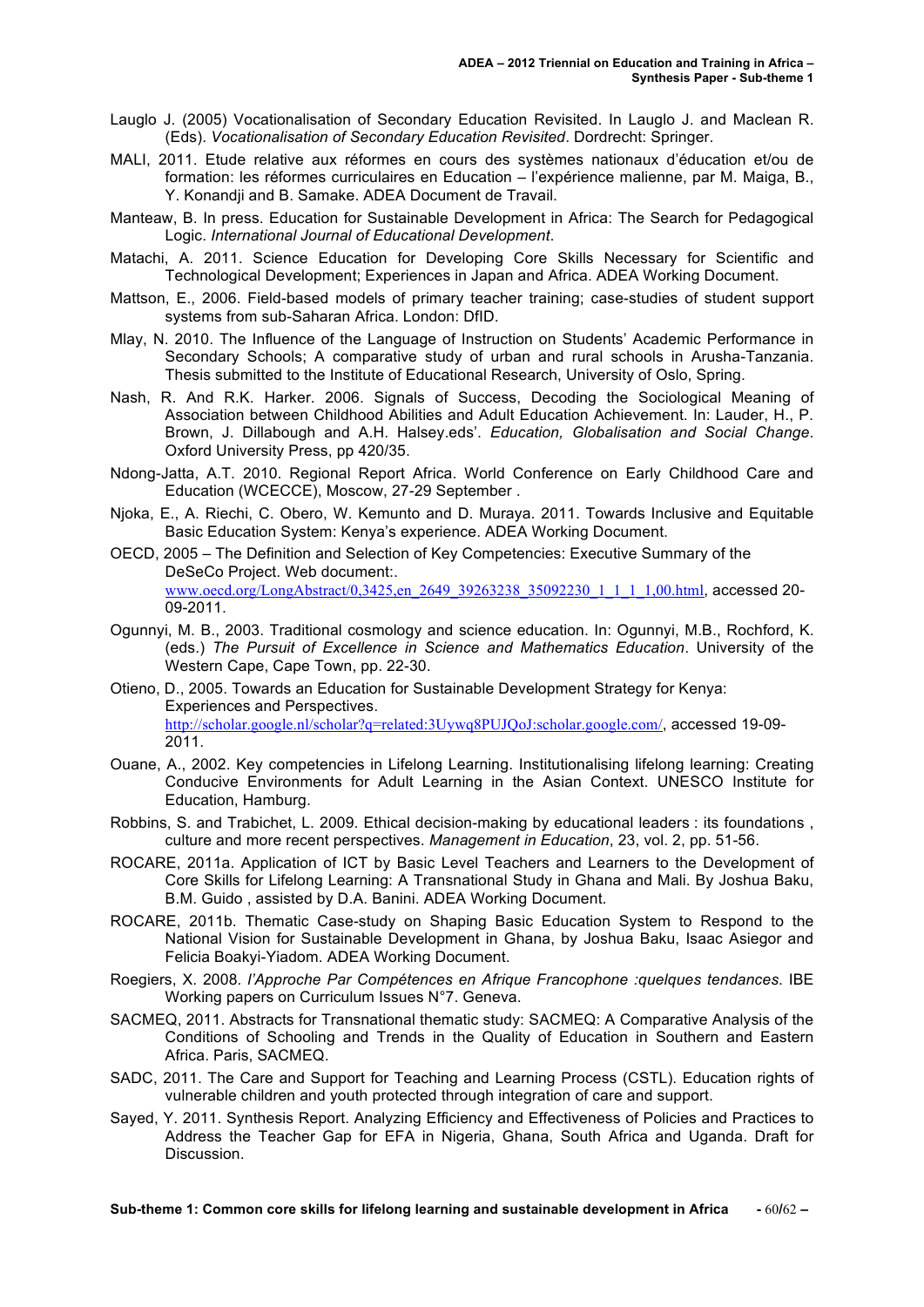Sen, A. 1999. *Development as Freedom*. Oxford University Press.

- Silitoe, P., 1998. The development of indigenous knowledge. A new applied anthropology. *Current Anthropology*, vol. 39, no. 2, pp 223-35.
- Somerset, A. 2011. Strengthening educational quality in developing countries: The role of national and international assessment systems. *Compare: A Journal of Comparative and International Education*, Vol. 41, no. 1, pp 141-4
- Stabback, P., D. Georgescu, E. Ag-Muphtah and P. De Castro, 2007. Prepration for Life and Work: Comparative Study with a focus on Basic and Lower Secondary Education in Developing African Countries. Study submitted to UNESCO-IBE and GTZ. Geneva.
- Steiner-Khamsi, G. And Simelane, I., 2010. Teachers: Recruitment, Development and Retention in Swaziland. The UNICEF ESARO Study on Teacjers. Report submitted to UNICEF ESARO and UNICEF Swaziland, November.
- Steiner-Khamsi, G. And Lefoka, P., 2011. Recruitment into Teaching, Teacher Development, and Teacher Retention in Lesotho. The UNICEF ESARO on Teachers. Report submitted to UNICEF ESARO and UNICEF, Lesotho, March.
- Trudell, B., A.M. Dowd, B. Piper, C. Bloch. 2011. Early Grade Literacy in African Classrooms: Lessons learned and future directions. ADEA Working Document.
- UIL, 2011a. Recognition and Validation of Non-formal and Informal Learning, and NQFs: critical levers for lifelong learning and sustainable skills development. Comparative analysis of six African countries, by Shirley Steenekamp and Madhu Singh. ADEA Working Document.
- UIL, 2011b. Study on Key Issues and Policy Considerations in Promoting Lifelong Learning in Selected African Countries, by Shirley Walters, Jin Yang and Peter Roslander. ADEA Working Document.
- UIL/ADEA, 2010. Why and how Africa should invest in African languages and multilingual education; An evidence- and practice-based policy advocacy brief. Hamburg: UIL.
- UIS, 2011. Global Education Digest 2011. [Internet] Available from http://www.uis.unesco.org/Library/Documents/global\_education\_digest\_2011\_en.pdf
- UN, Millennium Development Goals (MDG) Report, 2011.
- UNDESD, Framework for the UNDESD International Implementation Scheme, UNESCO, 2006.
- UNESCO, 2010. *EFA Global Monitoring Report 2010. Education for All: Reaching the marginalized*. Paris, UNESCO.
- UNICEF. 2004. On Life Skills. www.unicef.org/lifeskills/, accessed 06-07-2010.
- UNICEF, Plan West Africa, UNESCO-BREDA, 2011. A Case Study on School Readiness and Transition in The Gambia, July.
- UNESCO-BREDA, 2009. *The Basic Education in Africa Program (BEAP); A Policy Paper – Responding to demands for access, quality relevance and equity.* BREDA, UNESCO-IBE, GTZ. Eschborn.
- UNESCO-BREDA, 2011. Status of BEAP implementation: Responding to the Kigali Call for Action case studies from 3 countries. ADEA Working Document.
- UNESCO-UNEVOC, 2011. Generic Work-related Skills in Education for a Sustainable Development: a Synthesis of UNESCO-UNEVOC and other Publications, by Teeluck Bhuwanee, Head UNESCO-UNEVOC Networks, Bonn, Germany.
- UNICEF, 2011. Opportunity in Crisis: Preventing HIV from early adolescents to young adulthood. June.
- UWEZO, 2011. Are Our Children Learning? Assessment of learning outcomes among children in Tanzania, Kenya and Uganda., by Suleman Sumra and John Mugo. ADEA Working Document.
- WCEFA, 1990. *Meeting Basic Learning Needs: A Vision for the 1990s*. Background Document, World Conference on Education for All. 5-9 March 1990, Jomtien, Thailand.
- Wertsch, James V. Sohmer, Richard. (1995). Vygotsky on learning and development. *Human Development*. (38 ) 332-37.
- WGBLM, 2011. A Case Study of Learning Materials Used to Deliver Knowledge and Skills- or Competency-Based Curricula in Tanzania, by Herme J. Mosha. Working Document